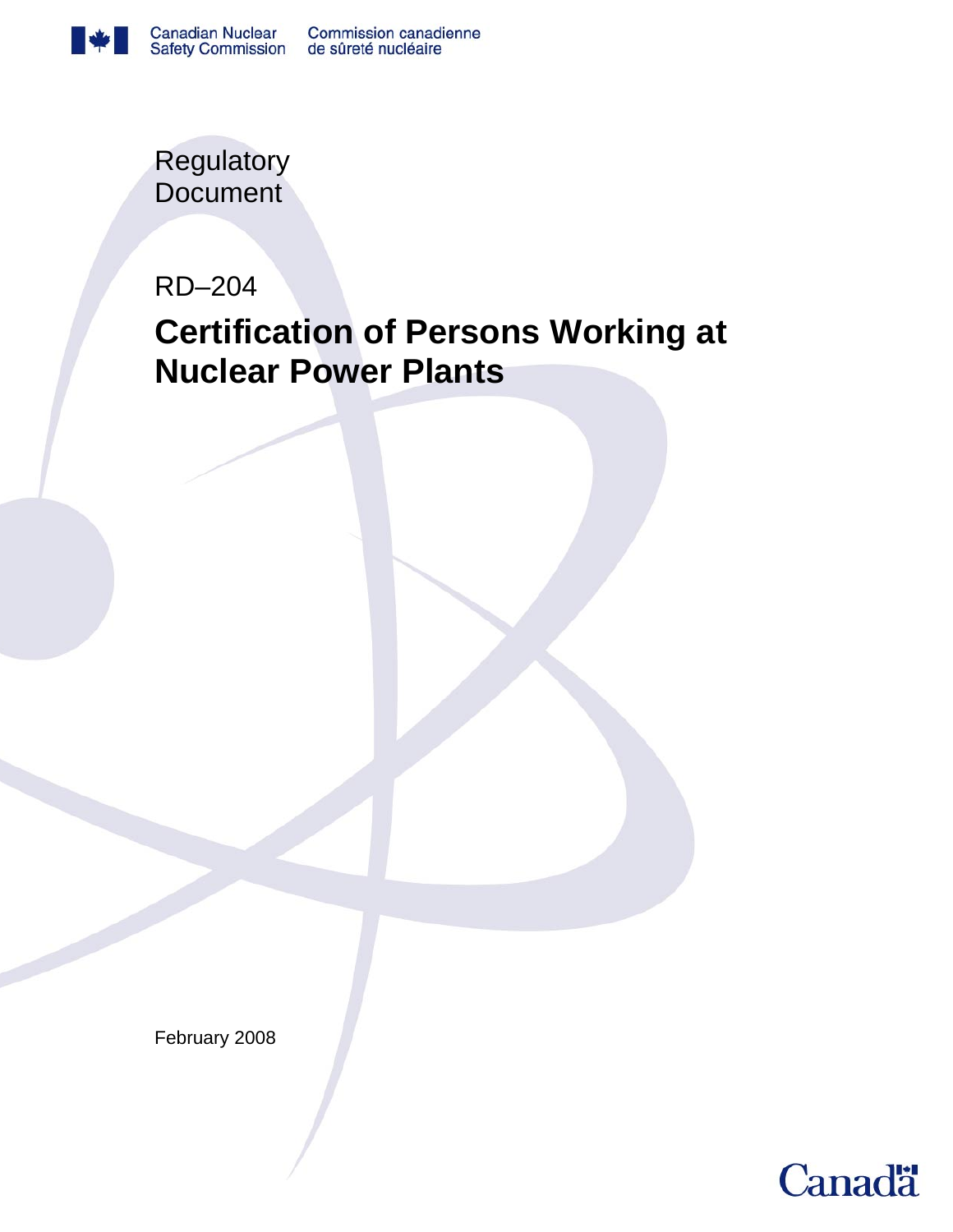# **CNSC REGULATORY DOCUMENTS**

The Canadian Nuclear Safety Commission (CNSC) develops regulatory documents under the authority of paragraphs 9(*b*) and 21(1)(*e*) of the *Nuclear Safety and Control Act* (NSCA).

Regulatory documents provide clarifications and additional details to the requirements set out in the NSCA and the regulations made under the NSCA, and are an integral part of the regulatory framework for nuclear activities in Canada.

Each regulatory document aims at disseminating objective regulatory information to stakeholders, including licensees, applicants, public interest groups and the public on a particular topic to promote consistency in the interpretation and implementation of regulatory requirements.

A CNSC regulatory document, or any part thereof, becomes a legal requirement when it is referenced in a licence or any other legally enforceable instrument.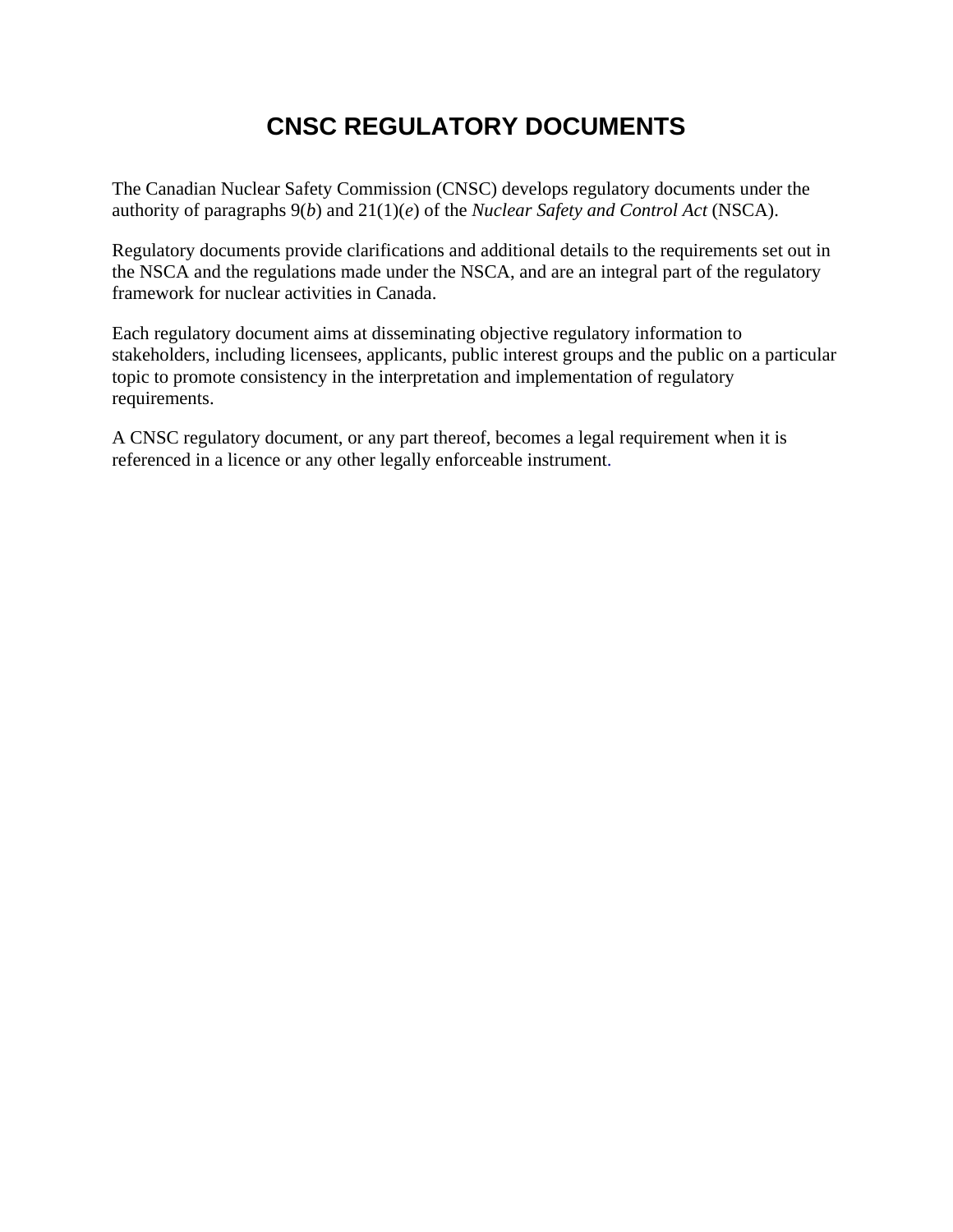Regulatory Document

# RD–204

# **CERTIFICATION OF PERSONS WORKING AT NUCLEAR POWER PLANTS**

Published by the Canadian Nuclear Safety Commission February 2008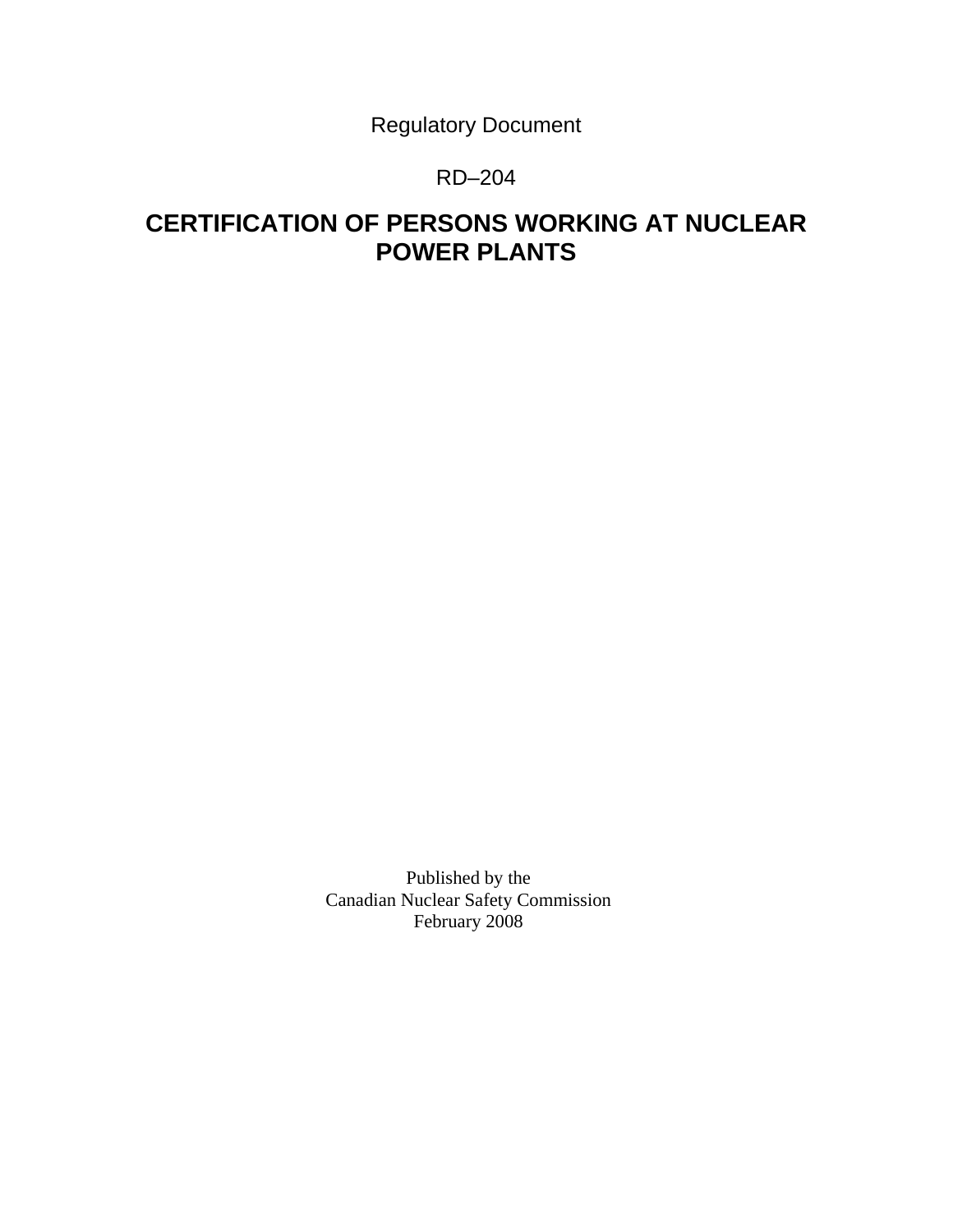# **REGULATORY DOCUMENT**

## RD–204

# **CERTIFICATION OF PERSONS WORKING AT NUCLEAR POWER PLANTS**

Published by the Canadian Nuclear Safety Commission

© Minister of Public Works and Government Services Canada 2008

Extracts from this document may be reproduced for individual use without permission, provided the source is fully acknowledged. However, reproduction in whole or in part for purposes of resale or redistribution requires prior written permission from the Canadian Nuclear Safety Commission.

Catalogue number: CC173-3/4-204E-PDF ISBN 978-0-662-47987-1

Ce document est également disponible en français sous le titre *Accréditation des personnes qui travaillent dans des centrales nucléaires*.

#### **Document availability**

The document can be viewed on the CNSC web site at **www.nuclearsafety.gc.ca**. Copies may be ordered in English or French using the contact information below:

Canadian Nuclear Safety Commission P.O. Box 1046, Station B 280 Slater Street Ottawa, Ontario, CANADA, K1P 5S9 Telephone: 613-995-5894 or 1-800-668-5284 (Canada only) Facsimile: 613-992-2915 E-mail: info@cnsc-ccsn.gc.ca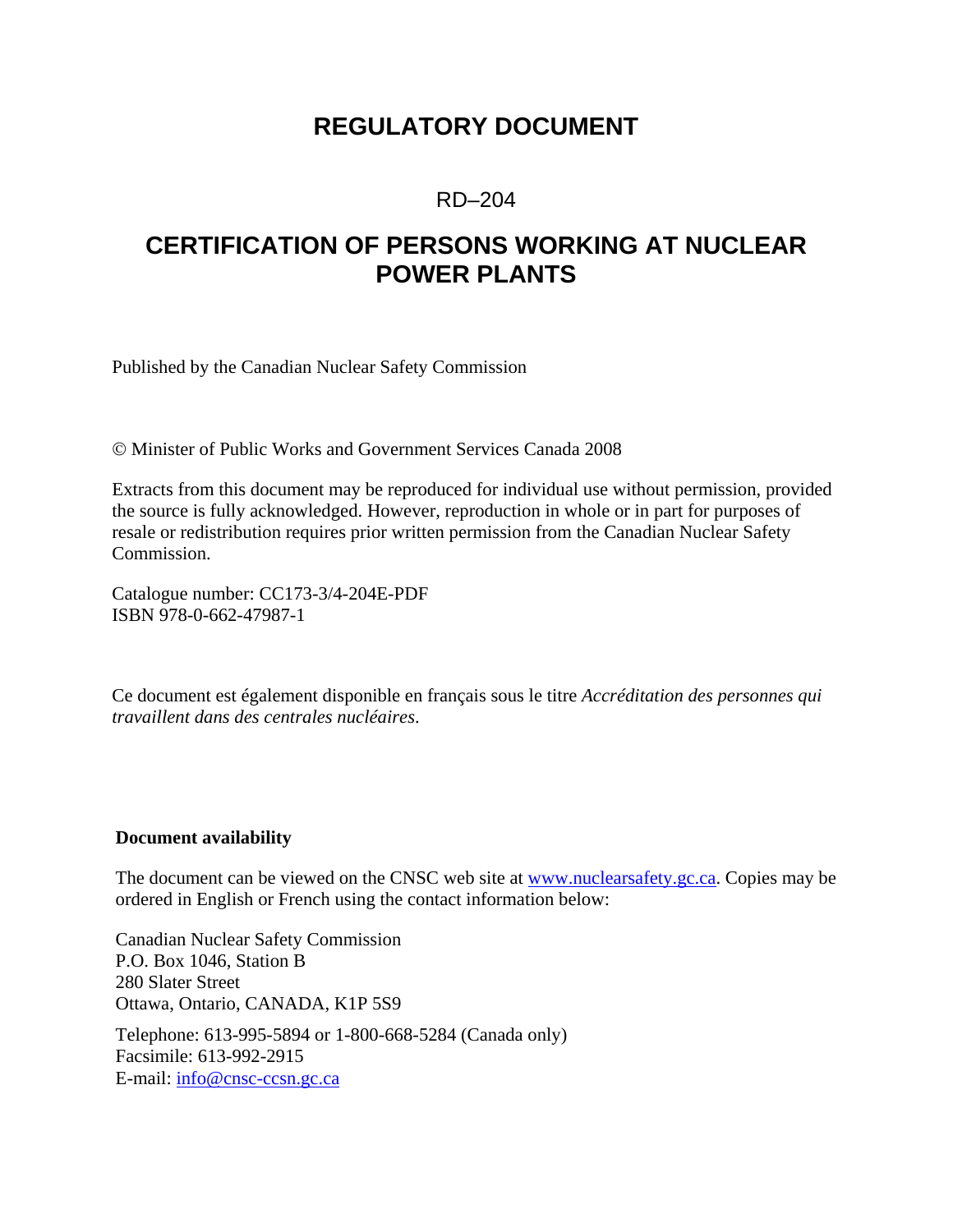# **PREFACE**

This regulatory document was developed, pursuant to the *Nuclear Safety and Control Act*  (NSCA) and the regulations made under the NSCA, to define requirements regarding certification of persons who work at Canadian nuclear power plants (NPP) in positions that have a direct impact on nuclear safety. The document specifies the requirements to be met by persons working, or seeking to work, in the various positions for which a certification by the Canadian Nuclear Safety Commission (CNSC) is required. It also specifies the requirements regarding the programs and processes supporting certification of their workers that NPP licensees must implement to train and examine persons seeking or holding a certification delivered by the CNSC.

Consistent with the CNSC's regulatory philosophy and with international practice, licensees are first and foremost responsible for the safe operation of their respective NPPs. Consequently, NPP licensees are held entirely responsible for training and testing their workers to ensure that they are fully qualified to perform the duties of their position, in accordance with current regulatory requirements.

The CNSC will obtain assurance that each person it certifies is qualified to carry out the duties of the applicable position by means of a regulatory oversight regime of the licensees' training programs and certification examinations based on a combination of appropriate regulatory guidance and compliance activities.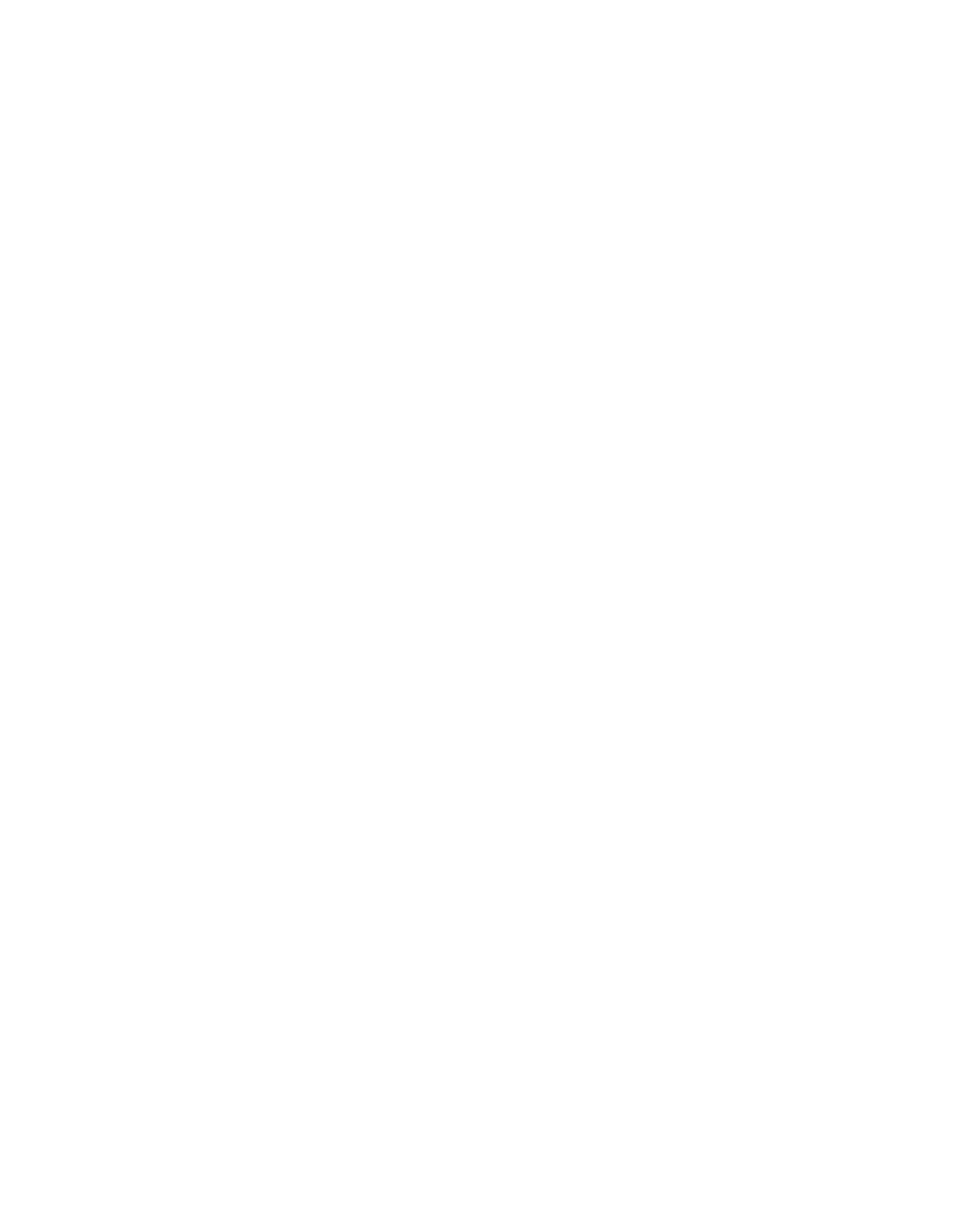# **TABLE OF CONTENTS**

| 1.0  |              |                                                             |  |
|------|--------------|-------------------------------------------------------------|--|
| 2.0  |              |                                                             |  |
| 3.0  |              |                                                             |  |
|      |              |                                                             |  |
|      |              | PROGRAM AND PROCESS REQUIREMENTS TO SUPPORT CERTIFICATION 4 |  |
| 4.0  |              |                                                             |  |
|      | 4.1          |                                                             |  |
|      |              | 4.1.1                                                       |  |
|      |              | 4.1.2                                                       |  |
|      | 4.2          | 4.2.1                                                       |  |
|      |              | 4.2.2                                                       |  |
|      | 4.3          |                                                             |  |
| 5.0  |              |                                                             |  |
| 6.0  |              |                                                             |  |
| 7.0  |              | NUCLEAR POWER PLANT MANAGEMENT INTERVIEWS  5                |  |
| 8.0  |              |                                                             |  |
| 9.0  |              |                                                             |  |
|      | 9.1          |                                                             |  |
|      | 9.2          |                                                             |  |
|      | 9.3          |                                                             |  |
| 10.0 |              |                                                             |  |
| 11.0 |              |                                                             |  |
|      | 11.1         |                                                             |  |
|      | 11.2         |                                                             |  |
| 12.0 |              | REMOVAL OF A PERSON FROM THE DUTIES OF A POSITION           |  |
|      | 12.1         |                                                             |  |
|      | 12.2<br>12.3 |                                                             |  |
|      | 12.4         |                                                             |  |
| 13.0 |              | REINSTATEMENT OF A PERSON TO THE DUTIES OF A POSITION       |  |
|      |              | FOLLOWING ABSENCE OR REMOVAL FROM THOSE DUTIES 8            |  |
|      | 13.1         |                                                             |  |
|      |              |                                                             |  |
|      |              |                                                             |  |
|      |              |                                                             |  |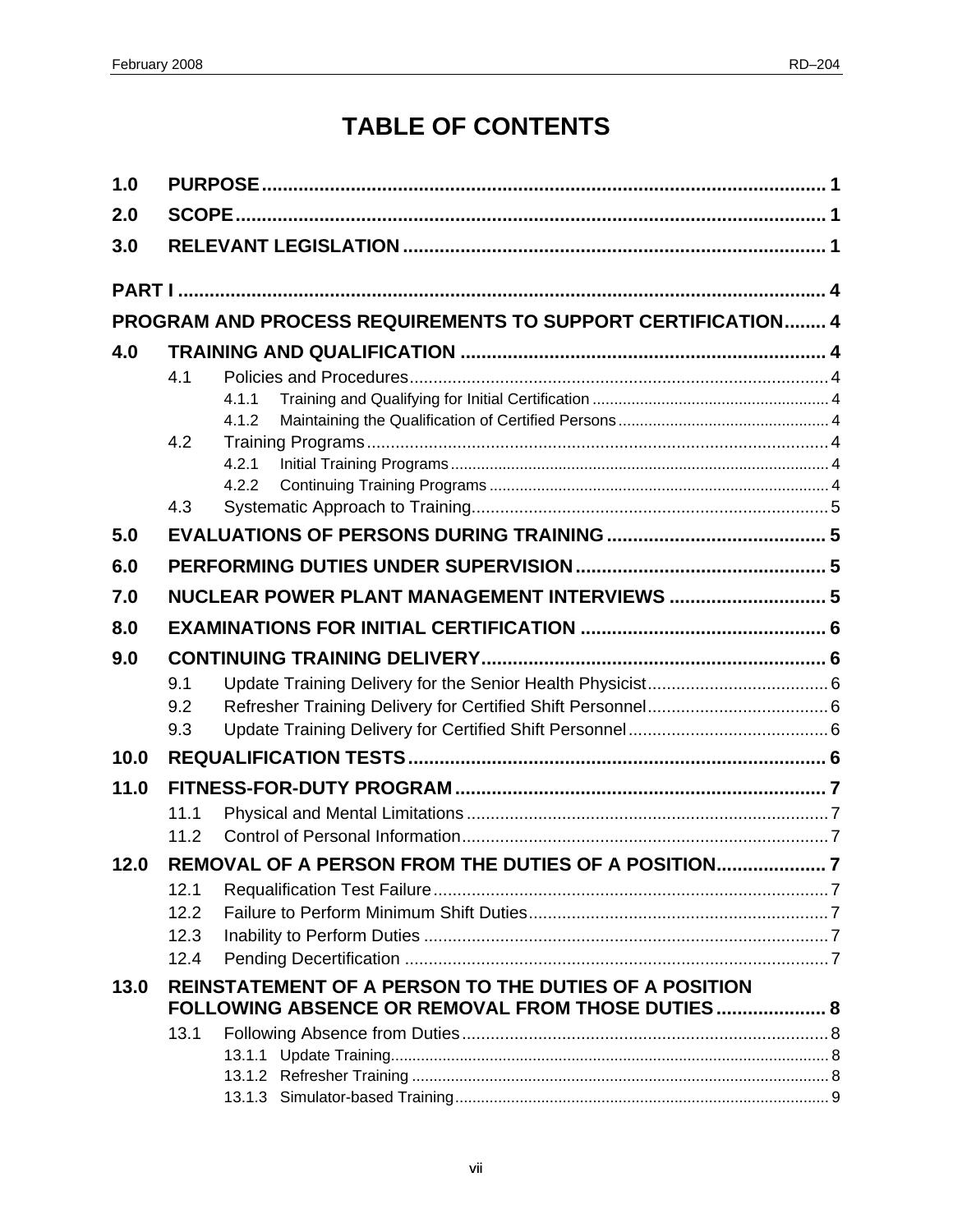|      | 13.2        |  |  |
|------|-------------|--|--|
|      |             |  |  |
|      |             |  |  |
|      |             |  |  |
|      |             |  |  |
| 14.0 |             |  |  |
|      | 14.1        |  |  |
|      |             |  |  |
|      |             |  |  |
|      |             |  |  |
|      |             |  |  |
|      | 14.2        |  |  |
|      |             |  |  |
|      |             |  |  |
|      |             |  |  |
|      |             |  |  |
|      | 14.3        |  |  |
| 15.0 |             |  |  |
|      | 15.1        |  |  |
|      |             |  |  |
|      |             |  |  |
|      | 15.2        |  |  |
|      |             |  |  |
|      |             |  |  |
|      |             |  |  |
|      | 15.3        |  |  |
|      | 15 $\Delta$ |  |  |
|      |             |  |  |
| 16.0 |             |  |  |
| 17.0 |             |  |  |
|      | 17.1        |  |  |
|      |             |  |  |
|      |             |  |  |
|      |             |  |  |
|      | 17.2        |  |  |
|      |             |  |  |
|      |             |  |  |
|      |             |  |  |
|      |             |  |  |
|      |             |  |  |
|      |             |  |  |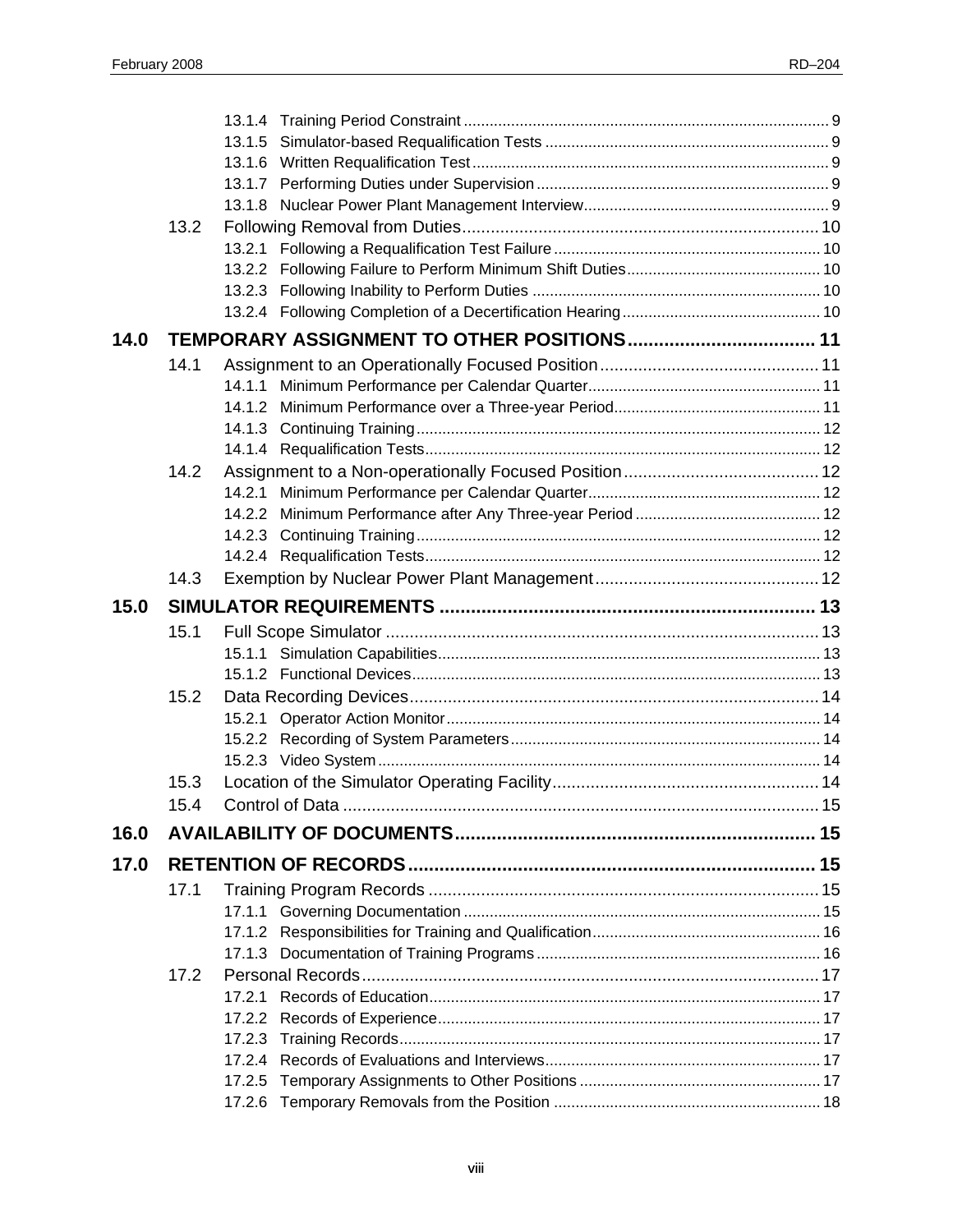|      | 17.3 |                                                                       |  |
|------|------|-----------------------------------------------------------------------|--|
|      | 17.4 |                                                                       |  |
|      | 17.5 |                                                                       |  |
|      |      |                                                                       |  |
|      |      | <b>CERTIFICATION REQUIREMENTS FOR THE SENIOR HEALTH PHYSICIST  19</b> |  |
| 18.0 |      |                                                                       |  |
|      | 18.1 |                                                                       |  |
|      | 18.2 |                                                                       |  |
|      | 18.3 |                                                                       |  |
|      | 18.4 |                                                                       |  |
|      | 18.5 |                                                                       |  |
| 19.0 |      |                                                                       |  |
|      | 19.1 |                                                                       |  |
|      | 19.2 |                                                                       |  |
|      | 19.3 |                                                                       |  |
| 20.0 |      |                                                                       |  |
|      | 20.1 |                                                                       |  |
|      | 20.2 |                                                                       |  |
|      | 20.3 |                                                                       |  |
| 21.0 |      |                                                                       |  |
| 22.0 |      |                                                                       |  |
|      | 22.1 |                                                                       |  |
|      |      |                                                                       |  |
|      |      |                                                                       |  |
|      |      |                                                                       |  |
|      |      |                                                                       |  |
|      |      |                                                                       |  |
|      | 22.2 |                                                                       |  |
|      |      |                                                                       |  |
|      |      | CERTIFICATION REQUIREMENTS FOR SHIFT PERSONNEL 24                     |  |
|      |      |                                                                       |  |
| 23.0 |      |                                                                       |  |
|      | 23.1 |                                                                       |  |
|      |      |                                                                       |  |
|      |      |                                                                       |  |
|      | 23.2 |                                                                       |  |
|      |      |                                                                       |  |
|      |      |                                                                       |  |
|      |      |                                                                       |  |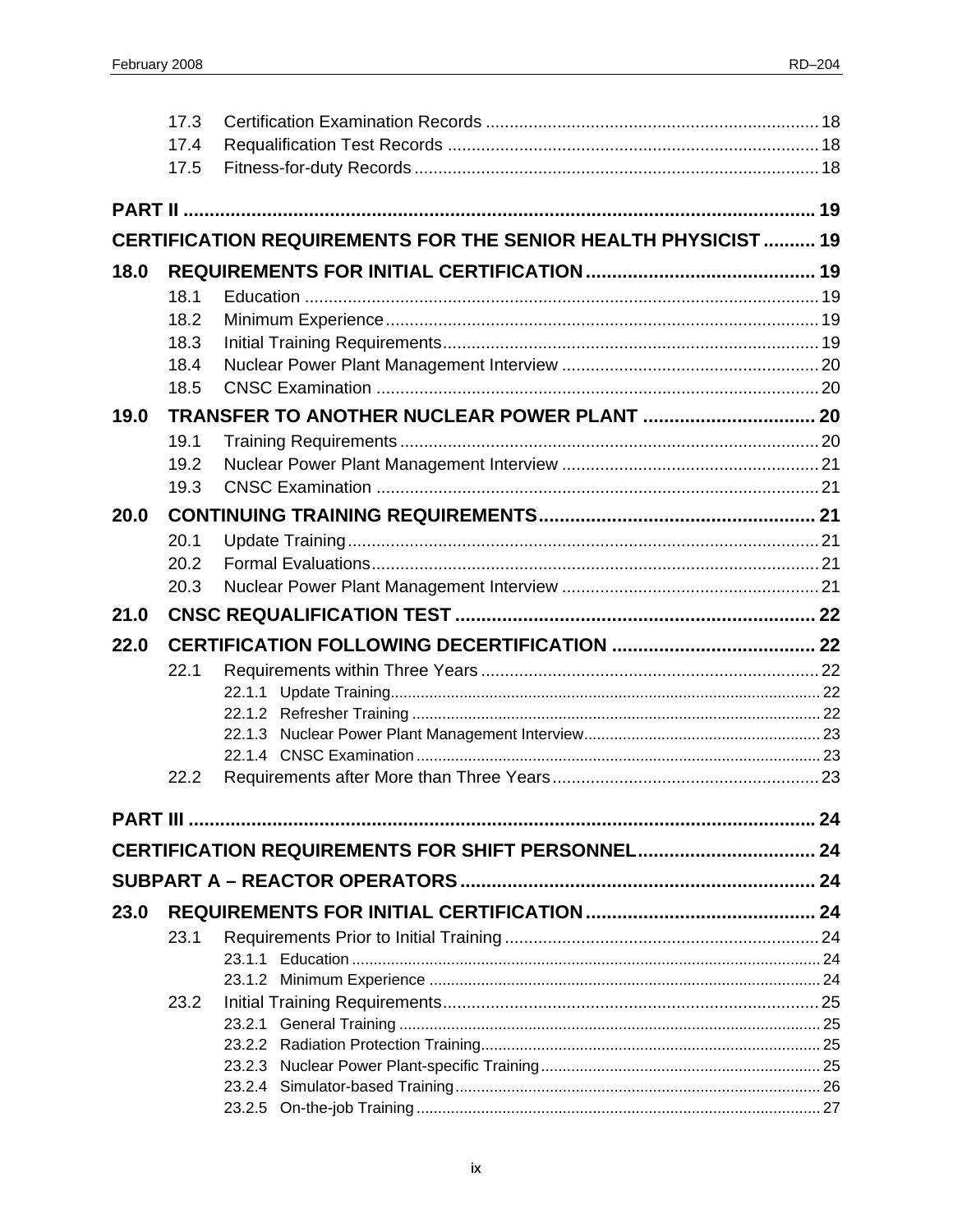|      |      | 23.2.6 Prerequisite for the Simulator-based Certification Examination  27 |  |  |
|------|------|---------------------------------------------------------------------------|--|--|
|      |      |                                                                           |  |  |
|      |      |                                                                           |  |  |
|      | 23.3 |                                                                           |  |  |
|      |      | 23.3.1                                                                    |  |  |
|      |      |                                                                           |  |  |
|      |      |                                                                           |  |  |
|      |      |                                                                           |  |  |
| 24.0 |      |                                                                           |  |  |
|      | 24.1 |                                                                           |  |  |
|      |      |                                                                           |  |  |
|      |      |                                                                           |  |  |
|      | 24.2 |                                                                           |  |  |
|      |      |                                                                           |  |  |
|      |      |                                                                           |  |  |
|      |      |                                                                           |  |  |
|      |      |                                                                           |  |  |
|      |      |                                                                           |  |  |
|      |      | 24.2.6 Prerequisite for the Simulator-based Certification Examination  32 |  |  |
|      |      |                                                                           |  |  |
|      |      |                                                                           |  |  |
|      | 24.3 |                                                                           |  |  |
|      |      | 24.3.1                                                                    |  |  |
|      |      |                                                                           |  |  |
|      |      |                                                                           |  |  |
|      |      |                                                                           |  |  |
| 25.0 |      |                                                                           |  |  |
|      | 25.1 |                                                                           |  |  |
|      |      |                                                                           |  |  |
|      |      |                                                                           |  |  |
|      | 25.2 |                                                                           |  |  |
|      |      | 25.2.1                                                                    |  |  |
|      |      | 25.2.2                                                                    |  |  |
|      |      |                                                                           |  |  |
|      |      |                                                                           |  |  |
|      |      | 25.2.5 Prerequisite for the Simulator-based Certification Examination  37 |  |  |
|      |      |                                                                           |  |  |
|      |      |                                                                           |  |  |
|      | 25.3 |                                                                           |  |  |
|      |      | 25.3.1                                                                    |  |  |
|      |      | 25.3.3 Supplementary Nuclear Power Plant-specific Examination 38          |  |  |
|      |      |                                                                           |  |  |
|      |      |                                                                           |  |  |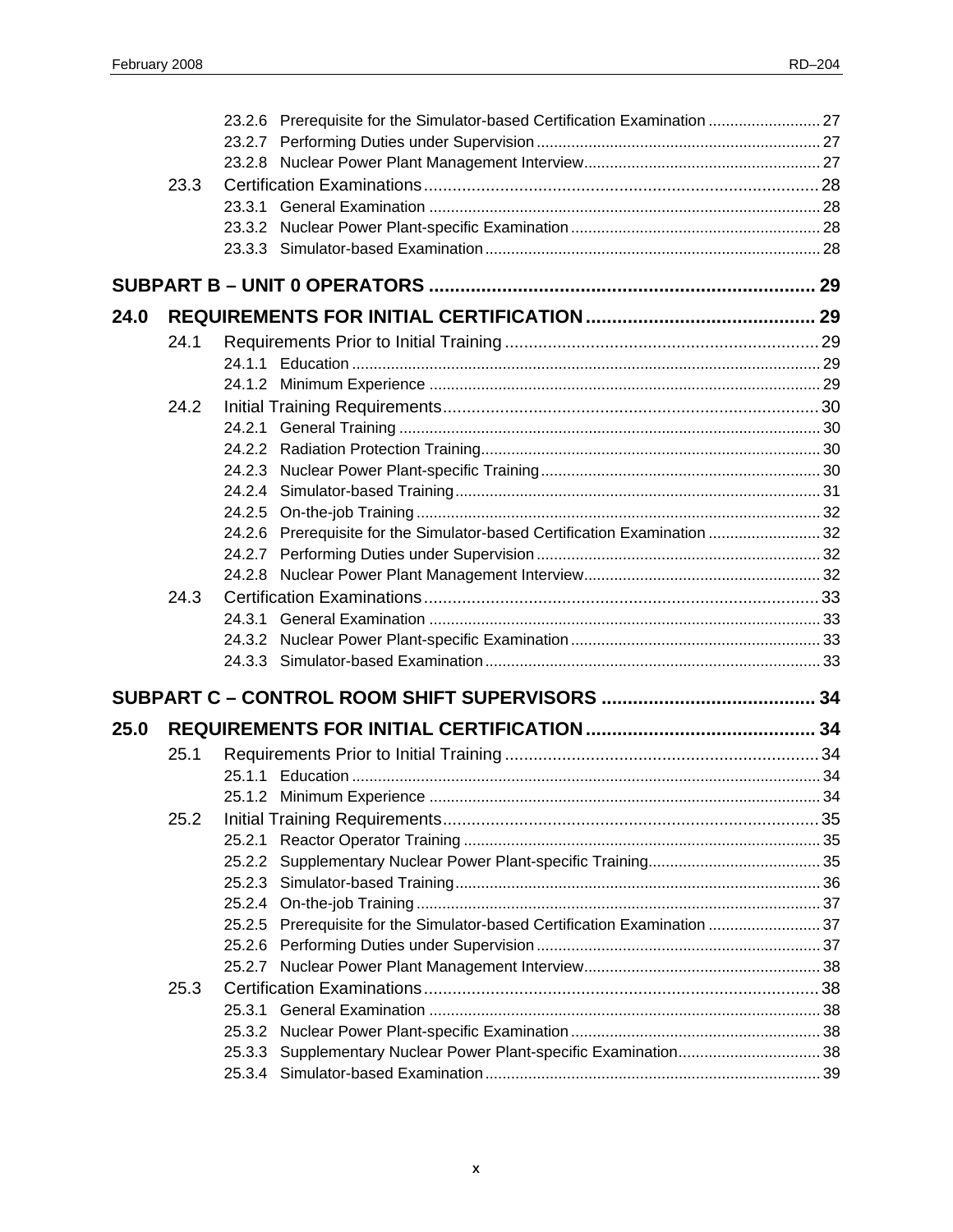| 26.0 |      | ADVANCEMENT FROM REACTOR OPERATOR TO                                      |  |
|------|------|---------------------------------------------------------------------------|--|
|      | 26.1 |                                                                           |  |
|      | 26.2 |                                                                           |  |
|      | 26.3 |                                                                           |  |
|      | 26.4 |                                                                           |  |
|      | 26.5 | Prerequisite for the Simulator-based Certification Examination  40        |  |
|      | 26.6 |                                                                           |  |
|      | 26.7 |                                                                           |  |
|      | 26.8 |                                                                           |  |
|      |      | SUBPART D - PLANT SHIFT SUPERVISORS AT A SINGLE-UNIT                      |  |
| 27.0 |      |                                                                           |  |
|      | 27.1 |                                                                           |  |
|      |      |                                                                           |  |
|      |      |                                                                           |  |
|      | 27.2 |                                                                           |  |
|      |      |                                                                           |  |
|      |      |                                                                           |  |
|      |      |                                                                           |  |
|      |      |                                                                           |  |
|      |      | 27.2.5 Prerequisite for the Simulator-based Certification Examination  44 |  |
|      |      |                                                                           |  |
|      | 27.3 |                                                                           |  |
|      |      |                                                                           |  |
|      |      |                                                                           |  |
|      |      | 27.3.3 Supplementary Nuclear Power Plant-specific Examination 45          |  |
|      |      |                                                                           |  |
| 28.0 |      | ADVANCEMENT FROM REACTOR OPERATOR TO PLANT SHIFT                          |  |
|      |      | SUPERVISOR AT A SINGLE-UNIT NUCLEAR POWER PLANT 46                        |  |
|      | 28.1 |                                                                           |  |
|      | 28.2 |                                                                           |  |
|      | 28.3 |                                                                           |  |
|      | 28.4 |                                                                           |  |
|      | 28.5 | Prerequisite for the Simulator-based Certification Examination  46        |  |
|      | 28.6 |                                                                           |  |
|      | 28.7 |                                                                           |  |
|      | 28.8 |                                                                           |  |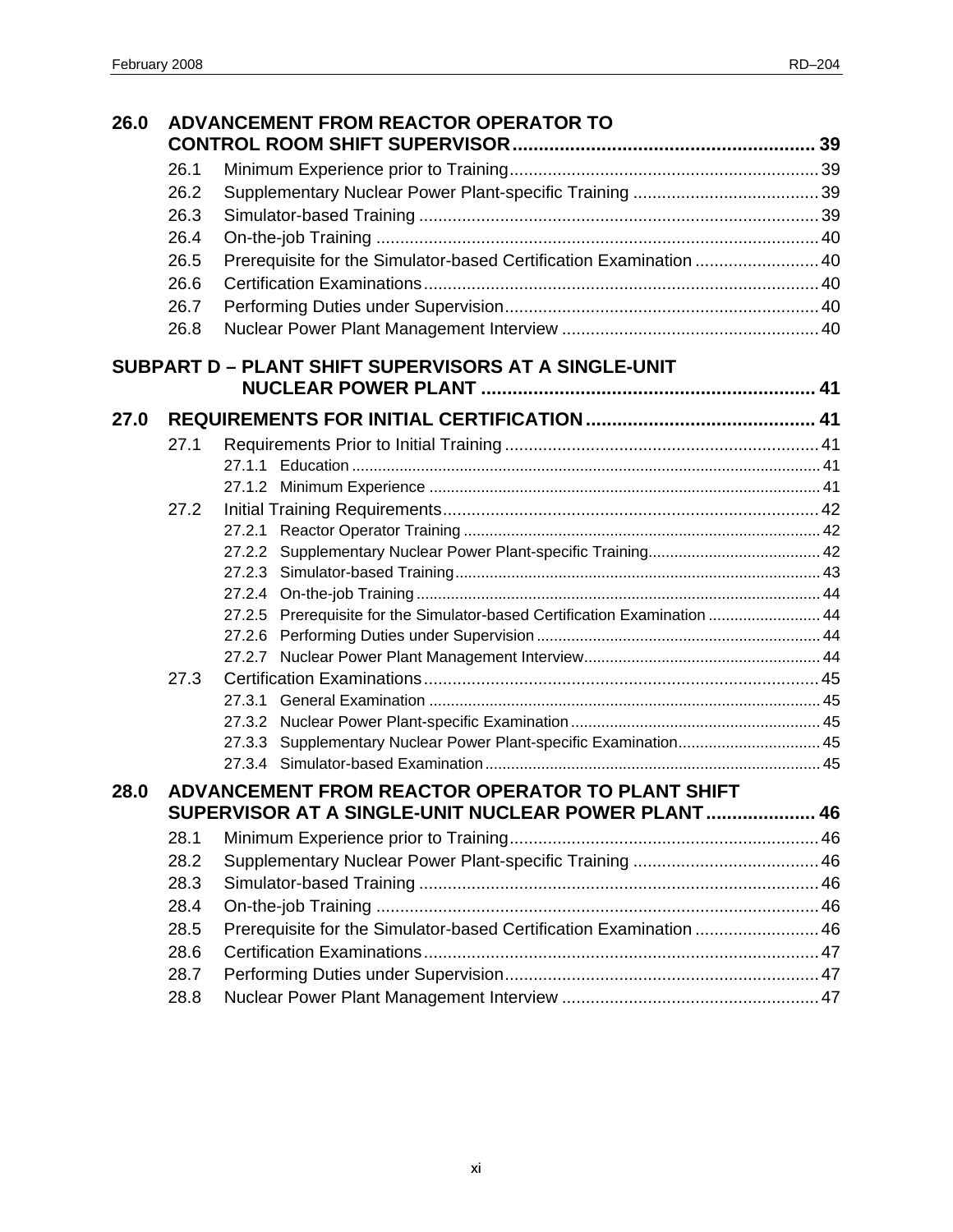|      |      | SUBPART E - PLANT SHIFT SUPERVISORS AT A MULTI-UNIT            |  |
|------|------|----------------------------------------------------------------|--|
| 29.0 |      |                                                                |  |
|      | 29.1 |                                                                |  |
|      | 29.2 |                                                                |  |
|      | 29.3 |                                                                |  |
|      | 29.4 |                                                                |  |
|      |      | SUBPART F - VALIDITY OF CERTIFICATION EXAMINATIONS 50          |  |
| 30.0 |      | <b>EXTENDING THE VALIDITY PERIOD OF</b>                        |  |
|      | 30.1 |                                                                |  |
|      | 30.2 |                                                                |  |
| 31.0 |      | RE-ESTABLISHING THE VALIDITY OF CERTIFICATION EXAMINATIONS  50 |  |
|      |      |                                                                |  |
| 32.0 |      |                                                                |  |
|      | 32.1 |                                                                |  |
|      | 32.2 |                                                                |  |
|      | 32.3 |                                                                |  |
| 33.0 |      |                                                                |  |
|      |      | SUBPART H - CERTIFICATION FOLLOWING DECERTIFICATION  53        |  |
| 34.0 |      |                                                                |  |
|      | 34.1 |                                                                |  |
|      | 34.2 |                                                                |  |
|      | 34.3 |                                                                |  |
|      | 34.4 |                                                                |  |
|      | 34.5 |                                                                |  |
|      | 34.6 |                                                                |  |
|      | 34.7 |                                                                |  |
|      | 34.8 |                                                                |  |
| 35.0 |      | REQUIREMENTS AFTER MORE THAN THREE YEARS 55                    |  |
|      |      |                                                                |  |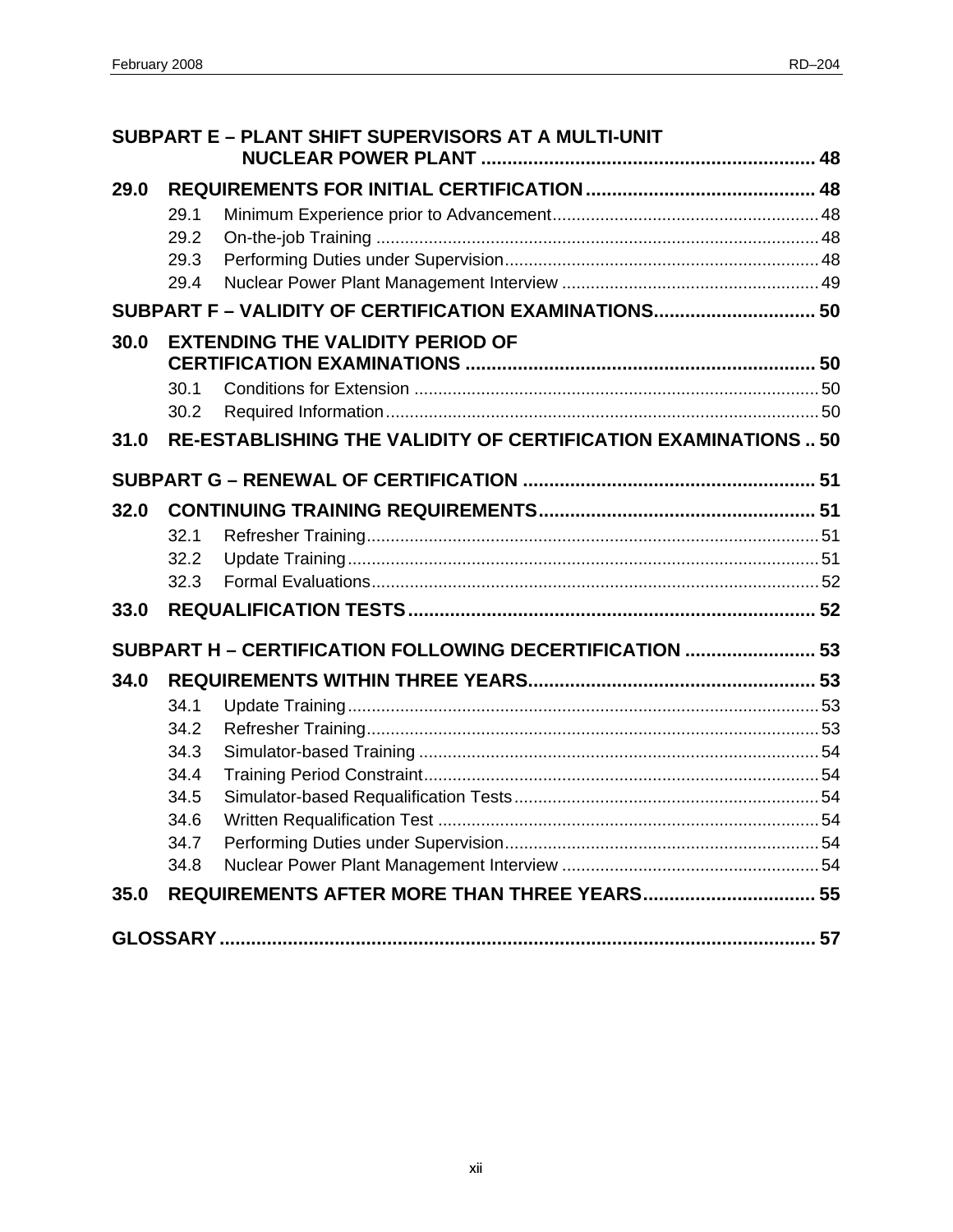# <span id="page-12-0"></span>**CERTIFICATION OF PERSONS WORKING AT NUCLEAR POWER PLANTS**

## **1.0 PURPOSE**

This regulatory document defines requirements aiming to ensure that persons seeking a certification or renewal of a certification by the Canadian Nuclear Safety Commission (CNSC) for a position referred to in the licence of a nuclear power plant (NPP or plant) are qualified to carry out the duties of that position in accordance with the *Nuclear Safety and Control Act* (NSCA) and the regulations made under the NSCA.

# **2.0 SCOPE**

This document, when incorporated in an NPP licence, sets out the obligations of the licensee with respect to the certification of its workers, including:

- 1. The programs and processes that the licensee must implement to train and examine persons seeking a certification or a renewal of certification;
- 2. The respective qualifications required of persons seeking a certification for those positions referred to in the licence; and
- 3. The respective training and requalification tests that certified persons seeking a renewal of certification must have completed.

# **3.0 RELEVANT LEGISLATION**

The provisions of the NSCA and its regulations relevant to this document are as follows:

- 1. Paragraph  $21(1)(i)$  of the NSCA empowers the Commission to certify and decertify persons referred to in paragraph 44(1)(*k*) of the NSCA as qualified to carry out their duties.
- 2. Paragraph  $44(1)(k)$  of the NSCA empowers the Commission to make regulations respecting the qualifications for, and the training and examination of, nuclear energy workers and other persons employed in a nuclear facility.
- 3. Subsection 24(5) of the NSCA empowers the Commission to impose any licence condition that the Commission considers necessary for the purposes of this Act, including conditions respecting qualifications, training and examination of nuclear energy workers.
- 4. Paragraph  $37(2)(b)$  of the NSCA states that the Commission may authorize a designated officer to certify and decertify persons referred to in paragraph 44(1)(*k*) of the NSCA as qualified to carry out their duties.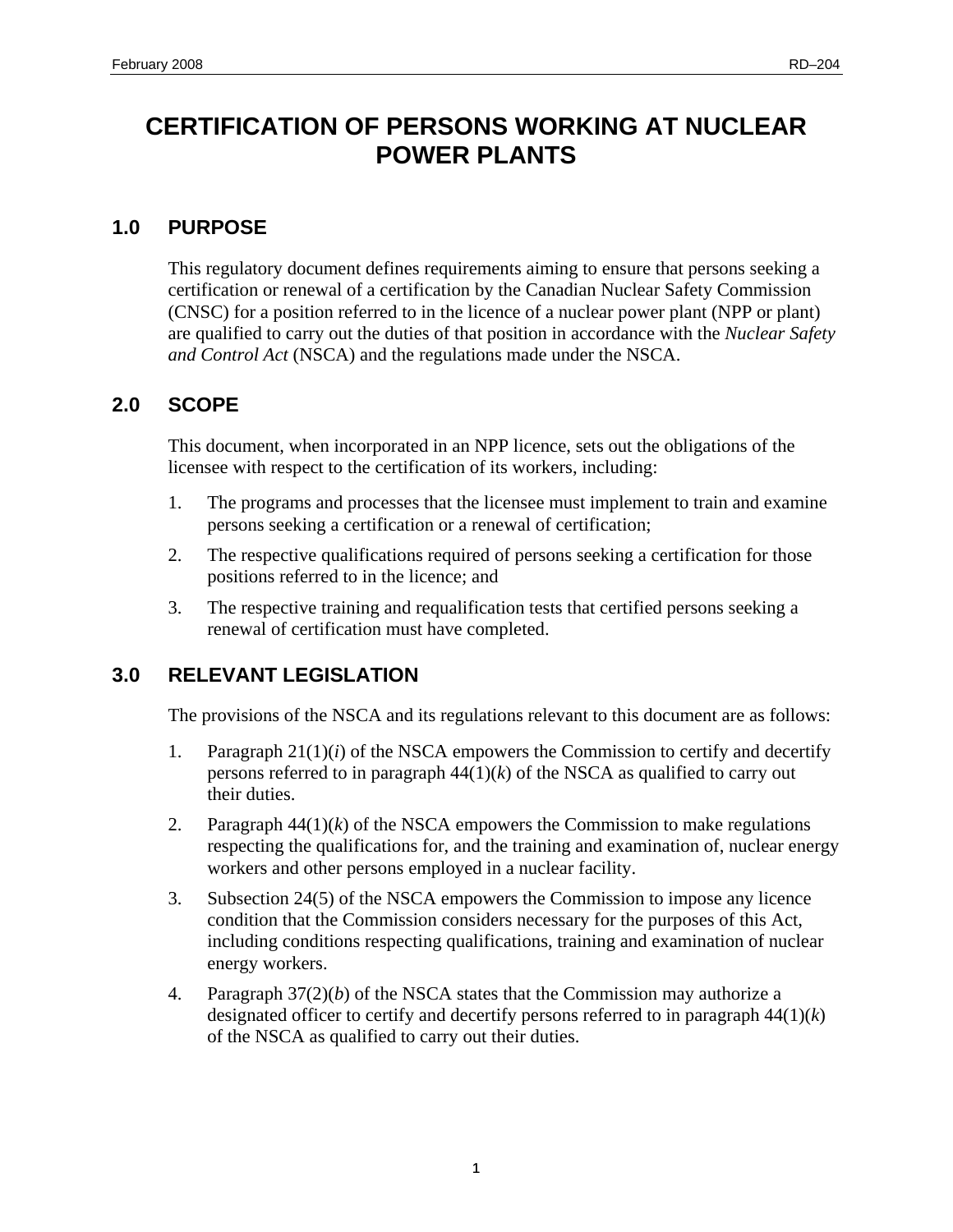5. Subsection 24(4) of the NSCA prohibits the Commission from issuing, renewing, amending or replacing a licence, "unless, in the opinion of the Commission, the applicant

(*a*) is qualified to carry on the activity that the licence will authorize the licensee to carry on; and

(*b*) will, in carrying on that activity, make adequate provision for the protection of the environment, the health and safety of persons and the maintenance of national security and measures required to implement international obligations to which Canada has agreed."

6. Subsection 9(2) of the *Class I Nuclear Facilities Regulations* states that "The Commission or a designated officer authorized under paragraph 37(2)(*b*) of the Act may certify a person referred to in paragraph  $44(1)(k)$  of the Act for a position referred to in a licence after receiving from the licensee an application stating that the person

(*a*) meets the applicable qualification requirements referred to in the licence;

(*b*) has successfully completed the applicable training program and examination referred to in the licence; and

(*c*) is capable, in the opinion of the licensee, of performing the duties of the position."

7. Subsection 9(3) of the *Class I Nuclear Facilities Regulations* states that "The Commission or a designated officer authorized under paragraph 37(2)(*b*) of the Act may renew a certification after receiving from a licensee an application stating that the certified person

(*a*) has safely and competently performed the duties of the position for which the person was certified;

(*b*) continues to receive the applicable training referred to in the licence;

(*c*) has successfully completed the applicable requalification tests referred to in the licence for renewing the certification; and

(*d*) is capable, in the opinion of the licensee, of performing the duties of the position."

- 8. Subsection 9(4) of the *Class I Nuclear Facilities Regulations* states that "A certification expires five years after the date of its issuance or renewal."
- 9. Subsection 10(1) of the *Class I Nuclear Facilities Regulations* states that: "If a licence requires a person to successfully complete an examination administered by the Commission in order to be certified, the person may take the examination after the Commission receives from the licensee an application that includes

(*a*) the name of the person;

(*b*) the name of the applicable examination; and

(*c*) a statement that the person has successfully completed the applicable training program referred to in the licence."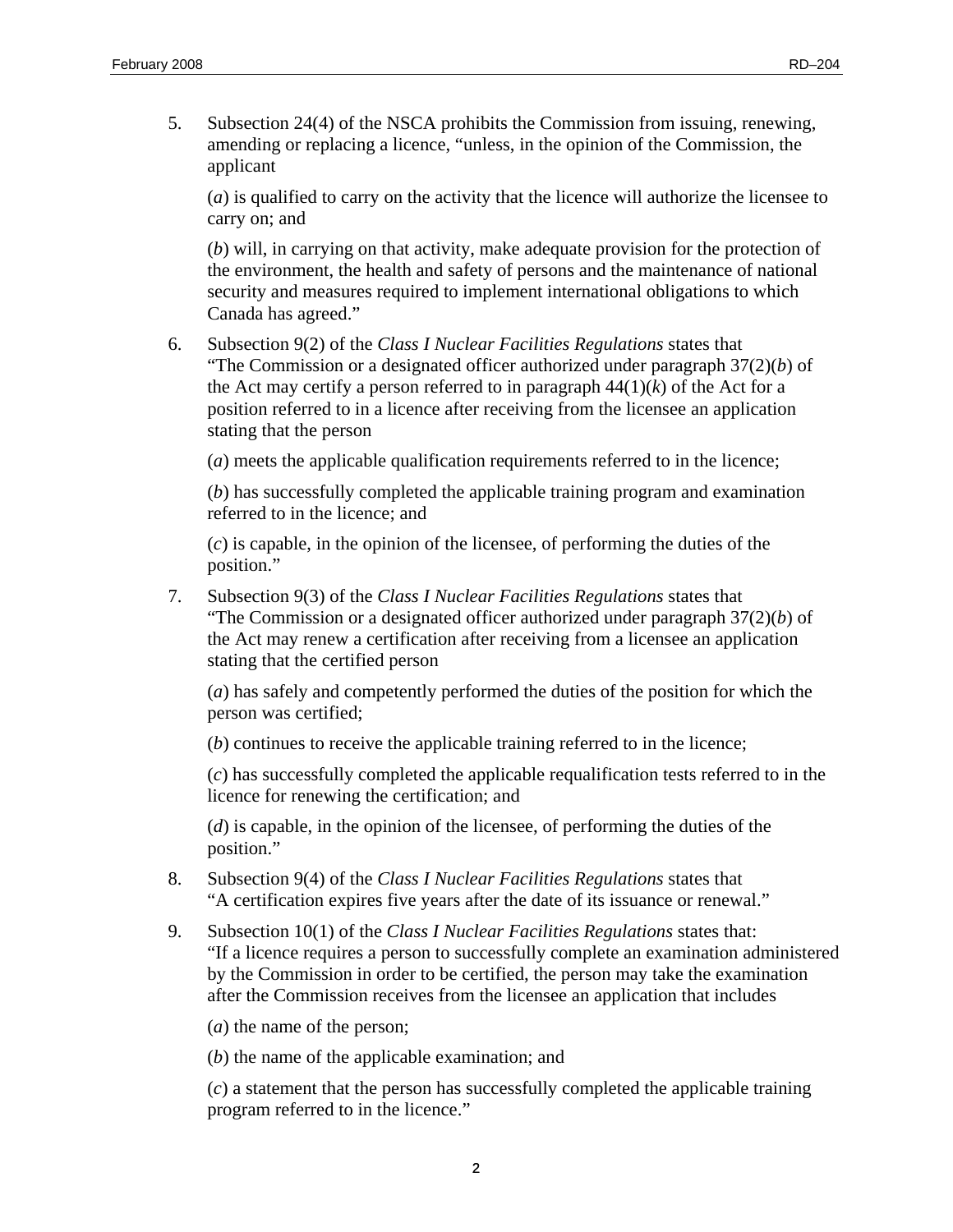- 10. Paragraph 12(1)(*a*) of the *General Nuclear Safety and Control Regulations* obliges every licensee to "ensure the presence of a sufficient number of qualified workers to carry on the licensed activity safely and in accordance with the Act, the regulations made under the Act and the licence."
- 11. Paragraph 12(1)(*b*) of the *General Nuclear Safety and Control Regulations* obliges every licensee to "train the workers to carry on the licensed activity in accordance with the Act, the regulations made under the Act and the licence."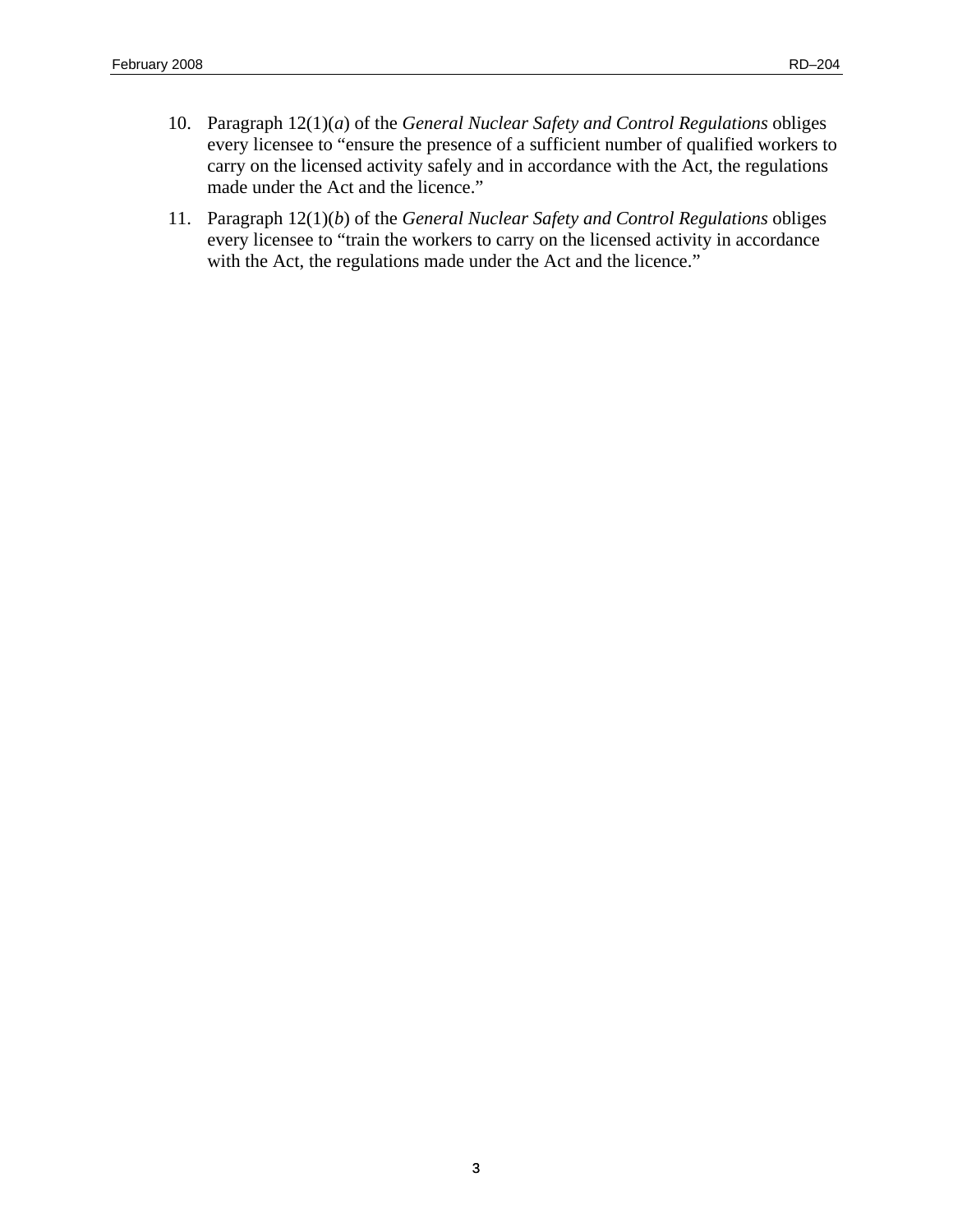# **PART I**

# <span id="page-15-0"></span>**PROGRAM AND PROCESS REQUIREMENTS TO SUPPORT CERTIFICATION**

# **4.0 TRAINING AND QUALIFICATION**

# **4.1 Policies and Procedures**

# **4.1.1 Training and Qualifying for Initial Certification**

The licensee shall establish and document policies and procedures for training and qualifying persons seeking certification for the positions listed below that are applicable to its NPPs:

- 1. Senior health physicist;
- 2. Reactor operator;
- 3. Unit 0 operator;
- 4. Control room shift supervisor; and
- 5. Plant shift supervisor.

# **4.1.2 Maintaining the Qualification of Certified Persons**

The licensee shall establish and document policies and procedures for training and maintaining the qualification of persons holding a certification for the applicable positions listed in paragraph 4.1.1.

# **4.2 Training Programs**

# **4.2.1 Initial Training Programs**

The licensee shall establish and document initial training programs, specific to each applicable position listed in paragraph 4.1.1, to address the training requirements specified in Part II and in Part III of this regulatory document.

# **4.2.2 Continuing Training Programs**

The licensee shall establish and document continuing training programs, specific to each applicable position listed in paragraph 4.1.1, to address the training requirements specified in sections 20.0 and 32.0.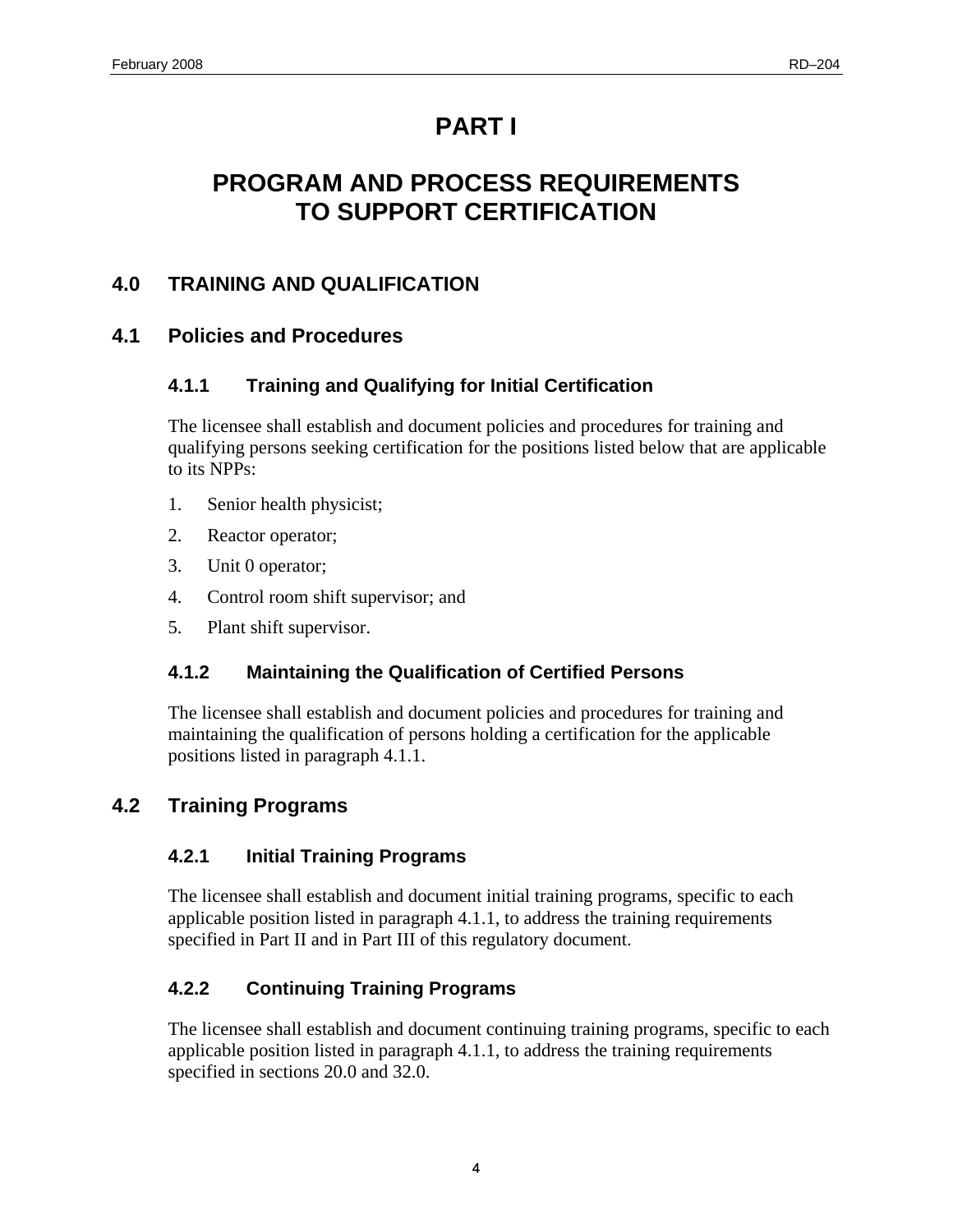# <span id="page-16-0"></span>**4.3 Systematic Approach to Training**

The licensee shall establish and implement the initial and continuing training programs specified in Part II and in Part III of this regulatory document in accordance with the principles of a systematic approach to training.

# **5.0 EVALUATIONS OF PERSONS DURING TRAINING**

The licensee shall administer the formal evaluations specified in Part II and in Part III of this regulatory document in accordance with a documented process covering:

- 1. The requirements applicable to the different types of evaluations;
- 2. The number and scope of the evaluations associated with the different segments of training;
- 3. The procedures covering the preparation, conduct and grading of:
	- a) the written and oral evaluations associated with initial training;
	- b) the simulator-based evaluations associated with initial training;
	- c) the performance evaluations associated with initial on-the-job training;
	- d) the knowledge evaluations associated with continuing training; and
	- e) the performance evaluations associated with continuing training.
- 4. The requirements and procedures for ensuring the security of the evaluations; and
- 5. The qualification requirements of the persons responsible for the preparation, conduct and grading of:
	- a) the written and oral evaluations associated with initial training;
	- b) the simulator-based evaluations associated with initial training;
	- c) the performance evaluations associated with initial on-the-job training;
	- d) the knowledge evaluations associated with continuing training; and
	- e) the performance evaluations associated with continuing training.

# **6.0 PERFORMING DUTIES UNDER SUPERVISION**

The licensee shall establish and document, for each applicable shift personnel position listed in paragraph 4.1.1, procedures regarding the performance of the duties of the position under the supervision of a certified incumbent of that position, prior to certification.

# **7.0 NUCLEAR POWER PLANT MANAGEMENT INTERVIEWS**

The licensee shall establish and document procedures for preparing and conducting the various NPP management interviews specified in Part II and in Part III of this document.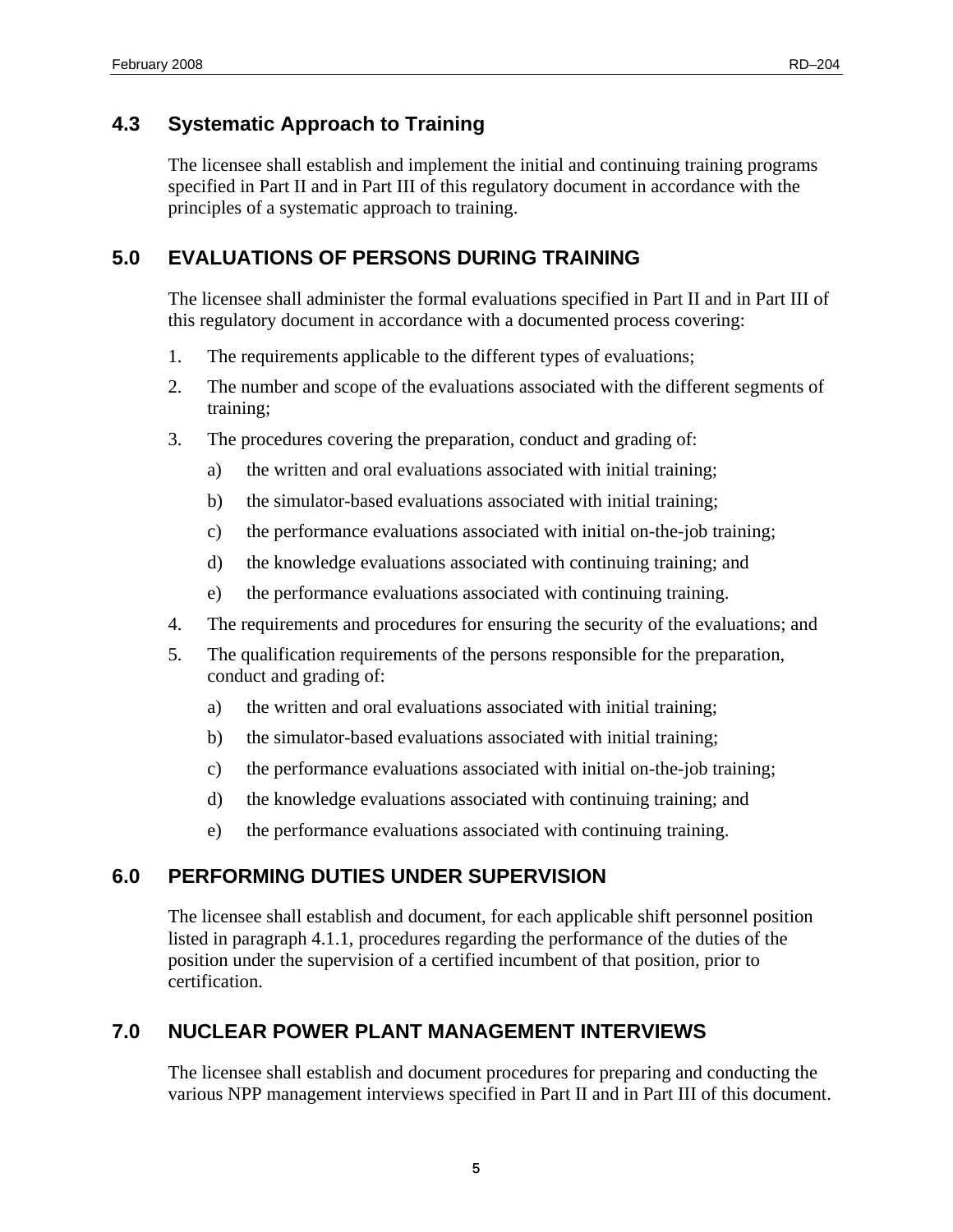# <span id="page-17-0"></span>**8.0 EXAMINATIONS FOR INITIAL CERTIFICATION**

The licensee shall prepare, conduct and grade the certification examinations specified in Part III of this document in accordance with the conditions referred to in the NPP licence.

# **9.0 CONTINUING TRAINING DELIVERY**

# **9.1 Update Training Delivery for the Senior Health Physicist**

The licensee shall deliver the update training for the senior health physicist, specified in subsection 20.1, promptly following the occurrence of the initiating change or event.

# **9.2 Refresher Training Delivery for Certified Shift Personnel**

The licensee shall deliver, on a regular basis, the refresher training for reactor operators, unit 0 operators, control room shift supervisors and plant shift supervisors specified in subsection 32.1.

The topics selected for refresher training shall be reviewed over a period not exceeding five years.

# **9.3 Update Training Delivery for Certified Shift Personnel**

The licensee shall deliver the update training for reactor operators, unit 0 operators, control room shift supervisors and plant shift supervisors, specified in subsection 32.2, promptly following the occurrence of the initiating change or event.

# **10.0 REQUALIFICATION TESTS**

The licensee shall prepare, conduct and grade the requalification tests required in section 33.0 in accordance with the conditions referred to in the NPP licence.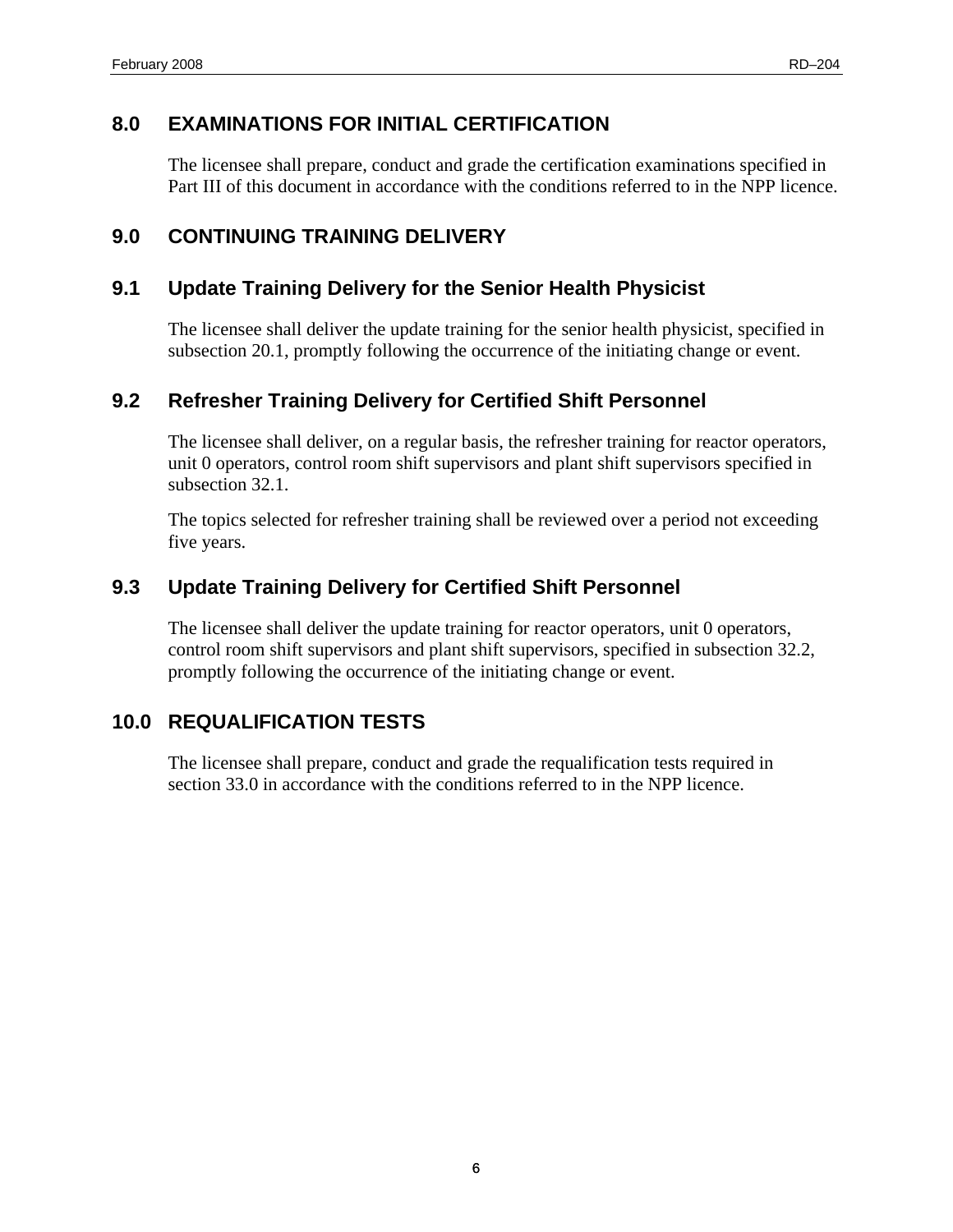# <span id="page-18-0"></span>**11.0 FITNESS-FOR-DUTY PROGRAM**

### **11.1 Physical and Mental Limitations**

The licensee shall have in place a documented fitness-for-duty program that provides confirmation that any person seeking a certification, holding a certification or seeking renewal of a certification does not have a physical or a mental limitation that would make the person incapable of performing the duties of the applicable position.

# **11.2 Control of Personal Information**

The licensee shall establish and document policies and procedures controlling the use of the personal information related to fitness-for-duty and the access to that information.

# **12.0 REMOVAL OF A PERSON FROM THE DUTIES OF A POSITION**

The licensee shall immediately remove a person from the duties of reactor operator, unit 0 operator, control room shift supervisor or plant shift supervisor under the conditions specified in subsections 12.1 to 12.4.

### **12.1 Requalification Test Failure**

The person has failed any of the requalification tests required in section 33.0.

### **12.2 Failure to Perform Minimum Shift Duties**

The person, while temporarily assigned to another position at the NPP, has not acted as a responsible operator or supervisor in the position for which the person holds a certification for the minimum number of complete shifts specified in paragraph 14.1.1 or 14.2.1, as appropriate, for two consecutive calendar quarters.

### **12.3 Inability to Perform Duties**

In the opinion of the licensee, the person is not capable, for any reason, of performing the duties of the position for which the person holds a certification, including a limitation identified by the fitness-for-duty program referred to in section 11.0.

### **12.4 Pending Decertification**

The person and the licensee have been informed in writing that the CNSC has initiated procedures for the decertification of the person.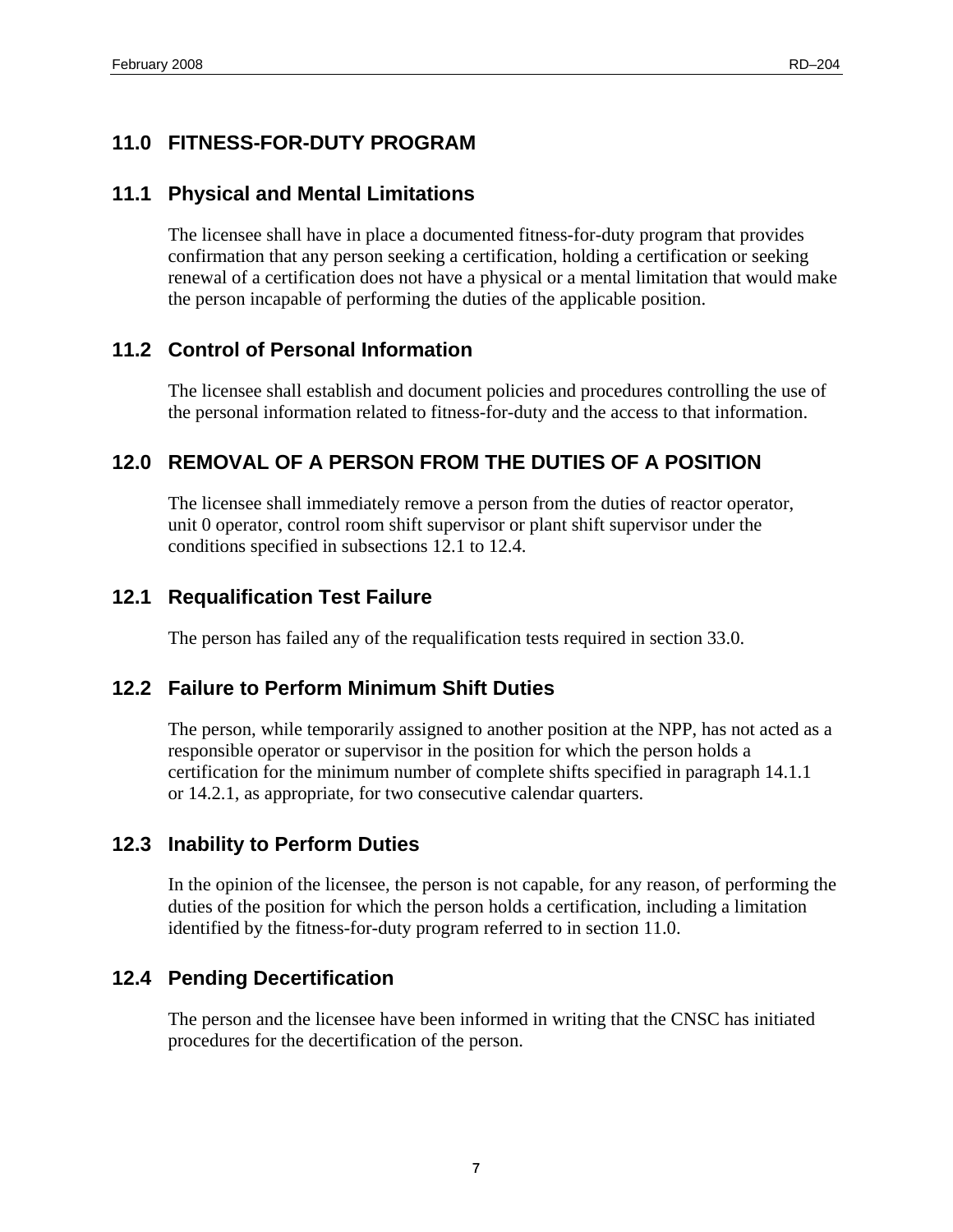# <span id="page-19-0"></span>**13.0 REINSTATEMENT OF A PERSON TO THE DUTIES OF A POSITION FOLLOWING ABSENCE OR REMOVAL FROM THOSE DUTIES**

# **13.1 Following Absence from Duties**

The licensee may reinstate a person who has been absent from the duties of reactor operator, unit 0 operator, control room shift supervisor or plant shift supervisor for more than two shift cycles, due to sickness, injury, pregnancy or other family-related responsibilities or a leave of absence, to the duties of that position if the person meets the requirements specified in paragraphs 13.1.1 to 13.1.8.

### **13.1.1 Update Training**

The person must have completed update training, appropriate to the knowledge and skill requirements of the position, covering changes or events that have occurred during the absence of the person from the position, including:

- 1. Changes to NPP systems;
- 2. Changes to licensee and NPP policies, standards and procedures;
- 3. Changes to regulatory requirements;
- 4. Changes to the NPP licence or to documents referenced in the licence; and
- 5. NPP and industry experience and operating events.

This training shall include formal knowledge and performance evaluations that confirm and document that, at the completion of the training, the person has the required knowledge and skills to perform the duties of the position.

### **13.1.2 Refresher Training**

The person must have completed refresher training covering the topics from the initial training that must be reviewed and practiced to ensure that the person continues to have the knowledge and the skills required to work competently in the position. The selection of topics shall be based on a documented assessment, performed by the licensee, of the impact of the absence from the position on the person's competence.

This training shall include formal written and performance evaluations that confirm and document that, at the completion of the training, the person has the required knowledge and skills to perform the duties of the position.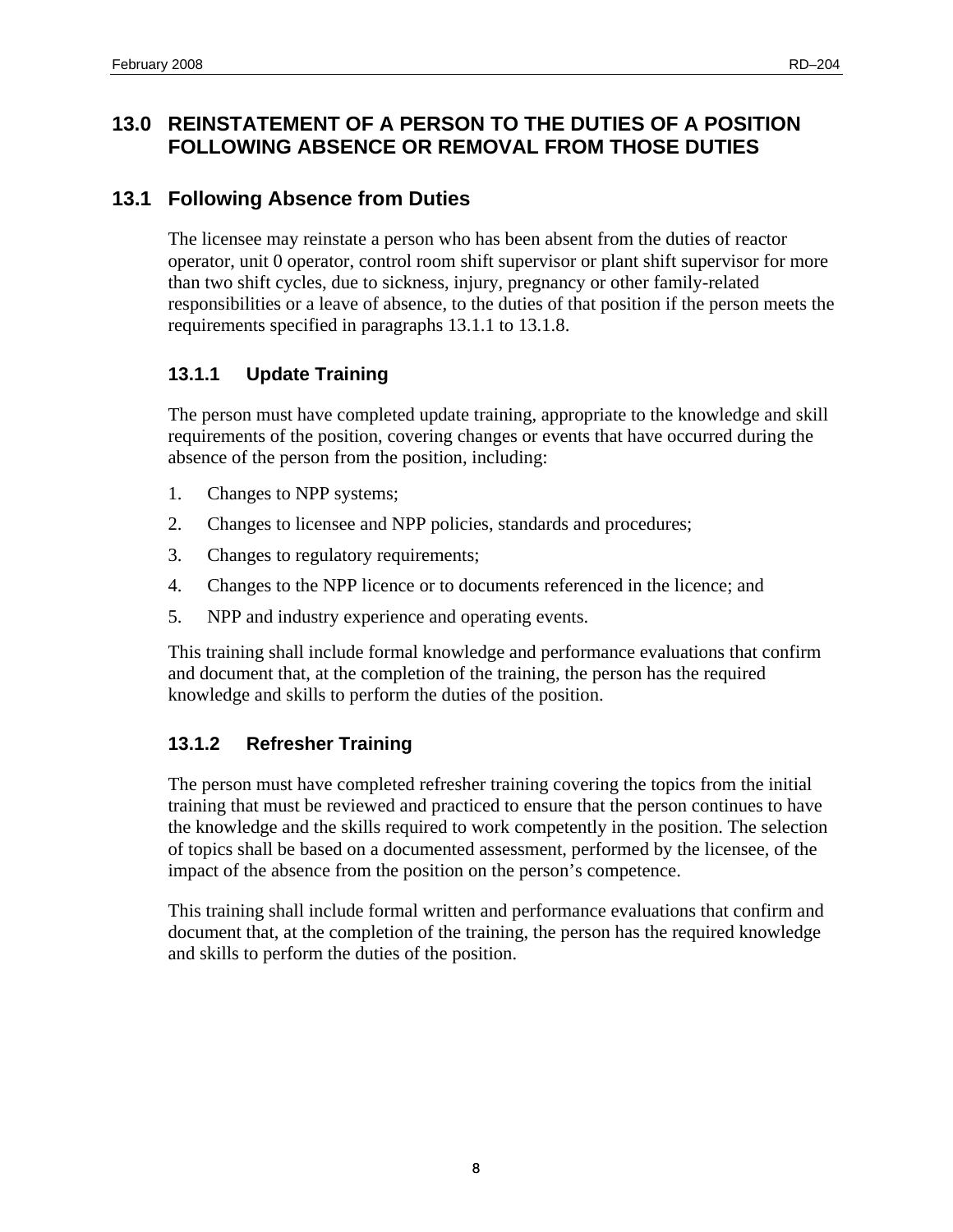## <span id="page-20-0"></span>**13.1.3 Simulator-based Training**

The person must have completed simulator-based exercises that cover a sufficient number of varied situations that challenge the diagnostic and decision-making abilities of the person to ensure that the person has the knowledge and the skills required to work competently in the position. The selection of exercises shall be based on a documented assessment, performed by the licensee, of the impact of the absence from the position on the person's competence.

This training shall include formal simulator-based evaluations that confirm and document that, at the completion of the training, the person has the required diagnostic and decision-making abilities to perform the duties of the position.

## **13.1.4 Training Period Constraint**

The training requirements specified in paragraphs 13.1.1 to 13.1.3 must be met within the one-year period prior to the person being reinstated to the duties of the position by the licensee.

## **13.1.5 Simulator-based Requalification Tests**

The person must have successfully completed simulator-based requalification tests equivalent in types and number to those referred to in the NPP licence that the person would have had to take during the period of absence, if the person had continued to work in the position.

### **13.1.6 Written Requalification Test**

The person must have successfully completed, within the two-year period prior to being reinstated to the duties of the position, one written requalification test that meets the conditions referred to in the NPP licence.

### **13.1.7 Performing Duties under Supervision**

The person must have performed the duties of the position under the supervision of a certified incumbent of the position for the number of shifts that the licensee considers necessary to confirm and document that the person can perform those duties competently and safely.

### **13.1.8 Nuclear Power Plant Management Interview**

The person must have completed an interview administered by NPP management that confirms and documents the person's competence to perform the duties of the position. The person must complete this interview after having met the requirements specified in paragraphs 13.1.1 to 13.1.7.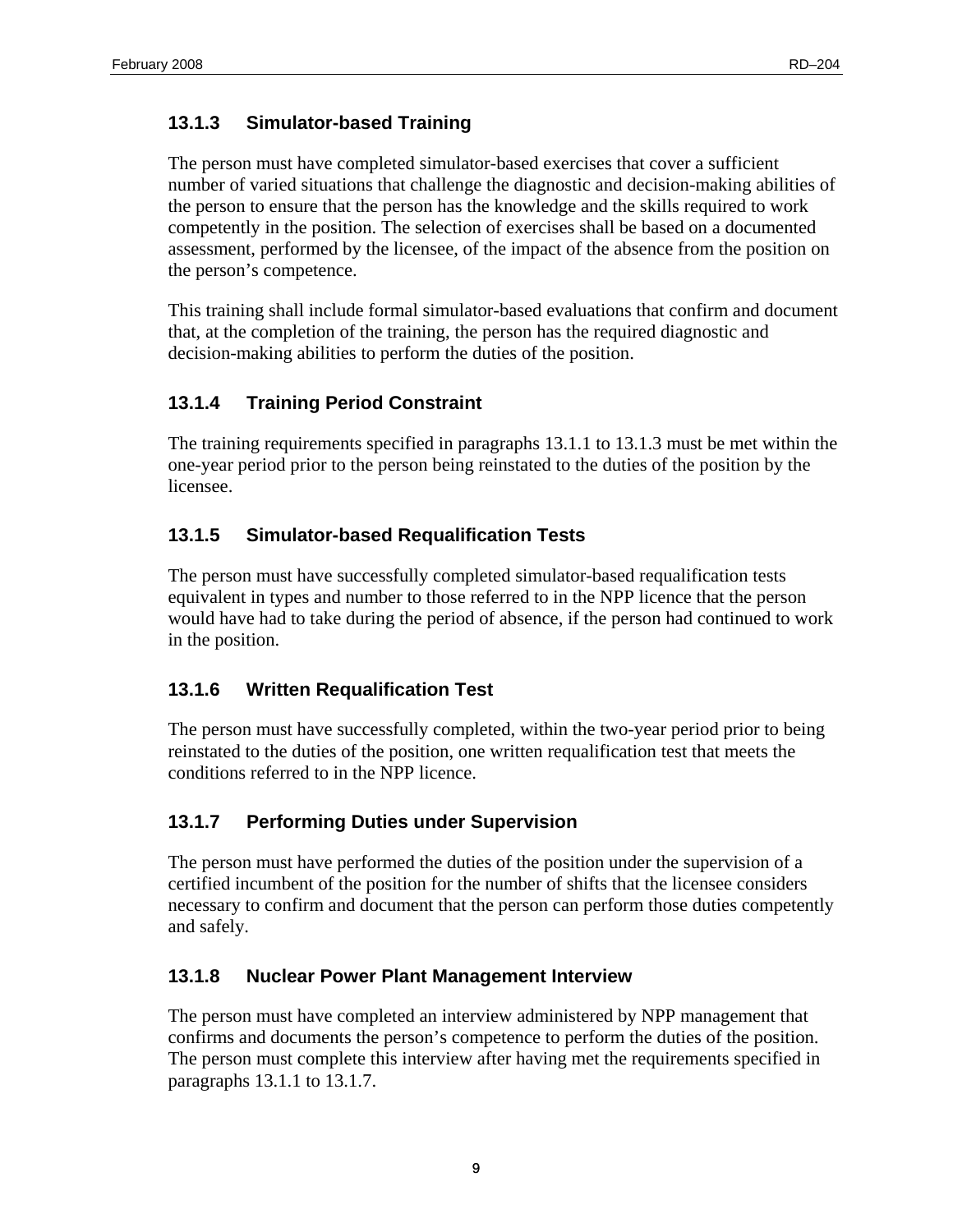# <span id="page-21-0"></span>**13.2 Following Removal from Duties**

## **13.2.1 Following a Requalification Test Failure**

The licensee may reinstate a person who has been removed from the duties of reactor operator, unit 0 operator, control room shift supervisor or plant shift supervisor, under subsection 12.1, to the duties of the position if the person has met the applicable conditions referred to in the NPP licence.

# **13.2.2 Following Failure to Perform Minimum Shift Duties**

The licensee may reinstate a person who has been removed from the duties of reactor operator, unit 0 operator, control room shift supervisor or plant shift supervisor, under subsection 12.2, to the duties of the position if:

- 1. The circumstances that prevented the person from performing the duties of the position for which the person holds a certification for the applicable minimum number of shifts no longer exist; and
- 2. The person meets the requirements specified in paragraphs 13.1.1 to 13.1.8.

# **13.2.3 Following Inability to Perform Duties**

The licensee may reinstate a person who has been removed from the duties of reactor operator, unit 0 operator, control room shift supervisor or plant shift supervisor, under subsection 12.3, to the duties of the position if:

- 1. The condition or limitation why the person was not capable of performing the duties of the position for which the person holds a certification has been rectified; and
- 2. The person meets the requirements specified in paragraphs 13.1.1 to 13.1.8.

# **13.2.4 Following Completion of a Decertification Hearing**

The licensee may reinstate a person who has been removed from the duties of reactor operator, unit 0 operator, control room shift supervisor or plant shift supervisor, under subsection 12.4, to the duties of the position upon being informed in writing of the CNSC decision not to decertify the person after the person or the licensee has been heard in accordance with the procedure referred to in section 13 of the *Class I Nuclear Facilities Regulations*.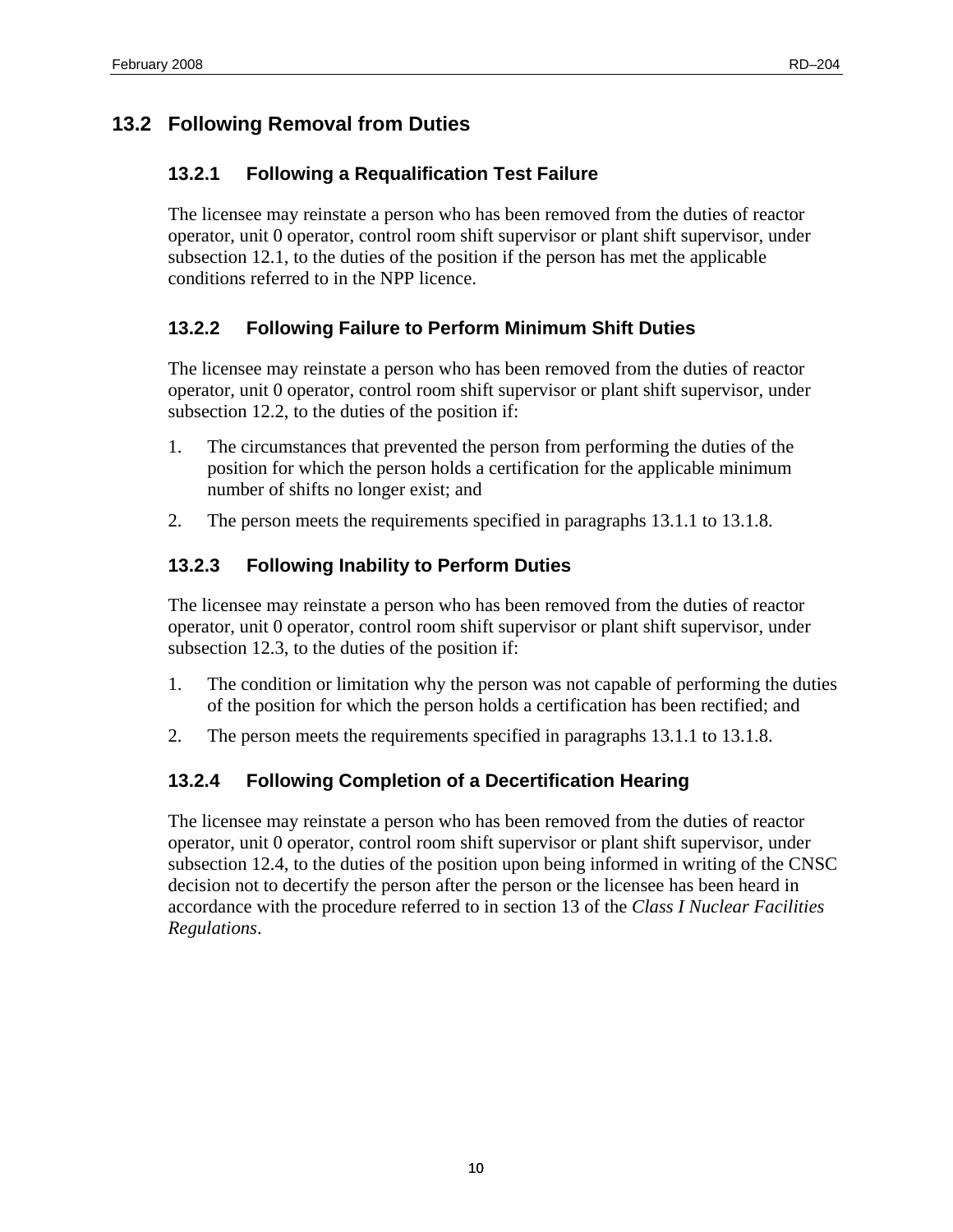# <span id="page-22-0"></span>**14.0 TEMPORARY ASSIGNMENT TO OTHER POSITIONS**

The licensee shall ensure that each reactor operator, unit 0 operator, control room shift supervisor and plant shift supervisor, who is temporarily assigned to another position at the NPP, maintains the competence necessary to perform the duties of the position for which the person holds a certification by confirming the person meets the requirements specified in subsections 14.1 or 14.2, as appropriate, during the period of temporary assignment.

# **14.1 Assignment to an Operationally Focused Position**

The licensee shall ensure that each certified operator or shift supervisor temporarily assigned to perform one of the activities listed below meets the requirements specified in paragraphs 14.1.1 to 14.1.4:

- 1. Development and delivery of station-specific training for shift personnel seeking certification;
- 2. Development and delivery of continuing training for shift personnel holding a certification;
- 3. Preparation, conduct and grading of certification examinations and requalification tests for shift personnel seeking or holding a certification;
- 4. Preparation and review of NPP operating documentation for use by certified shift personnel;
- 5. Coordination or supervision of NPP operation and maintenance activities; or
- 6. Coordination or supervision of commissioning activities or outages of reactor units or unit 0.

### **14.1.1 Minimum Performance per Calendar Quarter**

The licensee shall ensure that the person acts as a responsible operator or shift supervisor in the position for which the person holds a certification for a minimum of three complete shifts per calendar quarter.

### **14.1.2 Minimum Performance over a Three-year Period**

The licensee shall ensure that the person acts as a responsible operator or shift supervisor in the position for which the person holds a certification for a minimum of 50 complete shifts over a three-year period. This requirement does not apply to persons assigned as:

- 1. Simulator instructor for shift personnel seeking or holding a certification; or
- 2. Examiner for simulator-based certification examinations and simulator-based requalification tests for shift personnel seeking or holding a certification.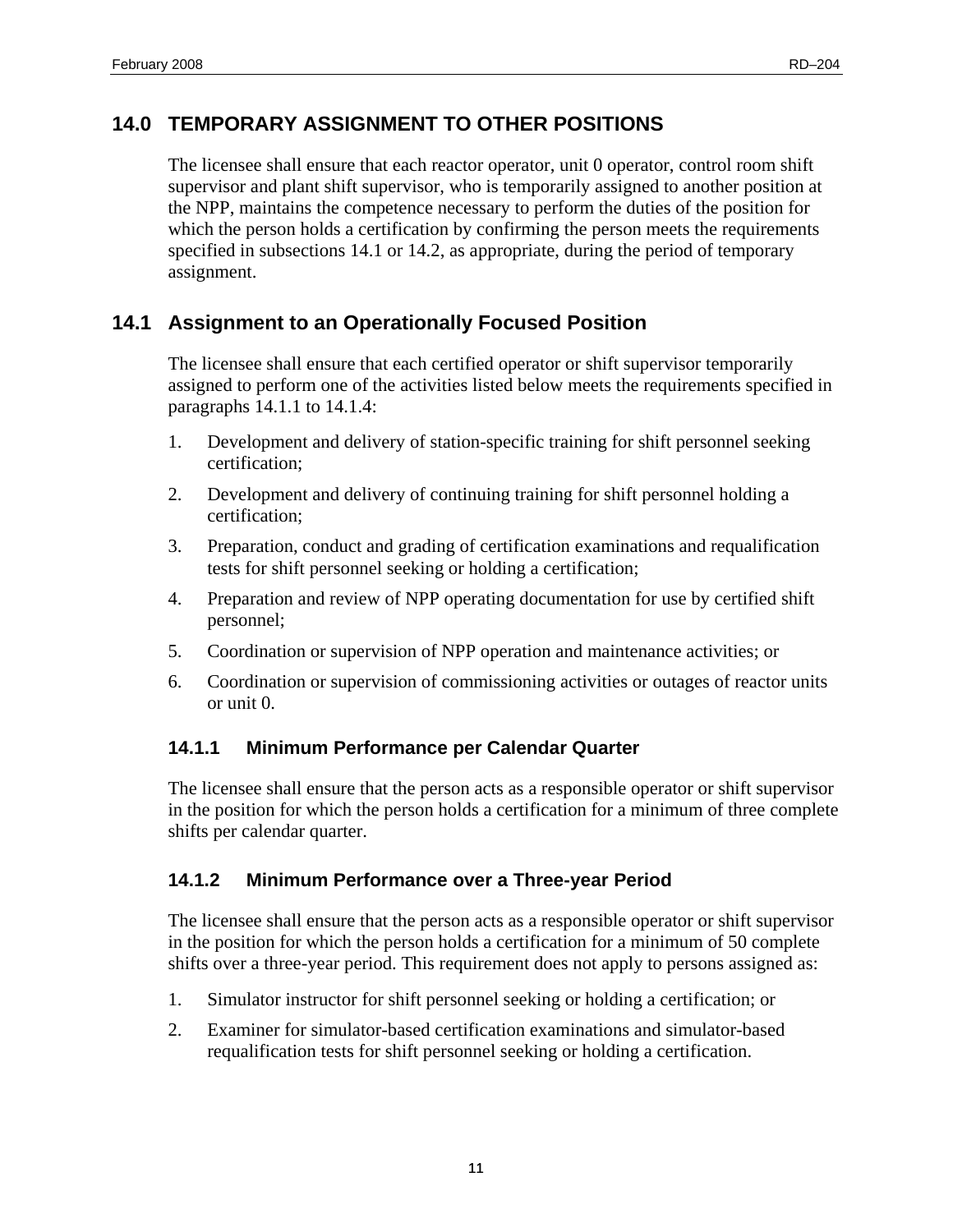### <span id="page-23-0"></span>**14.1.3 Continuing Training**

The licensee shall ensure that the person completes the continuing training applicable to the position for which the person holds a certification and successfully completes the corresponding knowledge and performance evaluations.

### **14.1.4 Requalification Tests**

The licensee shall ensure that the person successfully completes all the requalification tests applicable to the position for which the person holds a certification.

# **14.2 Assignment to a Non-operationally Focused Position**

The licensee shall ensure that each certified operator or shift supervisor temporarily assigned to perform activities other than those listed in subsection 14.1 meets the requirements specified in paragraphs 14.2.1 to 14.2.4.

### **14.2.1 Minimum Performance per Calendar Quarter**

The licensee shall ensure that the person acts as a responsible operator or shift supervisor in the position for which the person holds a certification for a minimum of five complete shifts per calendar quarter.

### **14.2.2 Minimum Performance after Any Three-year Period**

The licensee shall ensure that the person acts as a responsible operator or shift supervisor in the position for which the person holds a certification on a full time basis for a minimum of 80 complete shifts after any three-year period of assignment.

### **14.2.3 Continuing Training**

The licensee shall ensure that the person completes the continuing training applicable to the position for which the person holds a certification and successfully completes the corresponding knowledge and performance evaluations.

### **14.2.4 Requalification Tests**

The licensee shall ensure that the person successfully completes all the requalification tests applicable to the position for which the person holds a certification.

# **14.3 Exemption by Nuclear Power Plant Management**

NPP management may, once in any 12-month period, allow a certified operator or shift supervisor to defer to the next quarter the completion of the required minimum number of shifts specified in paragraph 14.1.1 or 14.2.1 for a given quarter.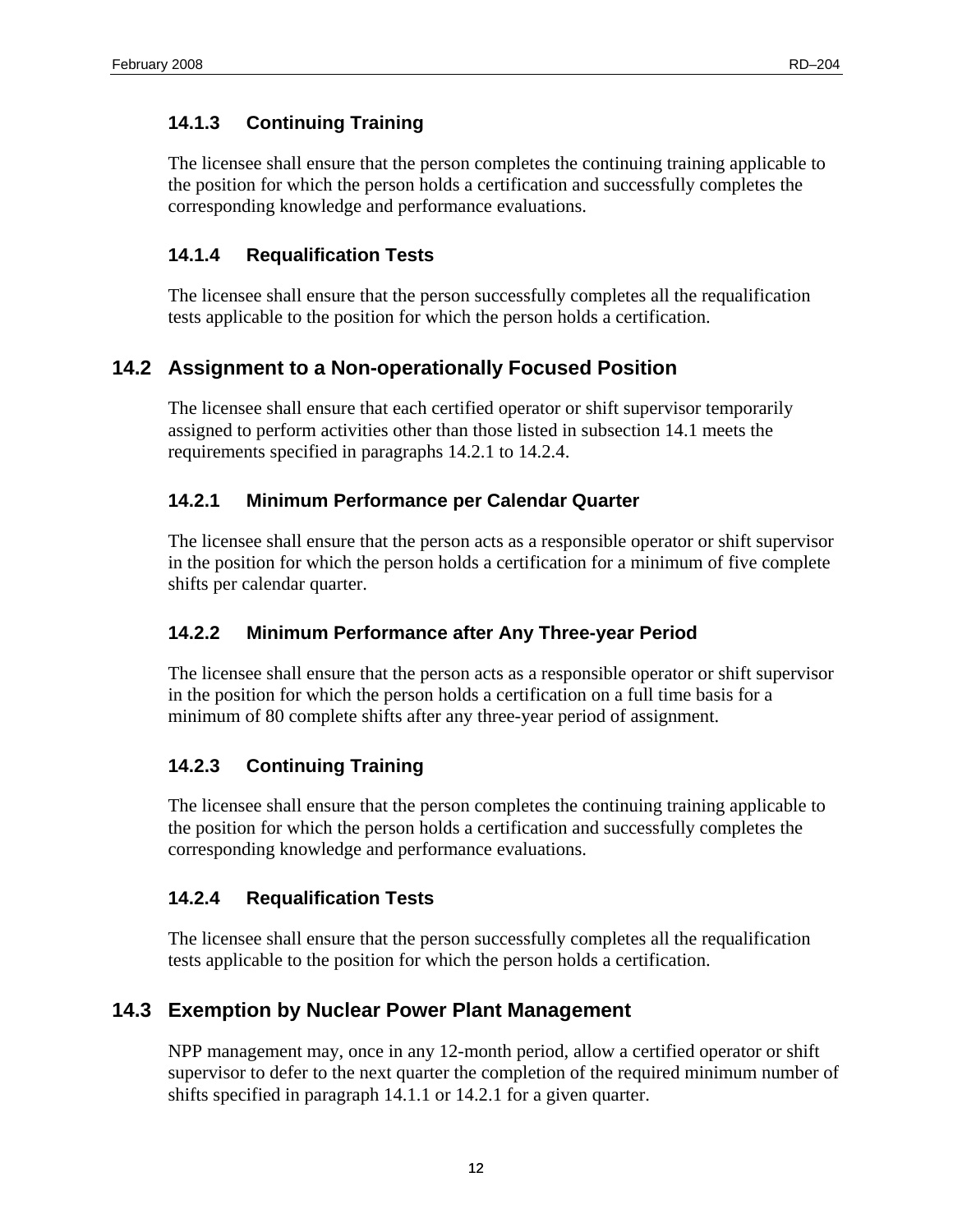# <span id="page-24-0"></span>**15.0 SIMULATOR REQUIREMENTS**

## **15.1 Full Scope Simulator**

The licensee shall ensure that each NPP has in service a full scope simulator facility for training and examining persons seeking or holding a certification as reactor operator, unit 0 operator, control room shift supervisor or plant shift supervisor.

## **15.1.1 Simulation Capabilities**

The simulator shall be capable of simulating, realistically and in real time, all significant NPP manoeuvres and transients that may occur under normal and abnormal operating conditions, including:

- 1. NPP start-ups and shutdowns;
- 2. Major NPP upsets and accident conditions; and
- 3. All significant failures of systems and their equipment and the consequences of such failures.

For conditions and failures that may vary in magnitude, such as pipe breaks, loss of inventory, loss of flow, loss of pressure, and loss of vacuum, the simulator shall have adjustable rates to simulate all possible degrees of severity of a condition or failure that impact on unit response or operator actions.

# **15.1.2 Functional Devices**

The simulator shall be equipped with the following functional devices that replicate those of the NPP main control room:

- 1. A telephone system;
- 2. A radiation emergency warning siren;
- 3. A fire emergency warning siren; and
- 4. A public address system.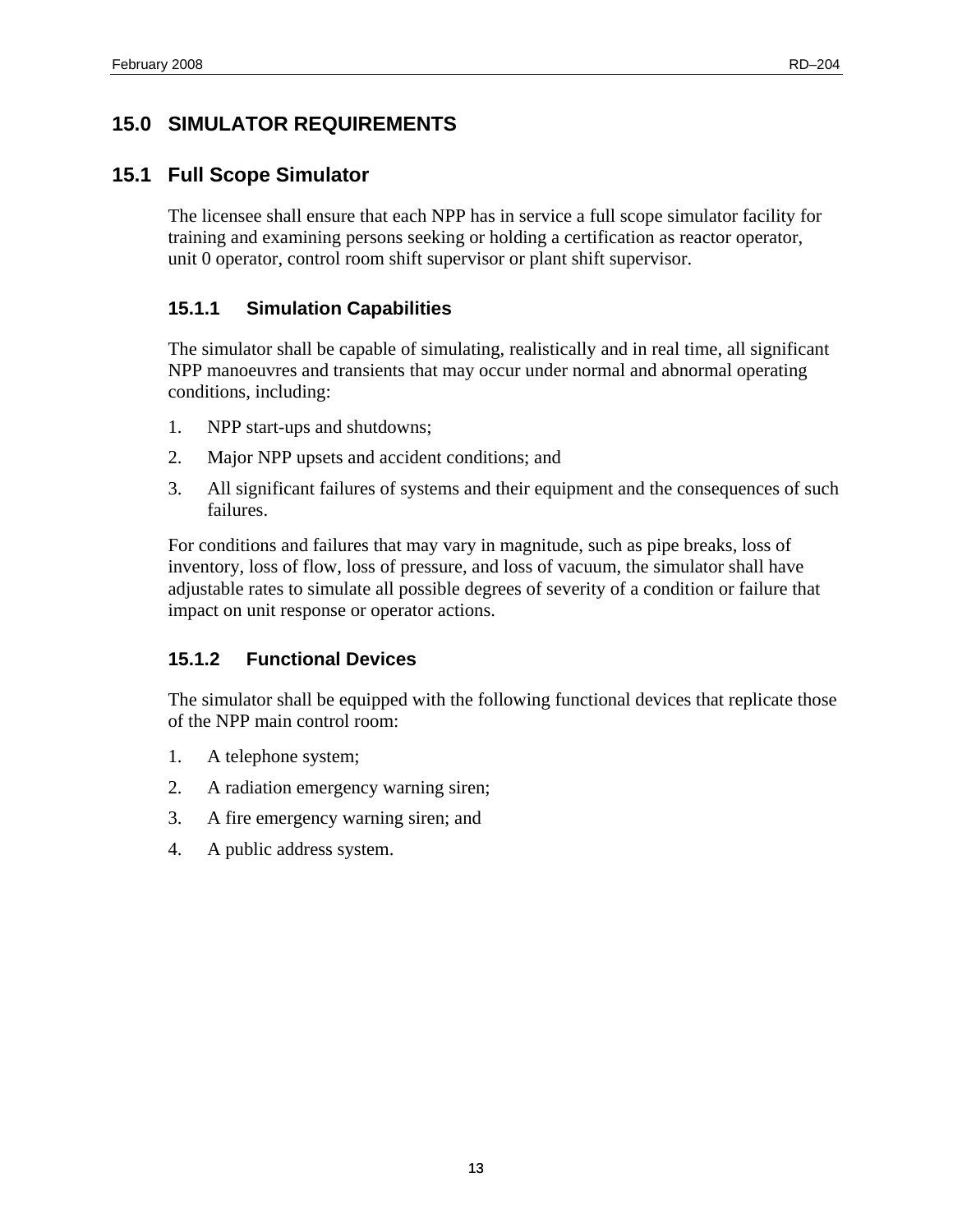## <span id="page-25-0"></span>**15.2 Data Recording Devices**

In addition, for the simulator-based certification examinations and requalification tests for shift personnel specified in Part III, the simulator shall be equipped with data recording devices that meet the requirements specified in paragraphs 15.2.1 to 15.2.3. These devices must be capable of being synchronized to within two seconds of each other.

#### **15.2.1 Operator Action Monitor**

The simulator shall be equipped with an operator action monitor capable of printing in chronological order, with their respective time of occurrence, all malfunctions initiated by the simulator operator and all the actions performed on the control panels during an examination or test.

#### **15.2.2 Recording of System Parameters**

The simulator shall have provisions for either:

- 1. Tracing, with adequate precision, graphics of any selection of 48 system parameters versus time for up to two hours and for printing those graphics; or
- 2. Storing and printing the values versus time of any selection of 48 system parameters sampled at an adequate frequency during a period of up to two hours.

#### **15.2.3 Video System**

The simulator shall be equipped with a video system that:

- 1. Is capable of recording all the actions each person being evaluated performs in the control room during an examination or test;
- 2. Has sufficient resolution to permit the examiners to identify, with the aid of the corresponding control panel photographs, the controls and instruments used by the persons being evaluated;
- 3. Is capable of displaying time on the recordings;
- 4. Is capable of recording clearly all verbal communications and telephone conversations between the persons being evaluated and other members of the operating team during an examination or test; and
- 5. Allows for unequivocal identification of the voice of each person being evaluated.

### **15.3 Location of the Simulator Operating Facility**

The simulator operating facility shall be separated from the control room replica so that the persons being evaluated cannot become aware of the data recorded or of the inputs to the simulator being entered by the simulator operator.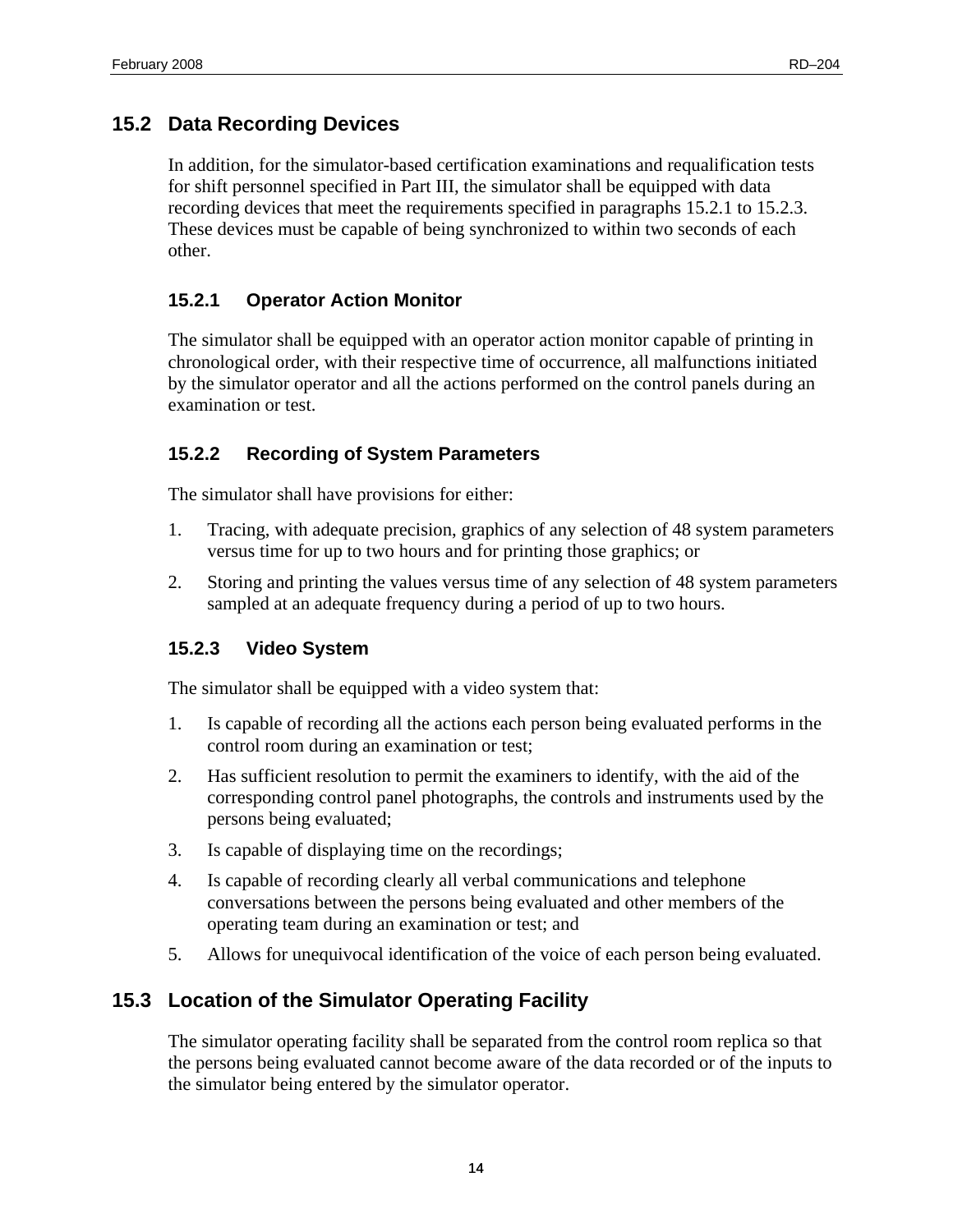# <span id="page-26-0"></span>**15.4 Control of Data**

The licensee shall establish and document policies and procedures controlling the use of the data recorded by the video system specified in paragraph 15.2.3 and the access to those data.

# **16.0 AVAILABILITY OF DOCUMENTS**

The licensee shall make available to the CNSC a copy of the documents listed below, including the approved revisions of the documents:

- 1. The licensee's and NPP policies, standards and procedures related to the management and conduct of NPP operation, including the operating documentation available in the NPP control room;
- 2. The licensee's and NPP policies, standards and procedures related to radiation protection;
- 3. The licensee's and NPP policies, standards and procedures related to training and qualifying persons seeking a certification;
- 4. The licensee's and NPP policies, standards and procedures related to training and maintaining the qualification of persons holding a certification;
- 5. The documents used for the training of persons seeking a certification;
- 6. The documents used for the training of persons holding a certification;
- 7. The documents used for the training of non-certified operators on NPP systems; and
- 8. The documents used for the training of non-certified operators in radiation protection.

# **17.0 RETENTION OF RECORDS**

### **17.1 Training Program Records**

The licensee shall retain the training program records specified in paragraphs 17.1.1 to 17.1.3 for a minimum period of 10 years.

### **17.1.1 Governing Documentation**

The licensee shall retain the policies, standards and procedures for training and qualifying persons seeking a certification and for training and maintaining the qualification of persons holding a certification, including:

- 1. The procedures for reviewing and approving the outcome of each phase of the systematic approach to training;
- 2. The procedures for preparing, conducting and grading the formal evaluations that must be administered to persons seeking or holding a certification;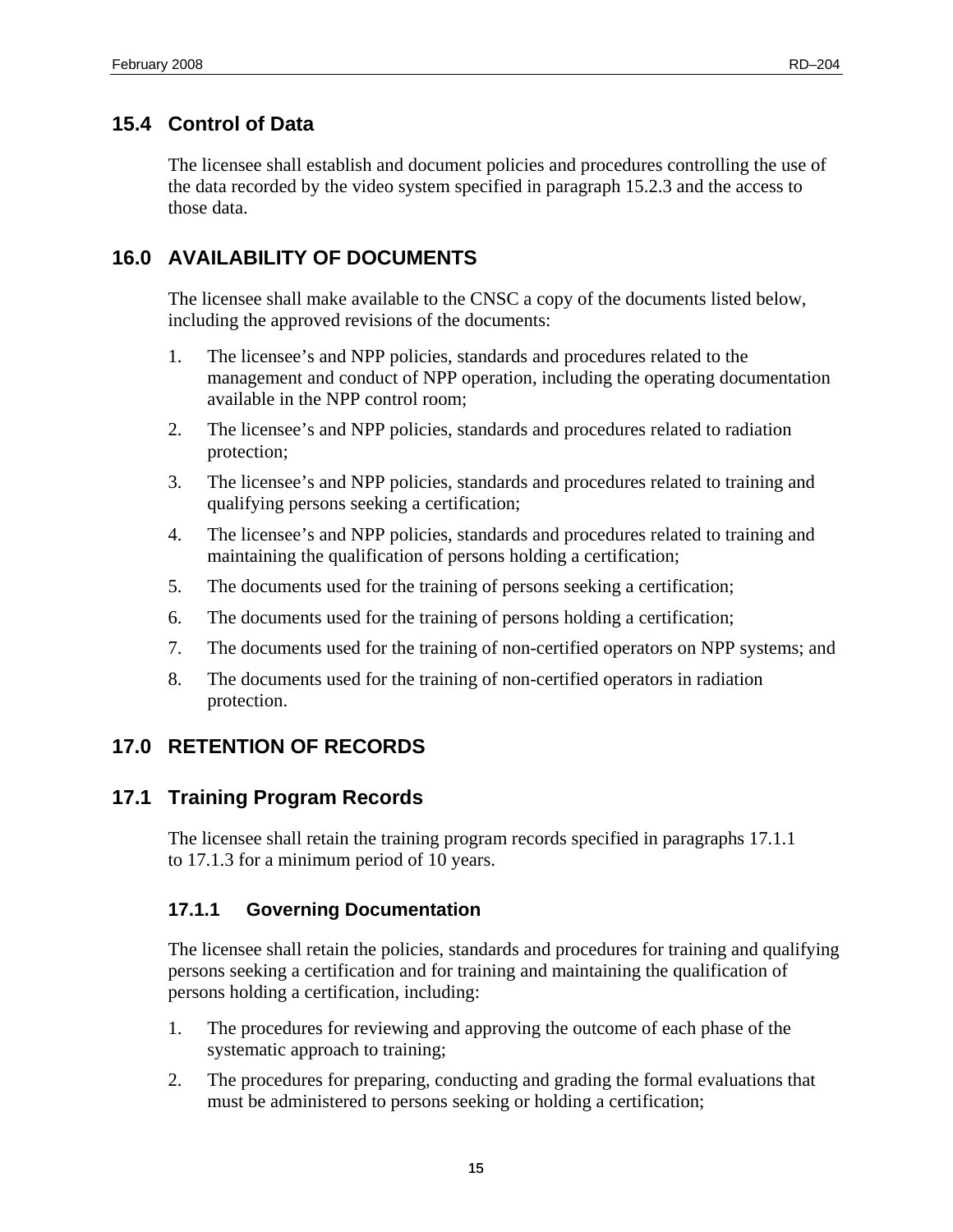- <span id="page-27-0"></span>3. The procedures regarding the performance of the duties of a position under supervision by shift personnel seeking a certification;
- 4. The procedures for preparing, conducting and grading the certification examinations that must be administered to shift personnel seeking a certification;
- 5. The procedures for preparing and conducting the NPP management interviews that must be administered to persons seeking a certification, holding a certification or seeking renewal of a certification;
- 6. The procedures for preparing, conducting and grading the requalification tests that must be administered to shift personnel holding a certification; and
- 7. The procedures for the retention of training records for persons seeking or holding a certification.

## **17.1.2 Responsibilities for Training and Qualification**

The licensee shall retain records of the responsibilities of line management and those of personnel in the training organization with respect to training and qualification of persons seeking or holding a certification.

## **17.1.3 Documentation of Training Programs**

For each position that requires a certification, the licensee shall retain records of:

- 1. The outcome of the analysis performed to identify training needs, including:
	- a) a description of the process followed to conduct the analysis;
	- b) the names and qualifications of the persons who participated in the analysis;
	- c) the task list obtained from the analysis;
	- d) the criteria used in selecting tasks for training; and
	- e) the list of the knowledge and skills required to perform the selected tasks.
- 2. The outcome of the design of training programs, including the training objectives.
- 3. The outcome of the development of training programs, including:
	- a) the lesson plans, simulator training guides and other training guides; and
	- b) the training manuals and any other training material used by the trainers and the trainees.
- 4. The outcome of the implementation of training programs, including for each course or session in a program:
	- a) the name and employee number of each trainee;
	- b) the dates when the training was delivered;
	- c) the names and positions of the persons who delivered the course or session;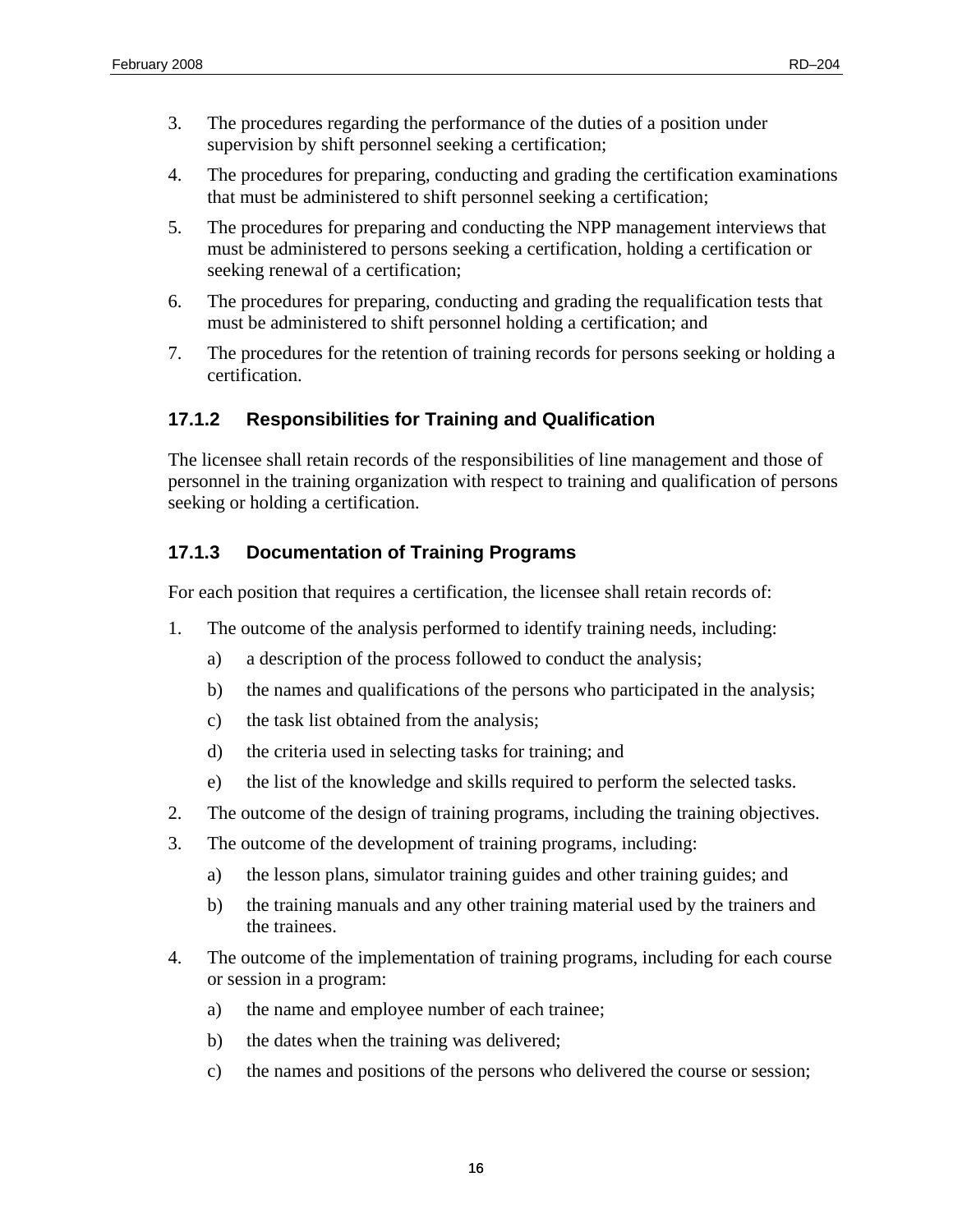- <span id="page-28-0"></span>d) a copy of all formal knowledge and performance evaluations conducted, with the expected answers or performance, as applicable; and
- e) the names and positions of the persons who prepared, conducted and graded the formal evaluations of trainees;
- f) a copy of all NPP management interviews conducted, with the expected answers; and
- g) the names and positions of the persons who prepared and conducted the NPP management interviews.
- 5. The outcome of the formal evaluations of training programs conducted by the licensee or by external organizations.

# **17.2 Personal Records**

The licensee shall retain the records specified in paragraphs 17.2.1 to 17.2.6 for each person seeking or holding a certification. These records shall be kept for the period that the worker is employed by the licensee and for five years after the worker ceases to be employed, as specified in subsection 14(5) of the *Class I Nuclear Facilities Regulations*.

### **17.2.1 Records of Education**

The licensee shall retain the name and address of the educational establishments where the diplomas, degrees or certificates required for the position were obtained.

### **17.2.2 Records of Experience**

The licensee shall retain the name and address of the facilities where the experience required for the position was obtained, indicating the type and the number of years of experience.

### **17.2.3 Training Records**

The licensee shall retain records of the initial training and continuing training received, including the dates when training was received.

### **17.2.4 Records of Evaluations and Interviews**

The licensee shall retain the dates and the results of all formal evaluations and interviews required for the position.

### **17.2.5 Temporary Assignments to Other Positions**

The licensee shall retain records of any temporary assignment referred to in section 14.0 that exceeds one shift cycle, including the nature and dates of the assignment.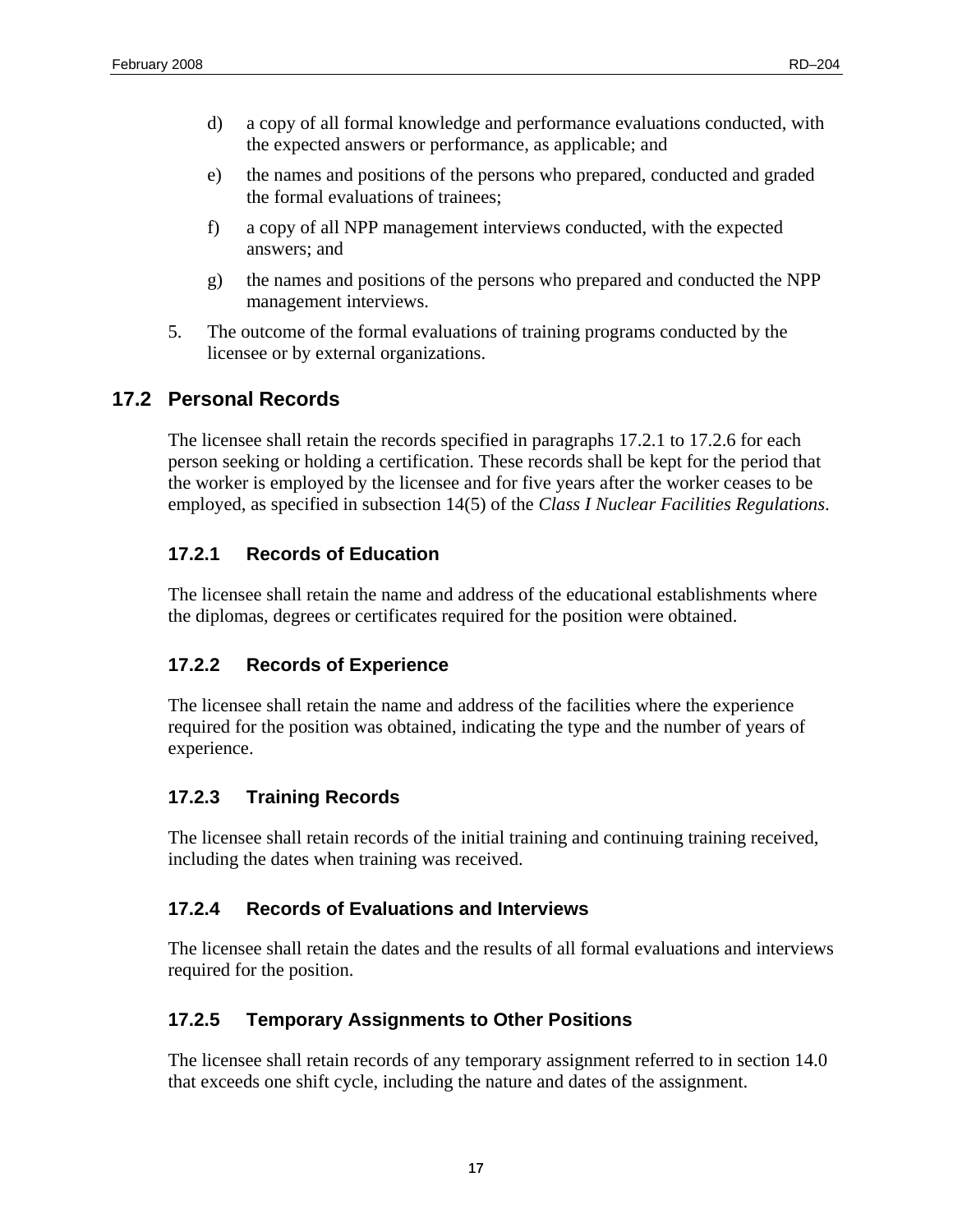### <span id="page-29-0"></span>**17.2.6 Temporary Removals from the Position**

The licensee shall retain records of any temporary removal of the person from the position by the licensee, including the reasons for the removal and actions taken to reinstate the person in the position.

# **17.3 Certification Examination Records**

The licensee shall retain the certification examination records referred to in the NPP licence.

# **17.4 Requalification Test Records**

The licensee shall retain the requalification test records referred to in the NPP licence.

# **17.5 Fitness-for-duty Records**

The licensee shall retain, for a minimum of 10 years, records of:

- 1. The fitness-for-duty program for persons seeking a certification, holding a certification or seeking renewal of a certification; and
- 2. The policies and procedures controlling the use of the personal information related to fitness-for-duty and the access to that information.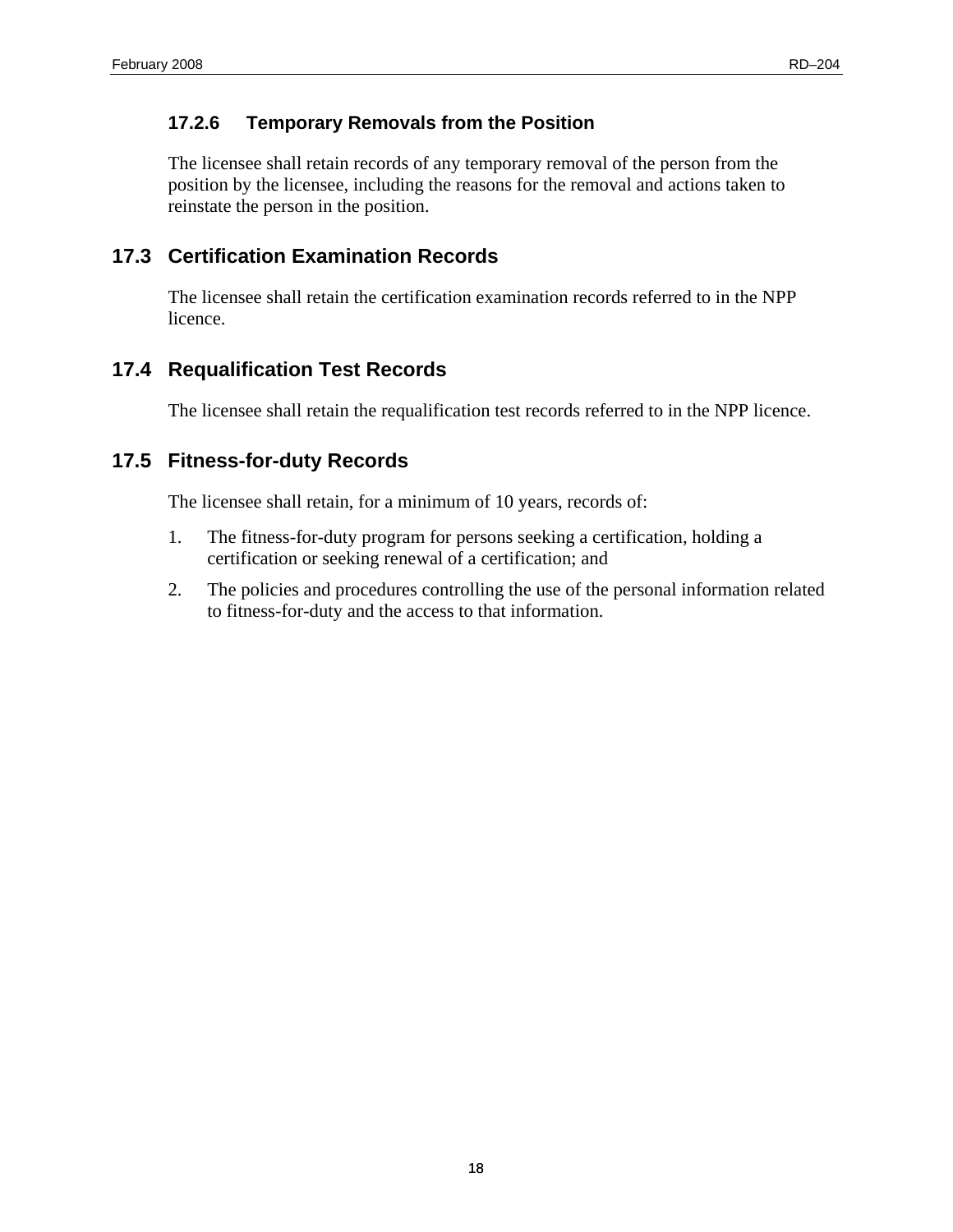# **PART II**

# <span id="page-30-0"></span>**CERTIFICATION REQUIREMENTS FOR THE SENIOR HEALTH PHYSICIST**

# **18.0 REQUIREMENTS FOR INITIAL CERTIFICATION**

A person seeking certification as senior health physicist shall, at the time of certification at a given NPP, meet the requirements specified in subsections 18.1 to 18.5.

# **18.1 Education**

The person must have a degree in health physics from a recognized university. An acceptable alternative to this degree is a Baccalaureate in engineering or science from a recognized university and the successful completion of specialized courses, taken at a recognized educational institution or university, covering current radiation protection principles, methods and practices related to the operation of an NPP.

# **18.2 Minimum Experience**

The person must have a minimum of four years related experience at a nuclear facility. At least two years of this experience must be at an NPP with at least six months at the NPP where certification is sought.

# **18.3 Initial Training Requirements**

The person must have completed training, appropriate to the knowledge requirements of the position, covering:

- 1. The relevant provisions of the NSCA;
- 2. The regulations made pursuant to the NSCA and, specifically the:
	- a) *General Nuclear Safety and Control Regulations*;
	- b) *Radiation Protection Regulations*;
	- c) *Class I Nuclear Facilities Regulations*;
	- d) *Nuclear Substances and Radiation Devices Regulations*; and
	- e) *Packaging and Transport of Nuclear Substances Regulations*;
- 3. Safety culture;
- 4. The responsibilities and authority of the senior health physicist;
- 5. The responsibilities and authority of persons who interact with the senior health physicist;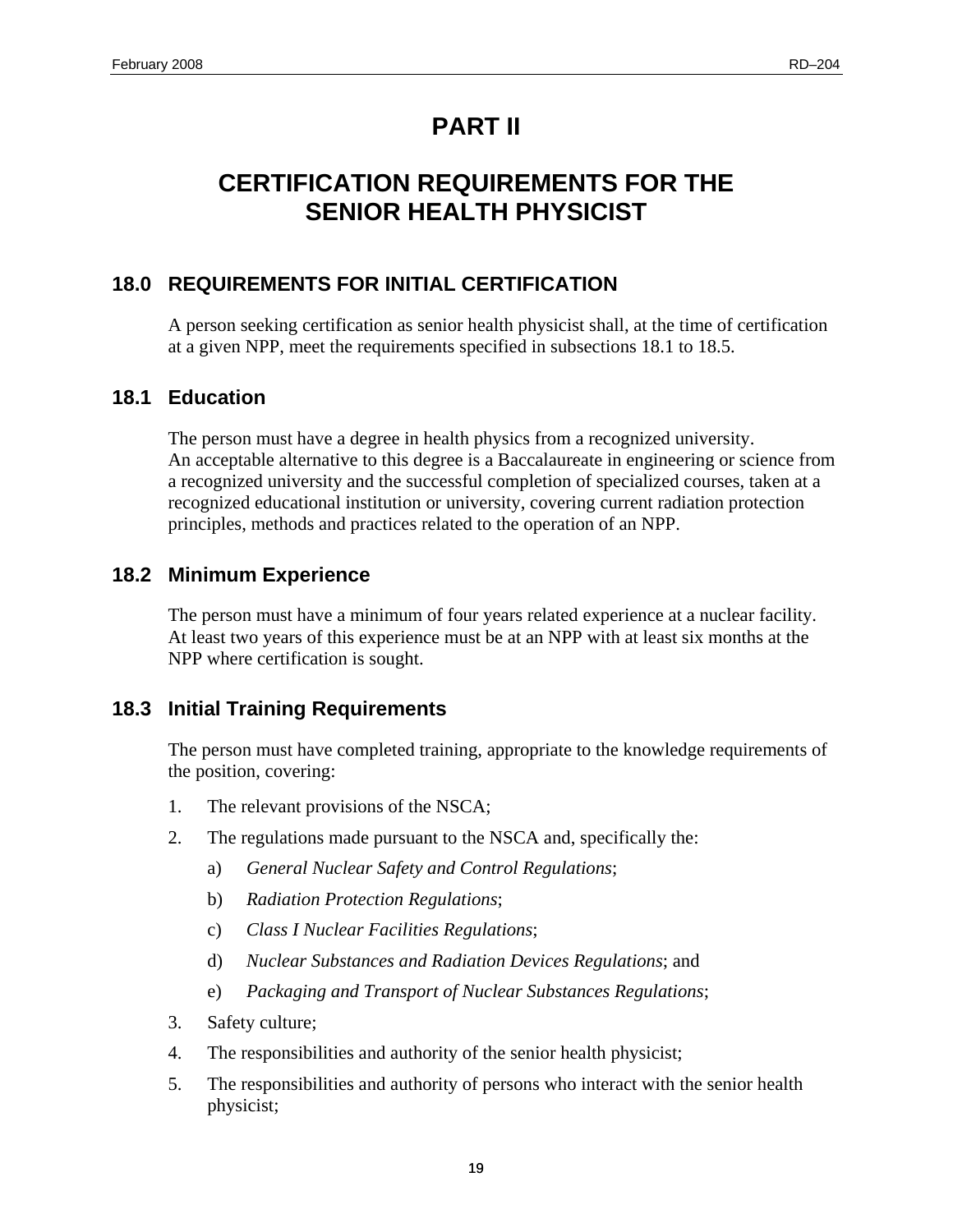- <span id="page-31-0"></span>6. The NPP licence and documents referenced in the licence;
- 7. The licensee's and NPP policies, standards and procedures; and
- 8. NPP design, operation and maintenance.

This training shall include a formal evaluation that confirms and documents that, at the completion of the training, the person has the required knowledge to perform the duties of the senior health physicist.

## **18.4 Nuclear Power Plant Management Interview**

The person must have completed an interview administered by NPP management that confirms and documents the person's competence to perform the duties of the senior health physicist. The person must complete this interview after having met the requirements specified in subsection 18.3 and before taking the CNSC examination specified in subsection 18.5.

## **18.5 CNSC Examination**

The person must have successfully completed an oral examination administered by CNSC staff that samples the topics specified in subsection 18.3, and current radiation protection principles, methods and practices related to the operation of the NPP.

# **19.0 TRANSFER TO ANOTHER NUCLEAR POWER PLANT**

A person, who holds a certification as senior health physicist at a given Canadian NPP, seeking certification for the same position after transferring to another NPP shall, at the time of certification at this NPP, meet the requirements specified in subsections 19.1 to 19.3.

# **19.1 Training Requirements**

The person must have completed training, appropriate to the knowledge requirements of the position at the NPP where certification is sought, covering:

- 1. The responsibilities and authority of the senior health physicist;
- 2. The responsibilities and authority of persons who interact with the senior health physicist;
- 3. The NPP licence and documents referenced in the licence;
- 4. The licensee's and NPP policies, standards and procedures; and
- 5. NPP design, operation and maintenance.

This training shall include a formal evaluation that confirms and documents that, at the completion of the training, the person has the required knowledge to perform the duties of the senior health physicist at the NPP where certification is sought.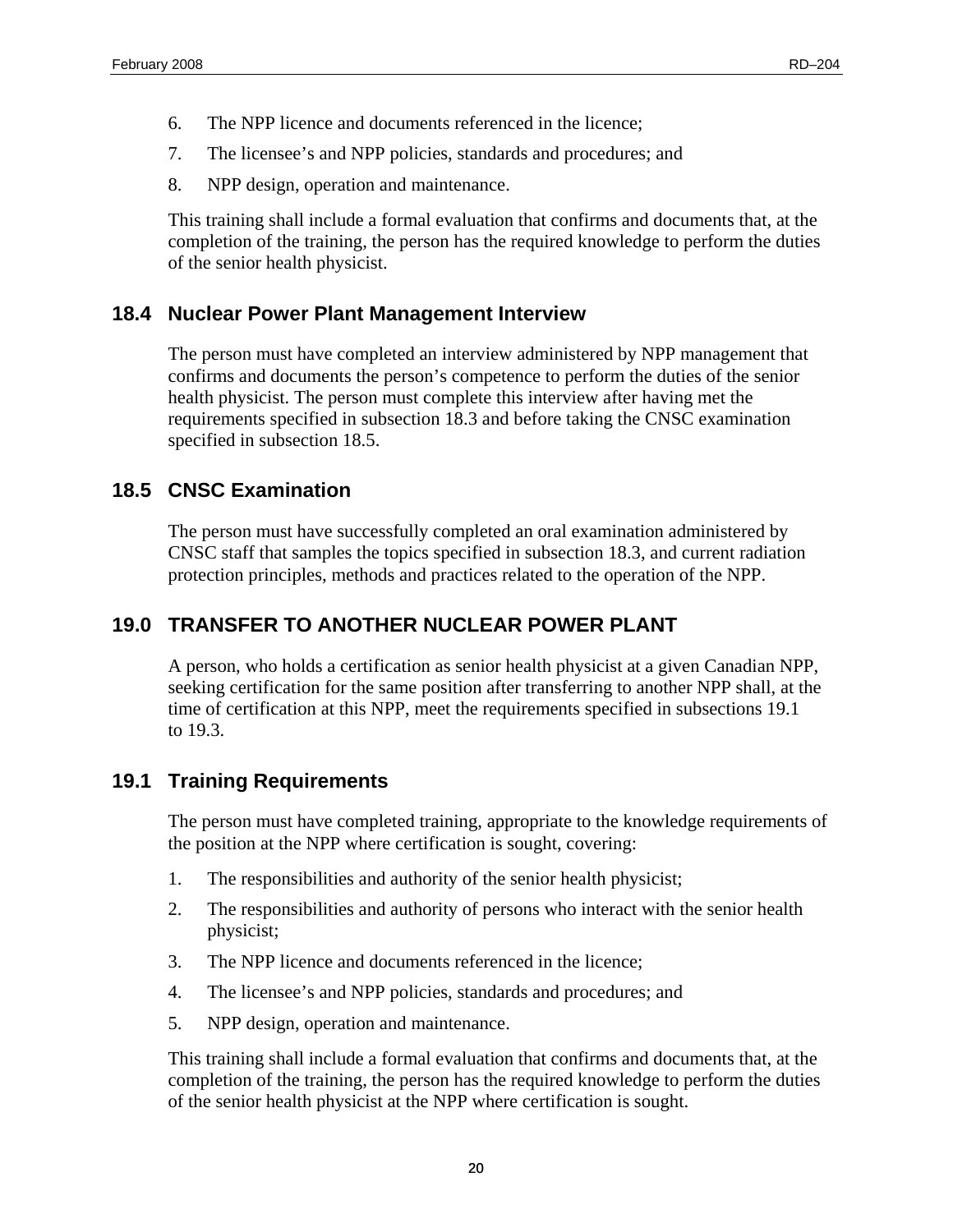#### <span id="page-32-0"></span>**19.2 Nuclear Power Plant Management Interview**

The person must have completed an interview administered by NPP management that confirms and documents the person's competence to perform the duties of the senior health physicist at the NPP. The person must complete this interview after having met the requirements specified in subsection 19.1 and before taking the CNSC examination specified in subsection 19.3.

#### **19.3 CNSC Examination**

The person must have successfully completed an oral examination administered by CNSC staff that samples the topics specified in subsection 19.1, and current radiation protection principles, methods and practices related to the operation of the NPP where certification is sought.

### **20.0 CONTINUING TRAINING REQUIREMENTS**

A person who holds a certification as senior health physicist at a given NPP shall, during the period of certification, meet the requirements specified in subsections 20.1 to 20.3.

### **20.1 Update Training**

The person must complete update training appropriate to the knowledge requirements of the position, covering:

- 1. Changes to NPP systems;
- 2. Changes to licensee's and NPP policies, standards and procedures;
- 3. Changes to regulatory requirements;
- 4. Changes to the NPP licence or to documents referenced in the licence; and
- 5. NPP and industry experience and operating events.

#### **20.2 Formal Evaluations**

The person must complete formal knowledge evaluations that confirm and document that the person has the required knowledge of the topics covered during update training.

#### **20.3 Nuclear Power Plant Management Interview**

The person must complete an interview administered by NPP management that confirms and documents the person's competence to perform the duties of the senior health physicist. The person must complete this interview within the six months prior to the expiry date of the person's certification and before taking the CNSC requalification test specified in section 21.0.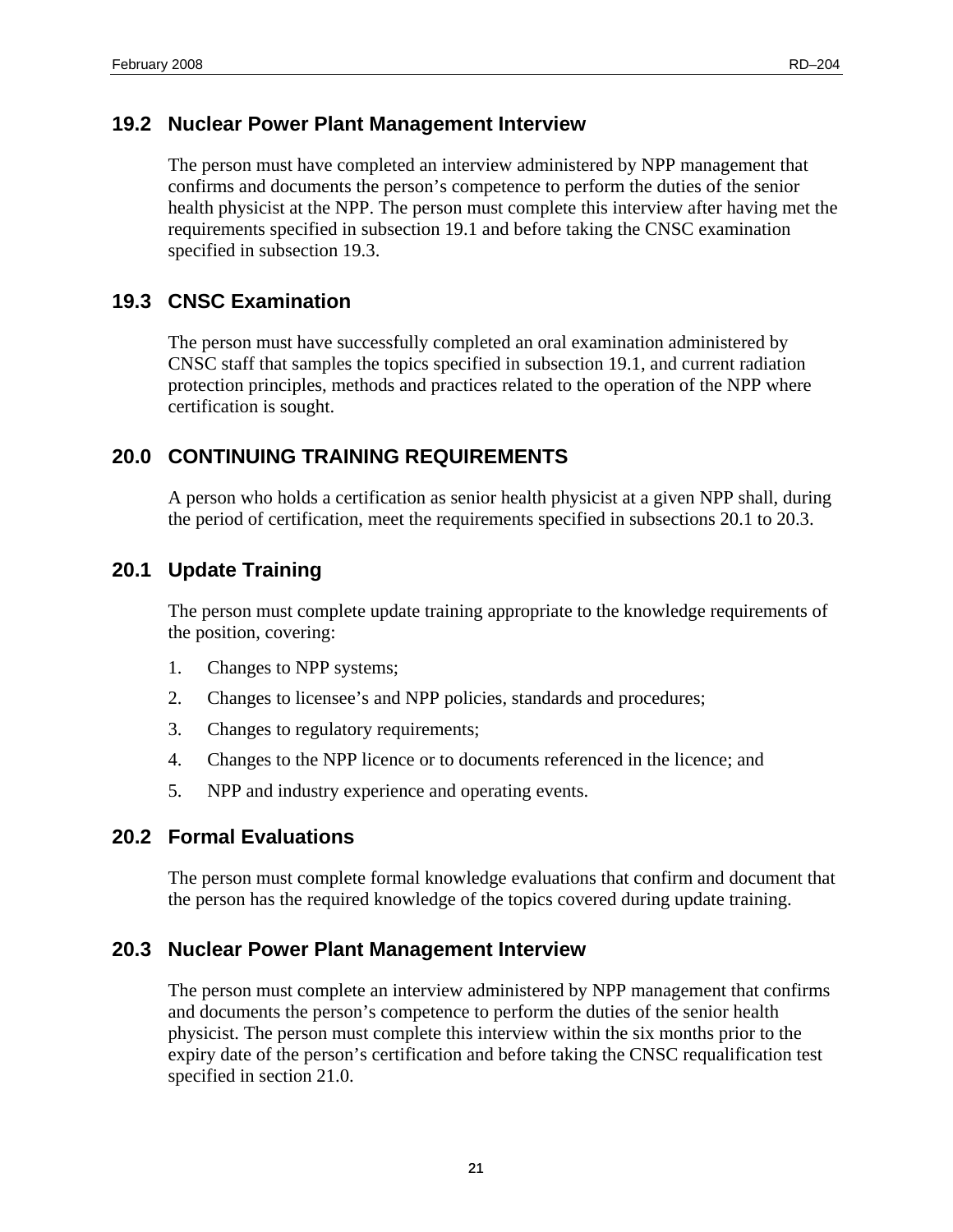# <span id="page-33-0"></span>**21.0 CNSC REQUALIFICATION TEST**

At the time of renewal of certification at a given NPP, a senior health physicist shall have successfully completed an oral requalification test administered by CNSC staff that samples the topics specified in subsection 18.3, and current radiation protection principles, methods and practices related to the operation of the NPP.

# **22.0 CERTIFICATION FOLLOWING DECERTIFICATION**

## **22.1 Requirements within Three Years**

Within the three-year period following a decertification as senior health physicist at a given NPP, a person may be certified again as senior health physicist at the same NPP if:

- 1. The basis for the decertification of the person is no longer applicable; and
- 2. The person meets the requirements specified in paragraphs 22.1.1 to 22.1.4.

### **22.1.1 Update Training**

The person must have completed update training, appropriate to the knowledge requirements of the position, covering changes or events that have occurred during the absence of the person from the position, including:

- 1. Changes to NPP systems;
- 2. Changes to licensee's and NPP policies, standards and procedures;
- 3. Changes to regulatory requirements;
- 4. Changes to the NPP licence or to documents referenced in the licence; and
- 5. NPP and industry experience and operating events.

This training shall include a formal evaluation that confirms and documents that, at the completion of the training, the person has the required knowledge to perform the duties of the senior health physicist.

### **22.1.2 Refresher Training**

The person must have completed refresher training covering the topics from the initial training specified in subsection 18.3 that must be reviewed to ensure that the person has the knowledge required to work competently in the position. The selection of the topics shall be based on a documented assessment, performed by the licensee, of the impact of the absence from the position on the person's competence.

This training shall include a formal evaluation that confirms and documents that, at the completion of the training, the person has the required knowledge to perform the duties of the senior health physicist.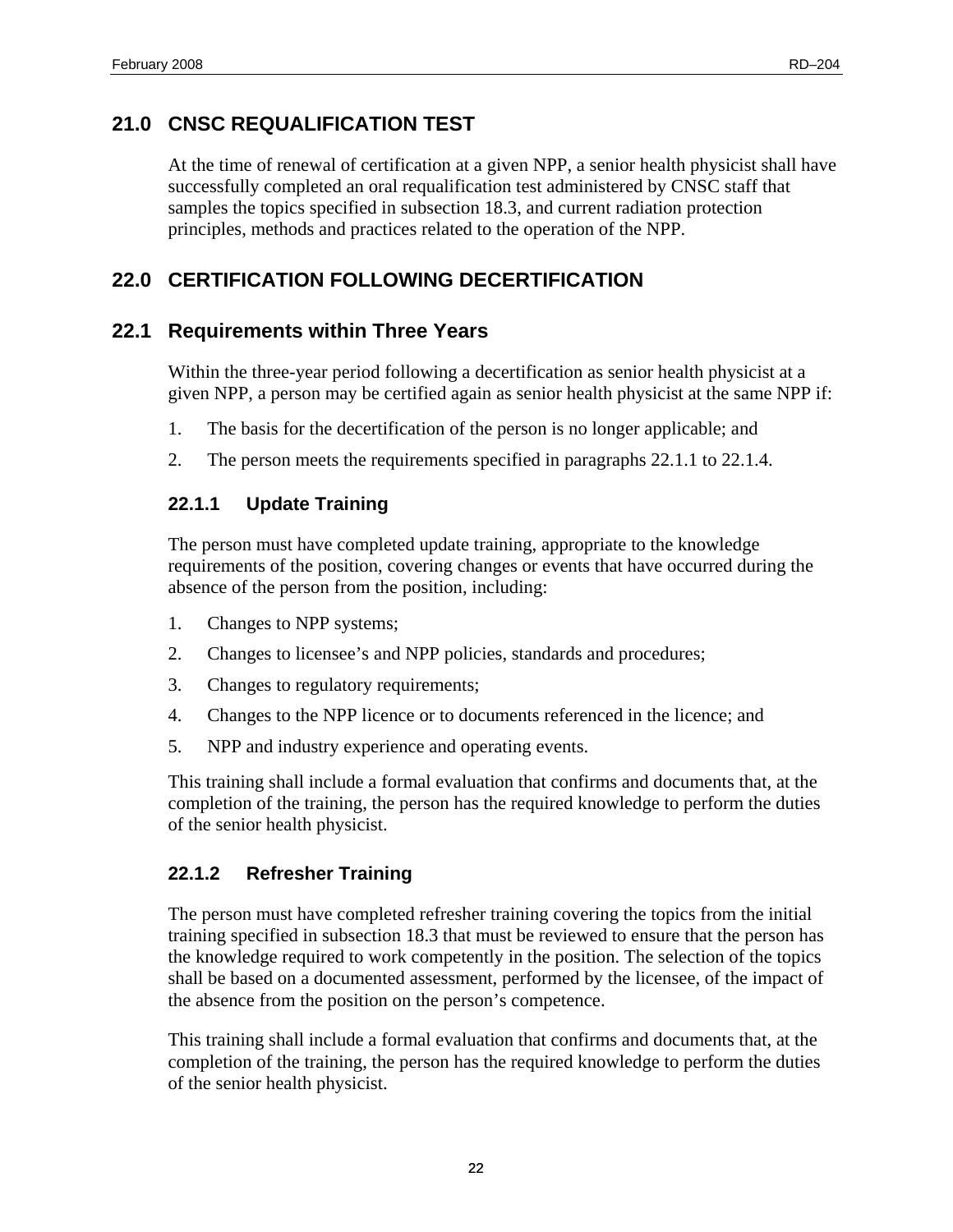#### <span id="page-34-0"></span>**22.1.3 Nuclear Power Plant Management Interview**

The person must have completed an interview administered by NPP management that confirms and documents the person's competence to perform the duties of the senior health physicist. The person must complete this interview after having met the requirements specified in paragraphs 22.1.1 and 22.1.2, and before taking the CNSC examination specified in paragraph 22.1.4.

### **22.1.4 CNSC Examination**

The person must have successfully completed an oral examination administered by CNSC staff covering the topics specified in subsection 18.3, and current radiation protection principles, methods and practices related to the operation of the NPP.

## **22.2 Requirements after More than Three Years**

After more than three years following a decertification as senior health physicist at a given NPP, a person may be certified again as senior health physicist at any NPP if:

- 1. The basis for the decertification of the person is no longer applicable; and
- 2. The person meets the requirements for initial certification specified in subsections 18.3 to 18.5.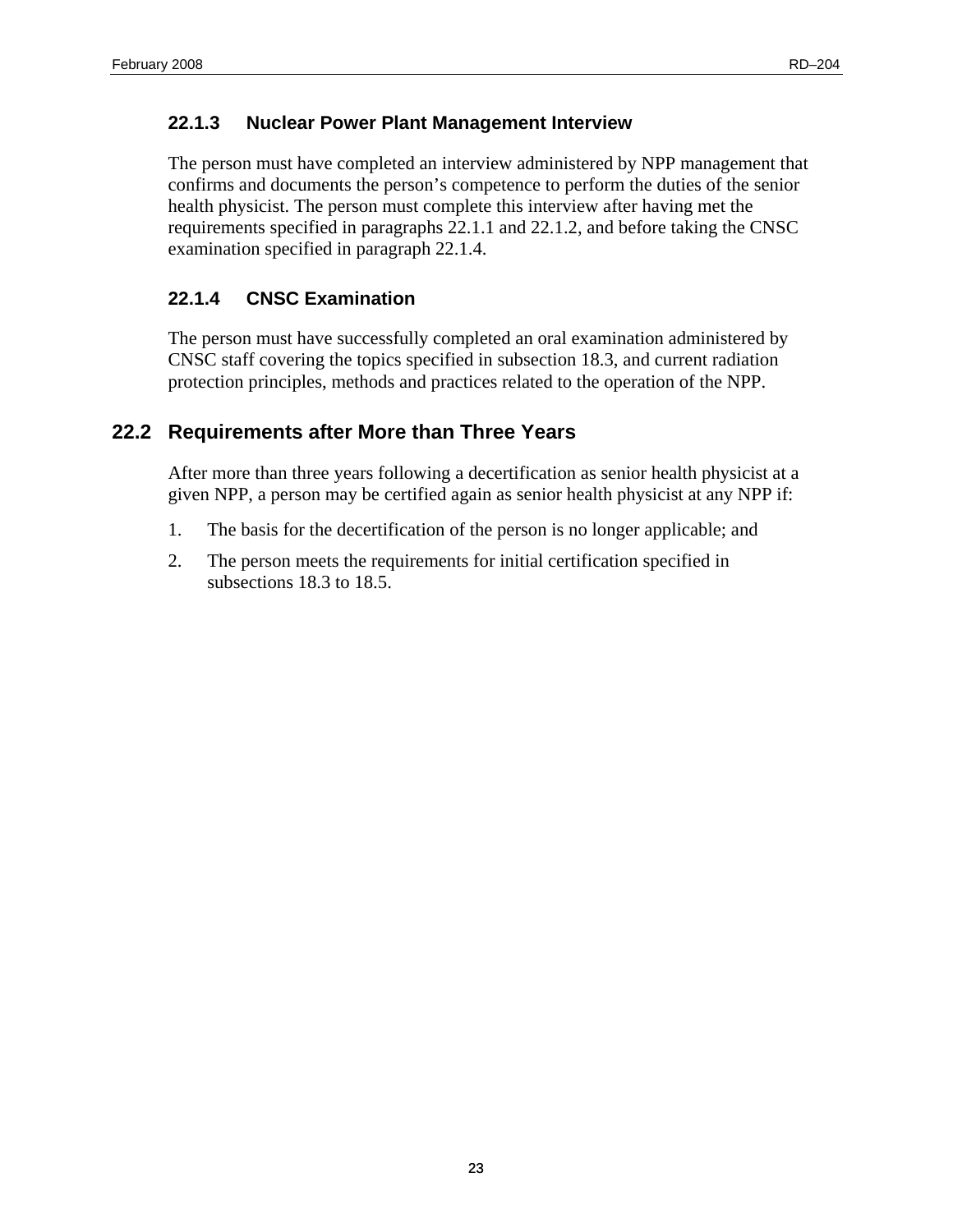# **PART III**

# <span id="page-35-0"></span>**CERTIFICATION REQUIREMENTS FOR SHIFT PERSONNEL**

# **SUBPART A – REACTOR OPERATORS**

# **23.0 REQUIREMENTS FOR INITIAL CERTIFICATION**

# **23.1 Requirements Prior to Initial Training**

A person seeking certification as reactor operator at a given NPP shall meet the requirements specified in paragraphs 23.1.1 and 23.1.2, prior to beginning the initial training for the reactor operator position specified in subsection 23.2.

### **23.1.1 Education**

The person must have a high school diploma obtained from a recognized educational institution that includes course credits in both science and mathematics.

### **23.1.2 Minimum Experience**

The person must have a minimum of two years of plant experience at the NPP where certification is sought, or an acceptable alternative to this experience. Acceptable alternatives are:

- 1. Two years of plant experience at a similar NPP on the same site and at least six months of additional plant experience at the NPP where certification is sought; or
- 2. Two years of plant experience at any NPP of the same type and at least one year of additional plant experience at the NPP where certification is sought; or
- 3. Two years of plant experience at an NPP of a different type and at least one year and a half of additional plant experience at the NPP where certification is sought.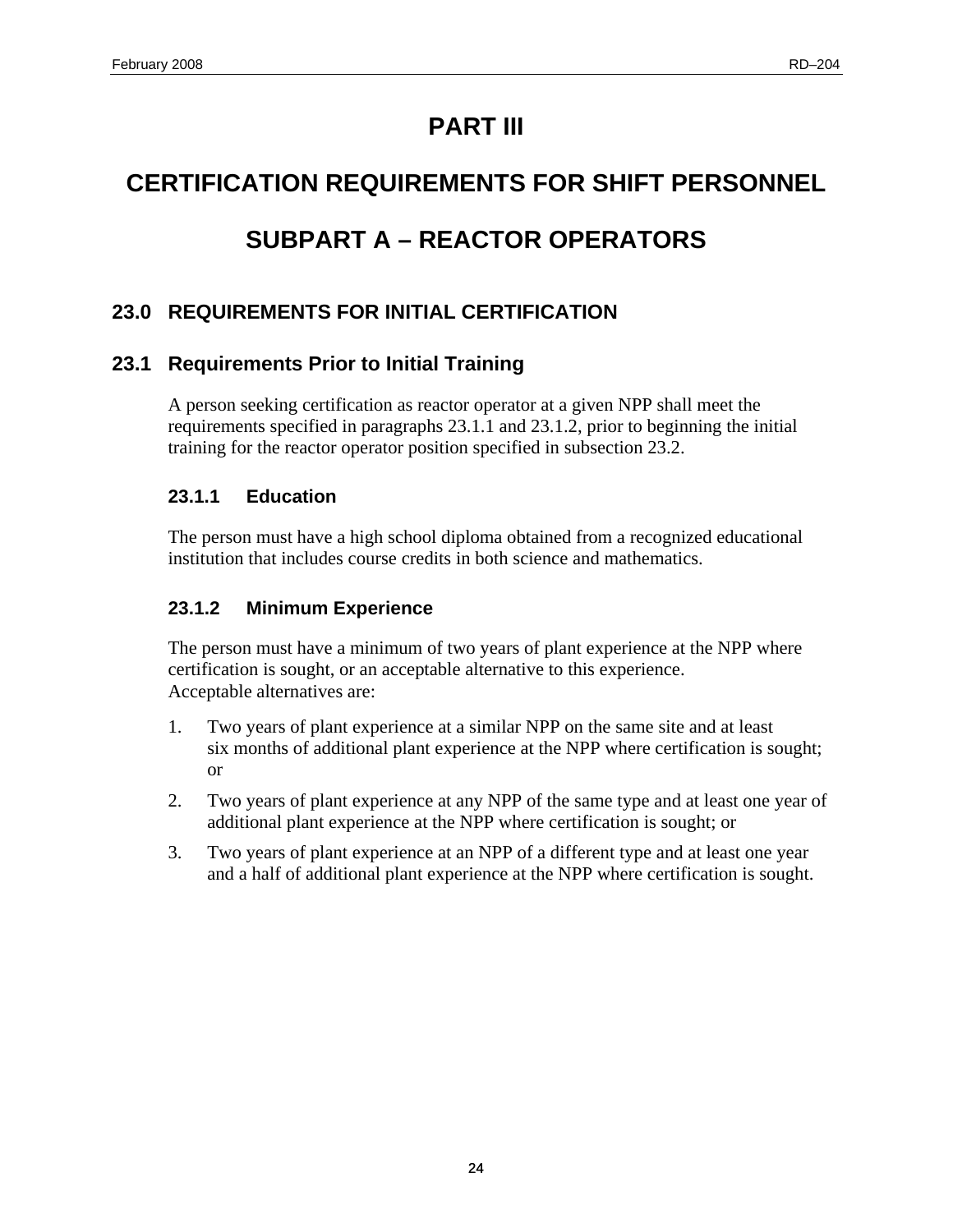# <span id="page-36-0"></span>**23.2 Initial Training Requirements**

A person seeking certification as reactor operator at a given NPP shall, at the time of certification, meet the requirements specified in paragraphs 23.2.1 to 23.2.8.

## **23.2.1 General Training**

The person must have completed training, appropriate to the knowledge requirements of the position, covering:

- 1. Science fundamentals relevant to the operation of the NPP where certification is sought; and
- 2. Principles of operation of the equipment at that NPP.

This training shall include formal written evaluations that confirm and document that, at the completion of the training, the person has the required knowledge to perform the duties of a reactor operator. The person must complete this training before taking the certification examination specified in paragraph 23.3.1.

# **23.2.2 Radiation Protection Training**

The person must have completed training, appropriate to the knowledge requirements of the position, covering:

- 1. Radiation fundamentals;
- 2. Radiation hazards;
- 3. Radiation protection theory and practices; and
- 4. Radiation protection procedures used during normal, abnormal and emergency operation of the NPP.

This training shall include formal written evaluations that confirm and document that, at the completion of the training, the person has the required knowledge to perform the duties of a reactor operator. The person must complete this training before taking the certification examination specified in paragraph 23.3.2.

### **23.2.3 Nuclear Power Plant-specific Training**

The person must have completed training, appropriate to the knowledge requirements of the position, covering:

- 1. Design and operation of NPP systems;
- 2. Integrated operation of NPP systems including, where applicable, interactions between the systems of a reactor unit and those of other reactor units and of unit 0;
- 3. Expected response of NPP systems and units to accident conditions;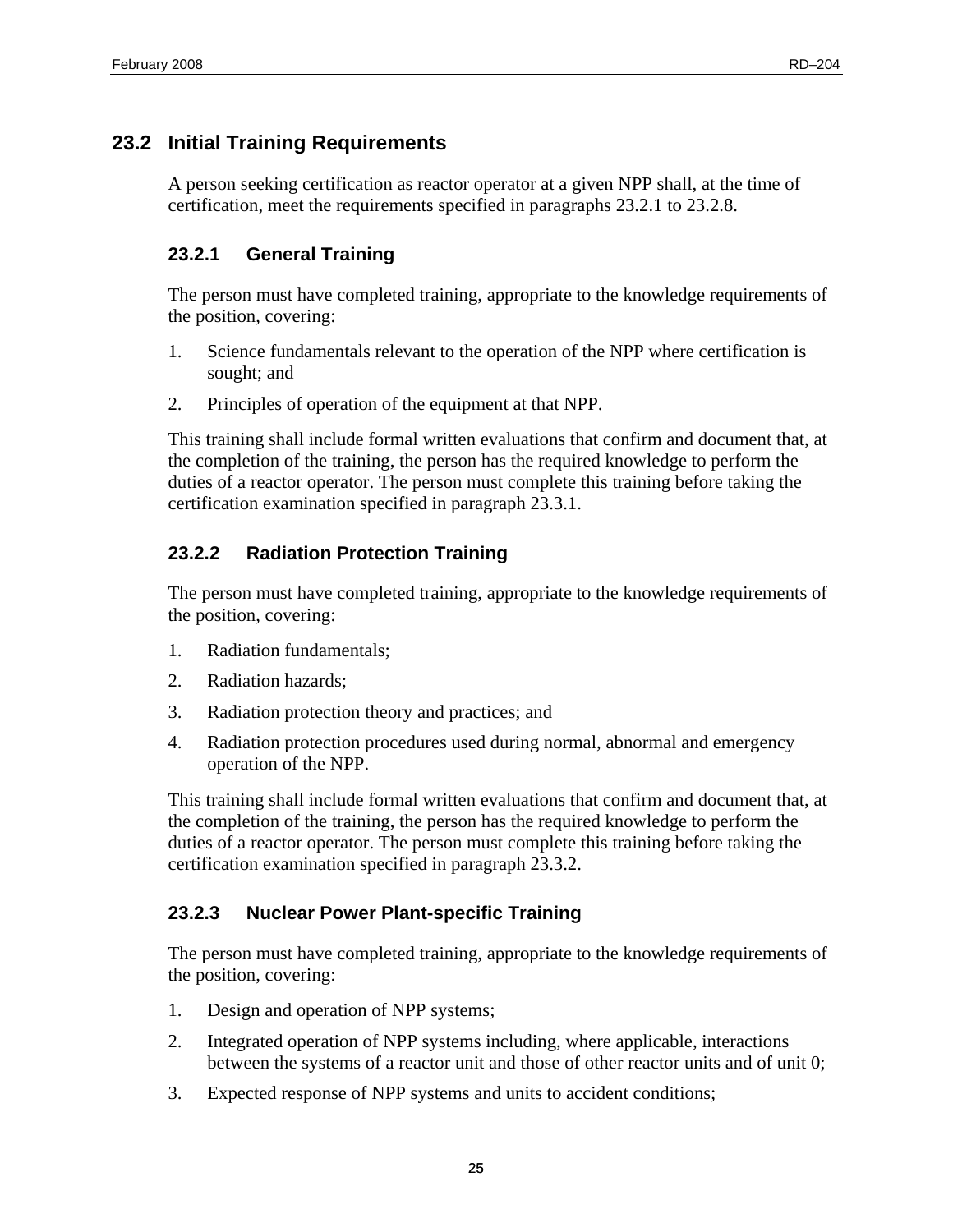- <span id="page-37-0"></span>4. Technical bases for emergency operating procedures;
- 5. Diagnosis of equipment failures and assessment of abnormal plant conditions;
- 6. Phenomena that may significantly affect reactor core reactivity and neutron flux shape;
- 7. Reactor fuelling, fuelling limitations, fuel handling and storage, and irradiated fuel cooling;
- 8. Configuration of systems and equipment isolation required for maintenance activities;
- 9. Safety culture;
- 10. Principles of nuclear safety and their application;
- 11. The NPP licence and documents referenced in the licence;
- 12. Situations that may result in the violation of conditions in the NPP licence and *Operating Policies and Principles*;
- 13. Administrative procedures related to NPP operation and maintenance; and
- 14. The responsibilities and authority of a reactor operator and of other NPP personnel who interfaces with the reactor operator.

This training shall include formal written evaluations that confirm and document that, at the completion of the training, the person has the required knowledge to perform the duties of a reactor operator. The person must complete this training before taking the certification examination specified in paragraph 23.3.2.

#### **23.2.4 Simulator-based Training**

The person must have completed training on the NPP full scope simulator, appropriate to the knowledge and skill requirements of the position, covering:

- 1. Operation and monitoring of NPP systems under normal, abnormal and emergency conditions, including where applicable:
	- a) the effects that operation of a reactor unit may have on other reactor units and on unit 0; and
	- b) the effects that operation of unit 0 may have on the reactor units;
- 2. Independent diagnosis and decision-making by the reactor operator; and
- 3. Interaction with other members of the shift crew.

This training shall include formal simulator-based evaluations that confirm and document that, at the completion of the training, the person has the required knowledge and skills to perform the duties of a reactor operator.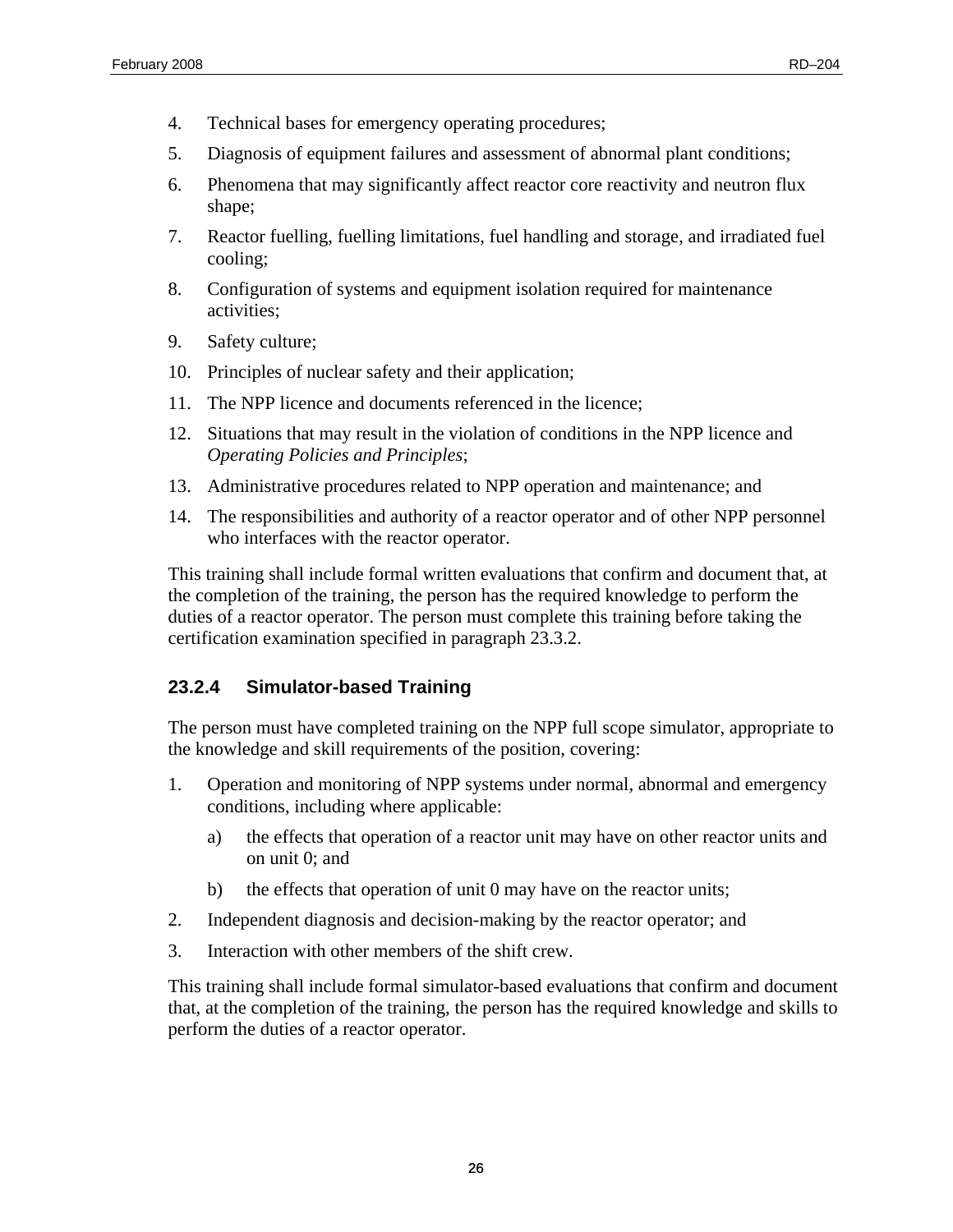### <span id="page-38-0"></span>**23.2.5 On-the-job Training**

The person must have completed on-the-job training, appropriate to the knowledge and skill requirements of the position, covering:

- 1. Standard control room operating practices;
- 2. Operation and monitoring of NPP systems from the main control room that cannot be performed on the NPP full scope simulator;
- 3. Operations and monitoring performed in the control equipment room;
- 4. Operation and monitoring of NPP systems from the emergency control room; and
- 5. Authorization of maintenance and repair of NPP systems.

This training shall include formal performance evaluations that confirm and document that, at the completion of the training, the person has the required knowledge and skills to perform the duties of a reactor operator.

#### **23.2.6 Prerequisite for the Simulator-based Certification Examination**

The person must have met the requirements specified in paragraphs 23.2.1 to 23.2.5 before taking the certification examination specified in paragraph 23.3.3.

### **23.2.7 Performing Duties under Supervision**

The person must have performed the duties of a reactor operator under the supervision of a certified incumbent of the position for a minimum of 480 hours on shift to confirm and document that the person can perform those duties competently and safely.

At least 360 of those hours must have been worked after the person has met the requirements specified in paragraphs 23.2.1 to 23.2.5.

#### **23.2.8 Nuclear Power Plant Management Interview**

The person must have completed an interview administered by NPP management that confirms and documents the person's competence to perform the duties of a reactor operator. The person must complete this interview after having met the requirements specified in paragraph 23.2.7 and those regarding certification examinations specified in subsection 23.3.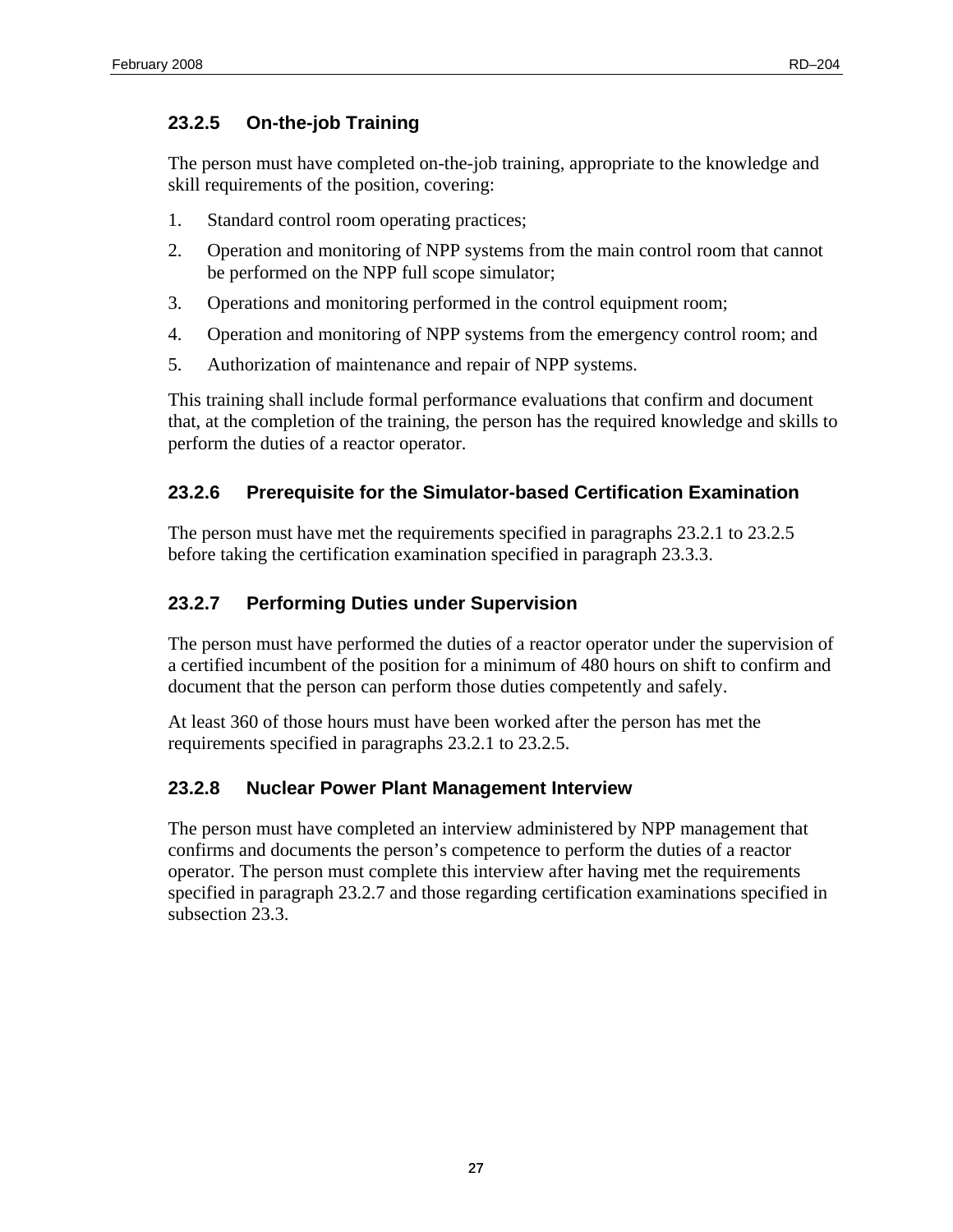# <span id="page-39-0"></span>**23.3 Certification Examinations**

A person seeking certification as reactor operator at a given NPP shall, at the time of certification, meet the requirements specified in paragraphs 23.3.1 to 23.3.3.

#### **23.3.1 General Examination**

The person must have successfully completed the general examination for reactor operators before taking the certification examination specified in paragraph 23.3.2 and, subject to the provisions of section 30.0, within the four-year period prior to certification. This knowledge-based examination samples topics covered in the training specified in paragraph 23.2.1.

#### **23.3.2 Nuclear Power Plant-specific Examination**

The person must have successfully completed the NPP-specific examination for reactor operators before taking the certification examination specified in paragraph 23.3.3 and, subject to the provisions of section 30.0, within the two and a half-year period prior to certification. This knowledge-based examination samples topics covered in the training specified in paragraph 23.2.3 and those aspects of reactor unit operation, under normal, abnormal and emergency conditions, that may result in the discharge of radioactivity to the environment, or that could affect the safety of NPP personnel or of members of the public.

### **23.3.3 Simulator-based Examination**

Subject to the provisions of section 30.0, the person must have successfully completed the simulator-based examination for reactor operators within the one-year period prior to certification. This performance-based examination covers operation of a reactor unit under abnormal and emergency conditions.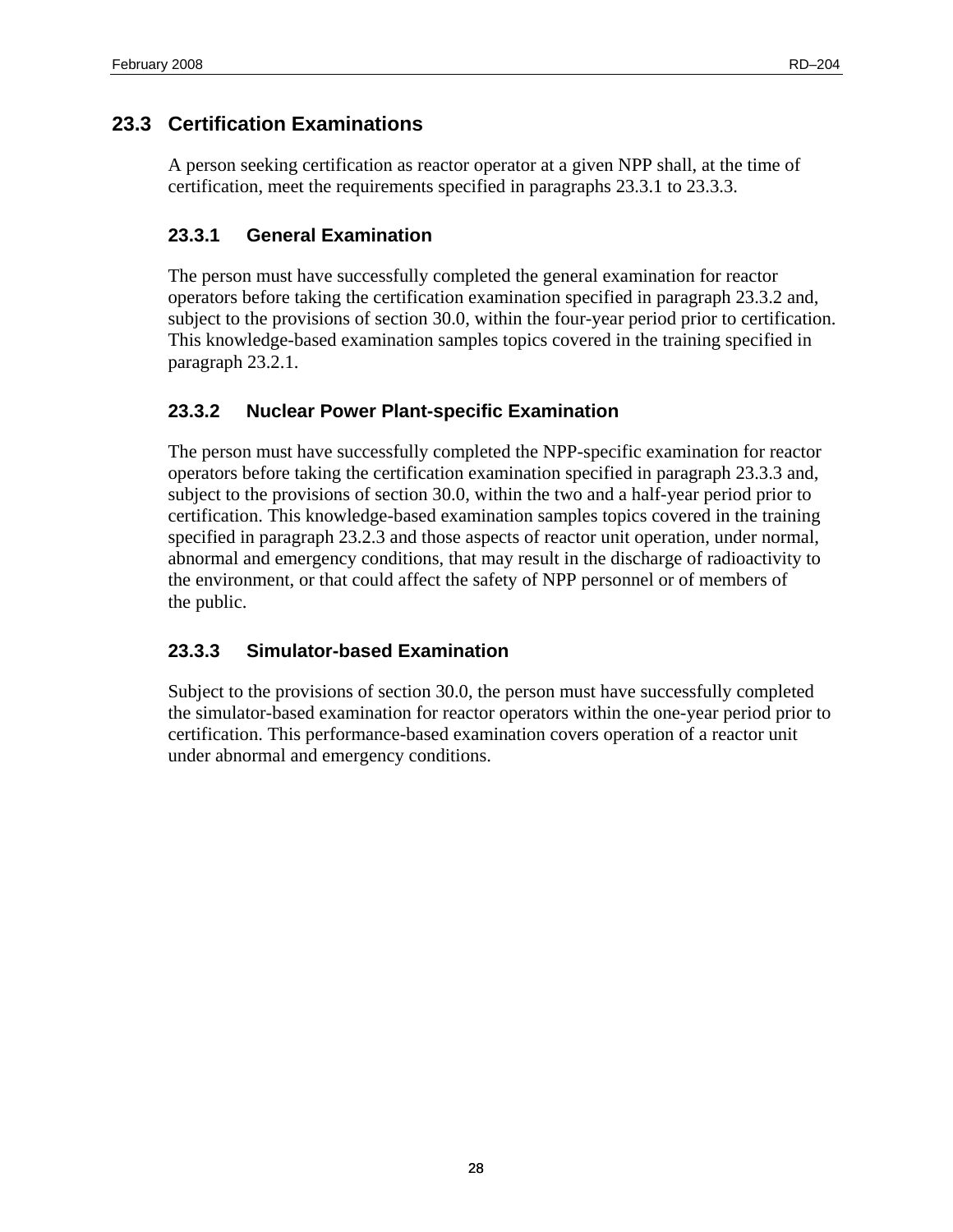# **SUBPART B – UNIT 0 OPERATORS**

# <span id="page-40-0"></span>**24.0 REQUIREMENTS FOR INITIAL CERTIFICATION**

# **24.1 Requirements Prior to Initial Training**

A person seeking certification as unit 0 operator at a given multi-unit NPP shall meet the requirements specified in paragraphs 24.1.1 and 24.1.2, prior to beginning the initial training for the unit 0 operator position specified in subsection 24.2.

## **24.1.1 Education**

The person must have a high school diploma obtained from a recognized educational institution that includes course credits in both science and mathematics.

## **24.1.2 Minimum Experience**

The person must have a minimum of two years of plant experience at the NPP where certification is sought, or an acceptable alternative to this experience. Acceptable alternatives are:

- 1. Two years of plant experience at a similar NPP on the same site and at least six months of additional plant experience at the NPP where certification is sought; or
- 2. Two years of plant experience at any NPP of the same type and at least one year of additional plant experience at the NPP where certification is sought; or
- 3. Two years of plant experience at an NPP of a different type and at least one year and a half of additional plant experience at the NPP where certification is sought.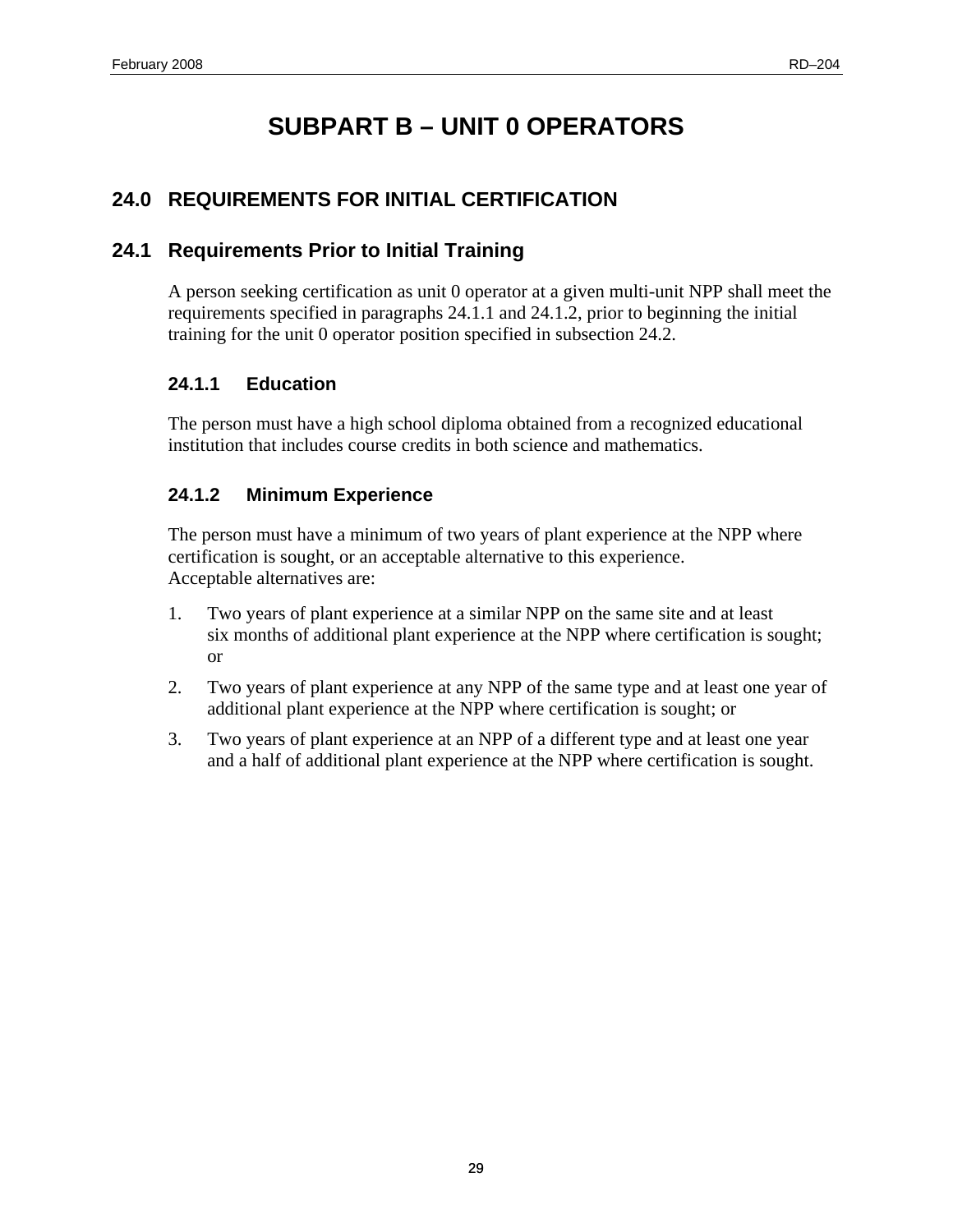# <span id="page-41-0"></span>**24.2 Initial Training Requirements**

A person seeking certification as unit 0 operator at a given multi-unit NPP shall, at the time of certification, meet the requirements specified in paragraphs 24.2.1 to 24.2.8.

### **24.2.1 General Training**

The person must have completed training, appropriate to the knowledge requirements of the position, covering:

- 1. Science fundamentals relevant to the operation of the NPP where certification is sought; and
- 2. Principles of operation of the equipment at that NPP.

This training shall include formal written evaluations that confirm and document that, at the completion of the training, the person has the required knowledge to perform the duties of a unit 0 operator. The person must complete this training before taking the certification examination specified in paragraph 24.3.1.

## **24.2.2 Radiation Protection Training**

The person must have completed training, appropriate to the knowledge requirements of the position, covering:

- 1. Radiation fundamentals;
- 2. Radiation hazards;
- 3. Radiation protection theory and practices; and
- 4. Radiation protection procedures used during normal, abnormal and emergency operation of the NPP.

This training shall include formal written evaluations that confirm and document that, at the completion of the training, the person has the required knowledge to perform the duties of a unit 0 operator. The person must complete this training before taking the certification examination specified in paragraph 24.3.2.

### **24.2.3 Nuclear Power Plant-specific Training**

The person must have completed training, appropriate to the knowledge requirements of the position, covering:

- 1. Design and operation of NPP systems;
- 2. Integrated operation of NPP systems, including interactions between the systems of the reactor units and those of unit 0;
- 3. Expected response of NPP systems and units to accident conditions;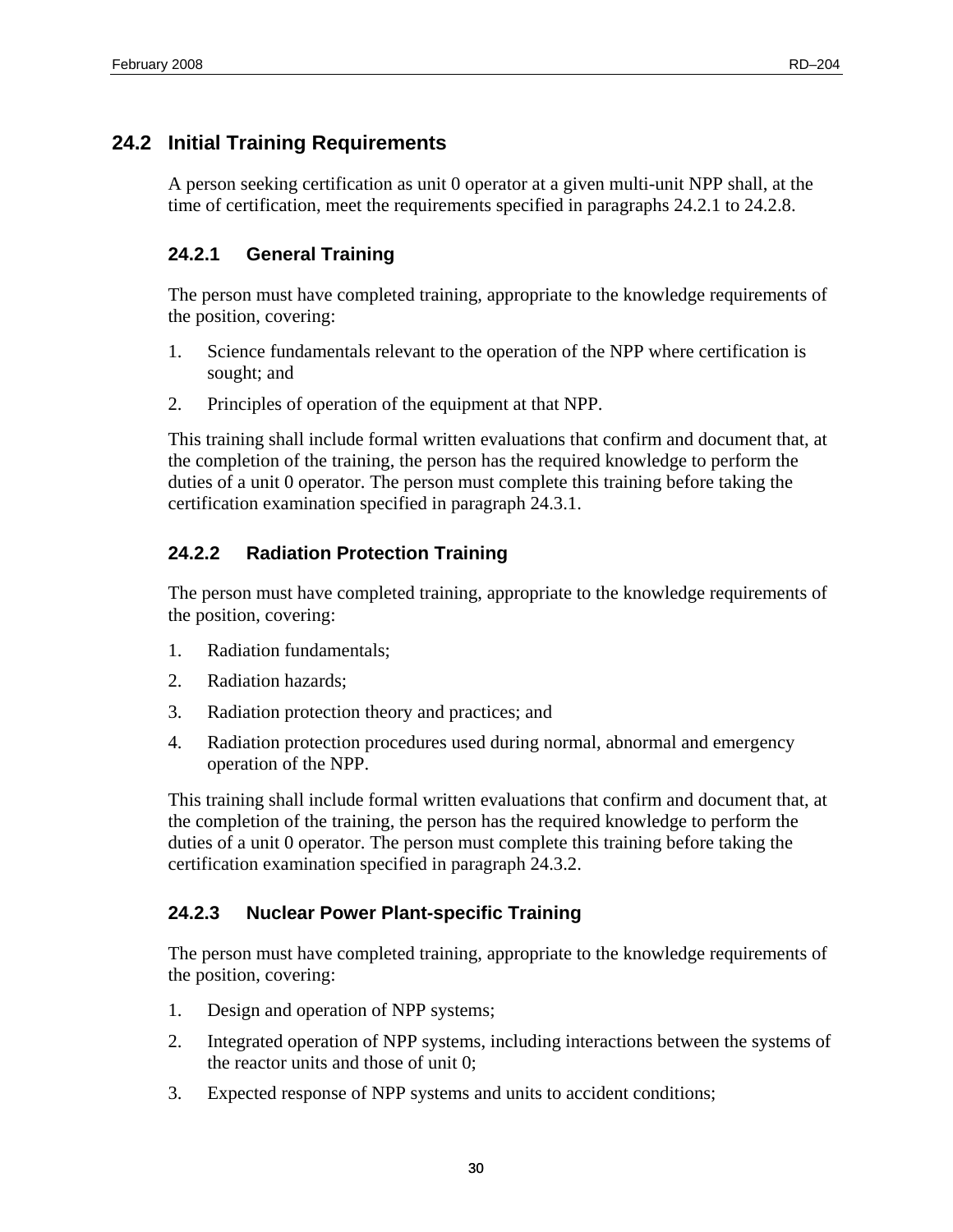- <span id="page-42-0"></span>4. Technical bases for emergency operating procedures;
- 5. Diagnosis of equipment failures and assessment of abnormal plant conditions;
- 6. Fuel storage and irradiated fuel cooling;
- 7. Configuration of systems and equipment isolation required for maintenance activities;
- 8. Safety culture;
- 9. Principles of nuclear safety and their application;
- 10. The NPP licence and documents referenced in the licence;
- 11. Situations that may result in the violation of conditions in the NPP licence and *Operating Policies and Principles*;
- 12. Administrative procedures related to NPP operation and maintenance; and
- 13. The responsibilities and authority of a unit 0 operator and of other NPP personnel who interfaces with the unit 0 operator.

This training shall include formal written evaluations that confirm and document that, at the completion of the training, the person has the required knowledge to perform the duties of a unit 0 operator. The person must complete this training before taking the certification examination specified in paragraph 24.3.2.

#### **24.2.4 Simulator-based Training**

The person must have completed training on the NPP full scope simulator, appropriate to the knowledge and skill requirements of the position, covering:

- 1. Operation and monitoring of unit 0 systems under normal, abnormal and emergency conditions, including:
	- a) the effects that operation of unit 0 may have on the reactor units; and
	- b) the effects that operation of the reactor units may have on unit 0;
- 2. Independent diagnosis and decision-making by the unit 0 operator; and
- 3. Interaction with other members of the shift crew.

This training shall include formal simulator-based evaluations that confirm and document that, at the completion of the training, the person has the required knowledge and skills to perform the duties of a unit 0 operator.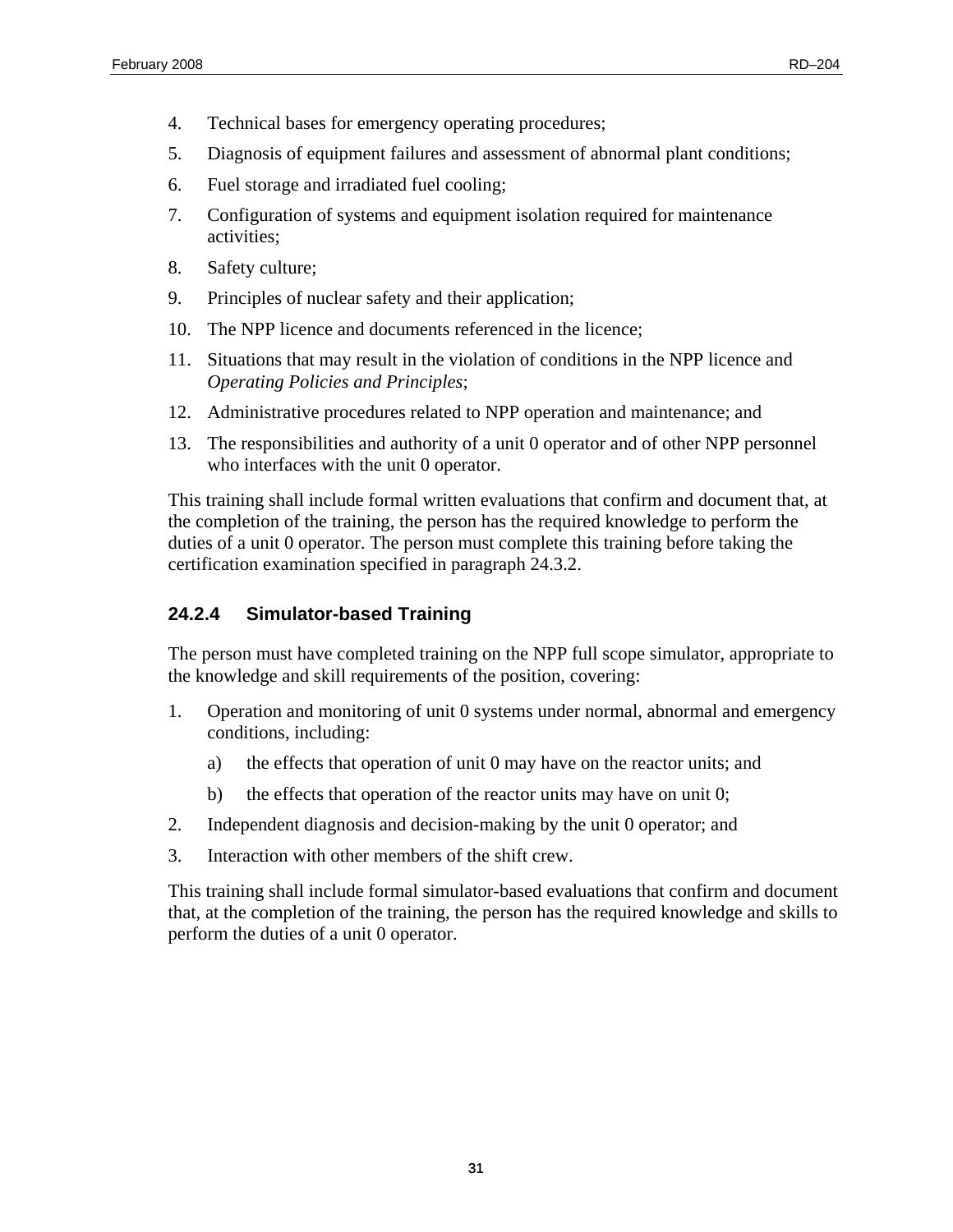### <span id="page-43-0"></span>**24.2.5 On-the-job Training**

The person must have completed on-the-job training, appropriate to the knowledge and skill requirements of the position, covering:

- 1. Standard control room operating practices;
- 2. Operation and monitoring of unit 0 systems from the main control room that cannot be performed on the NPP full scope simulator;
- 3. Operations and monitoring performed in the control equipment room;
- 4. Operation and monitoring of unit 0 systems from the emergency control room; and
- 5. Authorization of maintenance and repair of unit 0 systems.

This training shall include formal performance evaluations that confirm and document that, at the completion of the training, the person has the required knowledge and skills to perform the duties of a unit 0 operator.

#### **24.2.6 Prerequisite for the Simulator-based Certification Examination**

The person must have met the requirements specified in paragraphs 24.2.1 to 24.2.5 before taking the certification examination specified in paragraph 24.3.3.

### **24.2.7 Performing Duties under Supervision**

The person must have performed the duties of a unit 0 operator under the supervision of a certified incumbent of the position for a minimum of 300 hours on shift to confirm and document that the person can perform those duties competently and safely.

At least 228 of those hours must have been worked after the person has met the requirements specified in paragraphs 24.2.1 to 24.2.5.

#### **24.2.8 Nuclear Power Plant Management Interview**

The person must have completed an interview administered by NPP management that confirms and documents the person's competence to perform the duties of a unit 0 operator. The person must complete this interview after having met the requirements specified in paragraph 24.2.7 and those regarding certification examinations specified in subsection 24.3.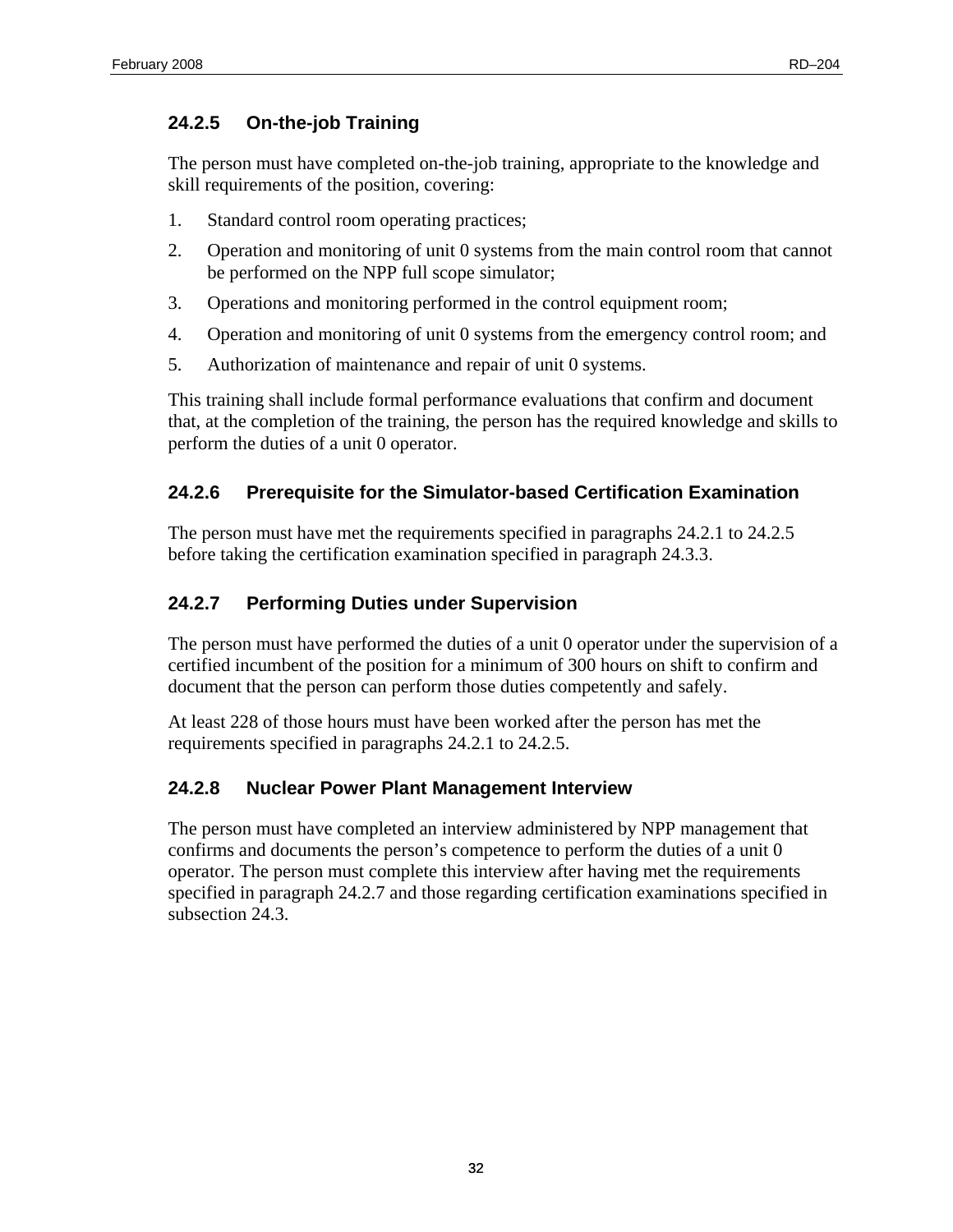# <span id="page-44-0"></span>**24.3 Certification Examinations**

A person seeking certification as unit 0 operator at a given multi-unit NPP shall, at the time of certification, meet the requirements specified in paragraphs 24.3.1 to 24.3.3.

#### **24.3.1 General Examination**

The person must have successfully completed the general examination for unit 0 operators before taking the certification examination specified in paragraph 24.3.2 and, subject to the provisions of section 30.0, within the four-year period prior to certification. This knowledge-based examination samples topics covered in the training specified in paragraph 24.2.1.

#### **24.3.2 Nuclear Power Plant-specific Examination**

The person must have successfully completed the NPP-specific examination for unit 0 operators before taking the certification examination specified in paragraph 24.3.3 and, subject to the provisions of section 30.0, within the two and a half-year period prior to certification. This knowledge-based examination samples topics covered in the training specified in paragraph 24.2.3 and those aspects of unit 0 operation, under normal, abnormal and emergency conditions, that may result in the discharge of radioactivity to the environment, or that could affect the safety of NPP personnel or of members of the public.

### **24.3.3 Simulator-based Examination**

Subject to the provisions of section 30.0, the person must have successfully completed the simulator-based examination for unit 0 operators within the one-year period prior to certification. This performance-based examination covers the operation of unit 0 under abnormal and emergency conditions.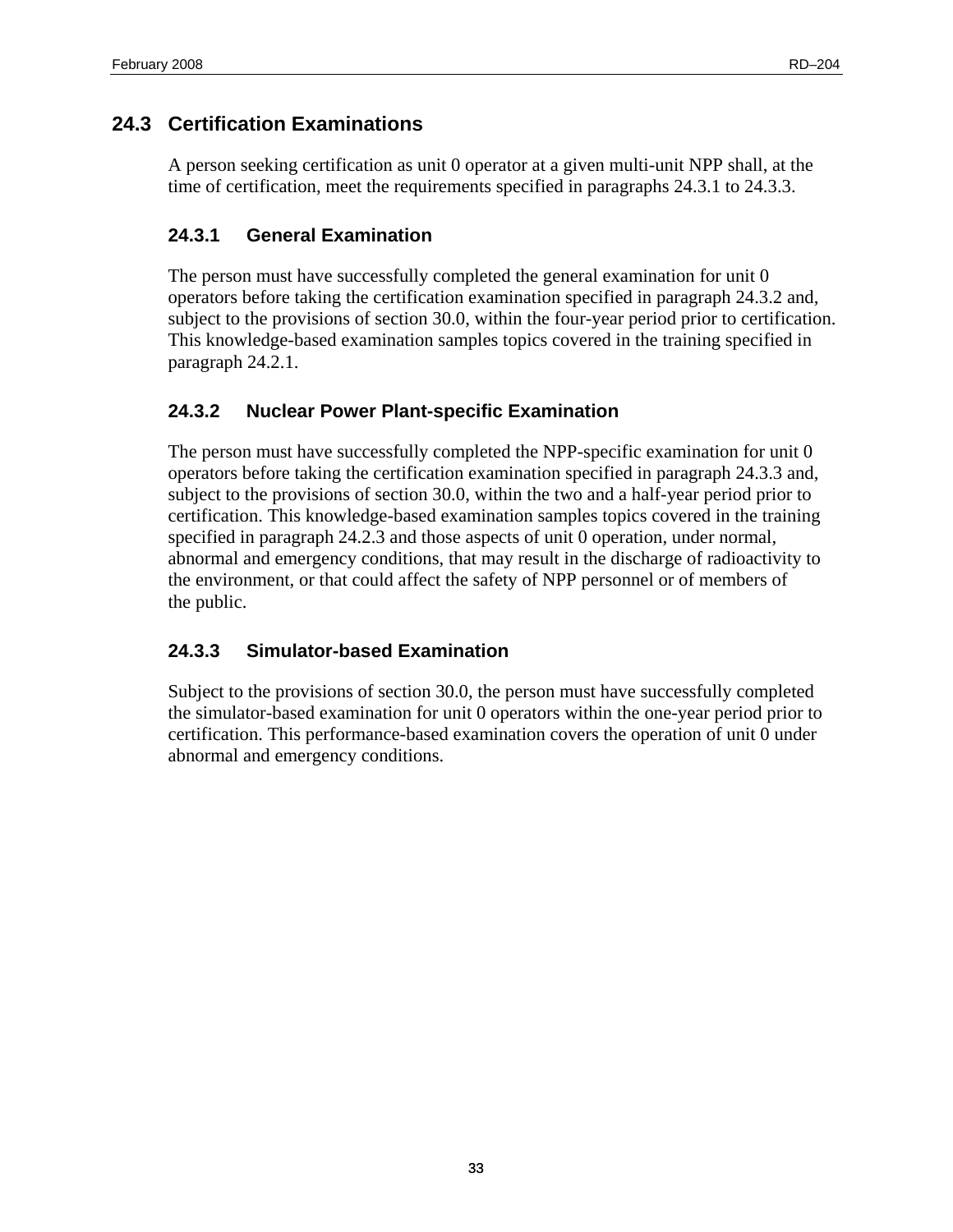# <span id="page-45-0"></span>**SUBPART C – CONTROL ROOM SHIFT SUPERVISORS**

# **25.0 REQUIREMENTS FOR INITIAL CERTIFICATION**

# **25.1 Requirements Prior to Initial Training**

A person seeking certification as control room shift supervisor at a given multi-unit NPP shall meet the requirements specified in paragraphs 25.1.1 and 25.1.2, prior to beginning the initial training for the control room shift supervisor position specified in subsection 25.2.

### **25.1.1 Education**

The person must have a Baccalaureate in engineering or science from a recognized university, or an acceptable alternative to this university degree. Acceptable alternatives are:

- 1. A current or expired certification as reactor operator, unit 0 operator, control room shift supervisor or plant shift supervisor at a Canadian NPP; or
- 2. A current or expired certificate of qualification as stationary engineer second class or operating engineer second class obtained in Canada; or
- 3. A two-year technician or technologist diploma from a recognized educational institution in a discipline relevant to power engineering, with three years of experience in that discipline; or
- 4. A three-year technologist diploma from a recognized educational institution in a discipline relevant to power engineering, with two years of experience in that discipline; or
- 5. Academic qualifications that meet the requirements for registration as a professional engineer in Canada.

### **25.1.2 Minimum Experience**

The person must have a minimum of two years of plant experience at the NPP where certification is sought, or an acceptable alternative to this experience. Acceptable alternatives are:

- 1. Two years of plant experience at a similar NPP on the same site and at least six months of additional plant experience at the NPP where certification is sought; or
- 2. Two years of plant experience at any NPP of the same type and at least one year of additional plant experience at the NPP where certification is sought; or
- 3. Two years of plant experience at an NPP of a different type and at least one year and a half of additional plant experience at the NPP where certification is sought; or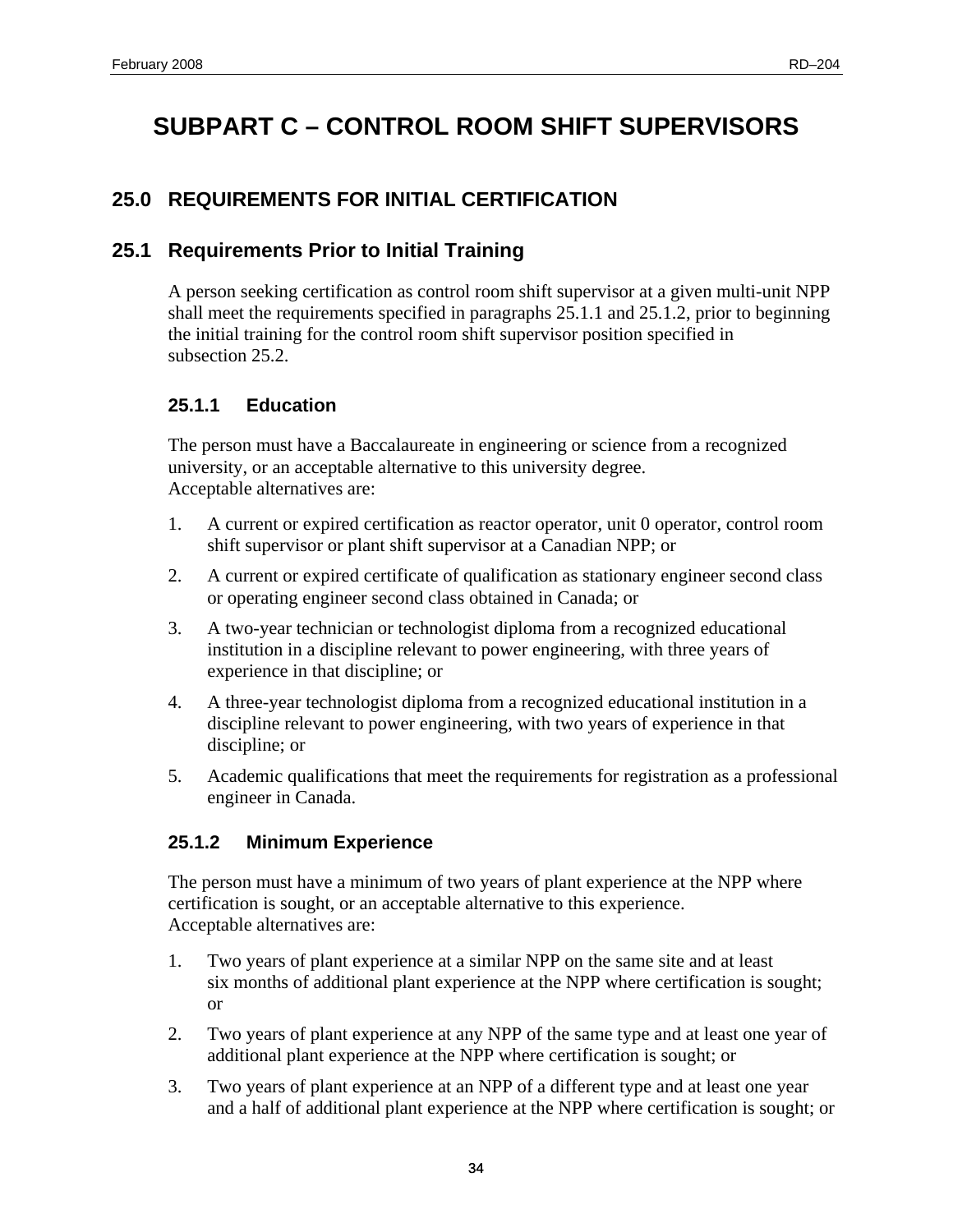<span id="page-46-0"></span>4. Three years of experience in a technical support position related to the operation of an NPP of the same type and at least one year of additional plant experience at the NPP where certification is sought.

# **25.2 Initial Training Requirements**

A person seeking certification as control room shift supervisor at a given multi-unit NPP shall, at the time of certification, meet the requirements specified in paragraphs 25.2.1 to 25.2.7.

## **25.2.1 Reactor Operator Training**

The person must have completed the training for reactor operators specified in paragraphs 23.2.1 to 23.2.3.

## **25.2.2 Supplementary Nuclear Power Plant-specific Training**

The person must have completed training, appropriate to the knowledge requirements of the control room shift supervisor and of the plant shift supervisor that are in addition to those of a reactor operator, covering:

- 1. Reactor physics, principles of reactor operation and fuelling strategies;
- 2. Phenomena that may significantly affect reactor core reactivity and neutron flux shape;
- 3. Properties of irradiated fuel, principles of fuel cooling and physics of fuel failures;
- 4. Operating constraints and limits associated with reactor fuelling and irradiated fuel cooling;
- 5. Reactor safety, heat transfer mechanisms and fluid mechanics;
- 6. Primary and back-up heat sinks;
- 7. Conventional and radiation hazards to NPP personnel and to the public, including hazards from postulated accident conditions;
- 8. Handling of conventional and radiation emergencies;
- 9. Handling of an intruder or of a terrorist attack;
- 10. Design requirements of safety-related equipment and systems;
- 11. Design features and limitations of NPP equipment and systems;
- 12. Chemical control of systems;
- 13. Diagnosis of equipment failures and assessment of abnormal plant conditions;
- 14. Expected response of NPP systems and units to accident conditions;
- 15. Operating strategies;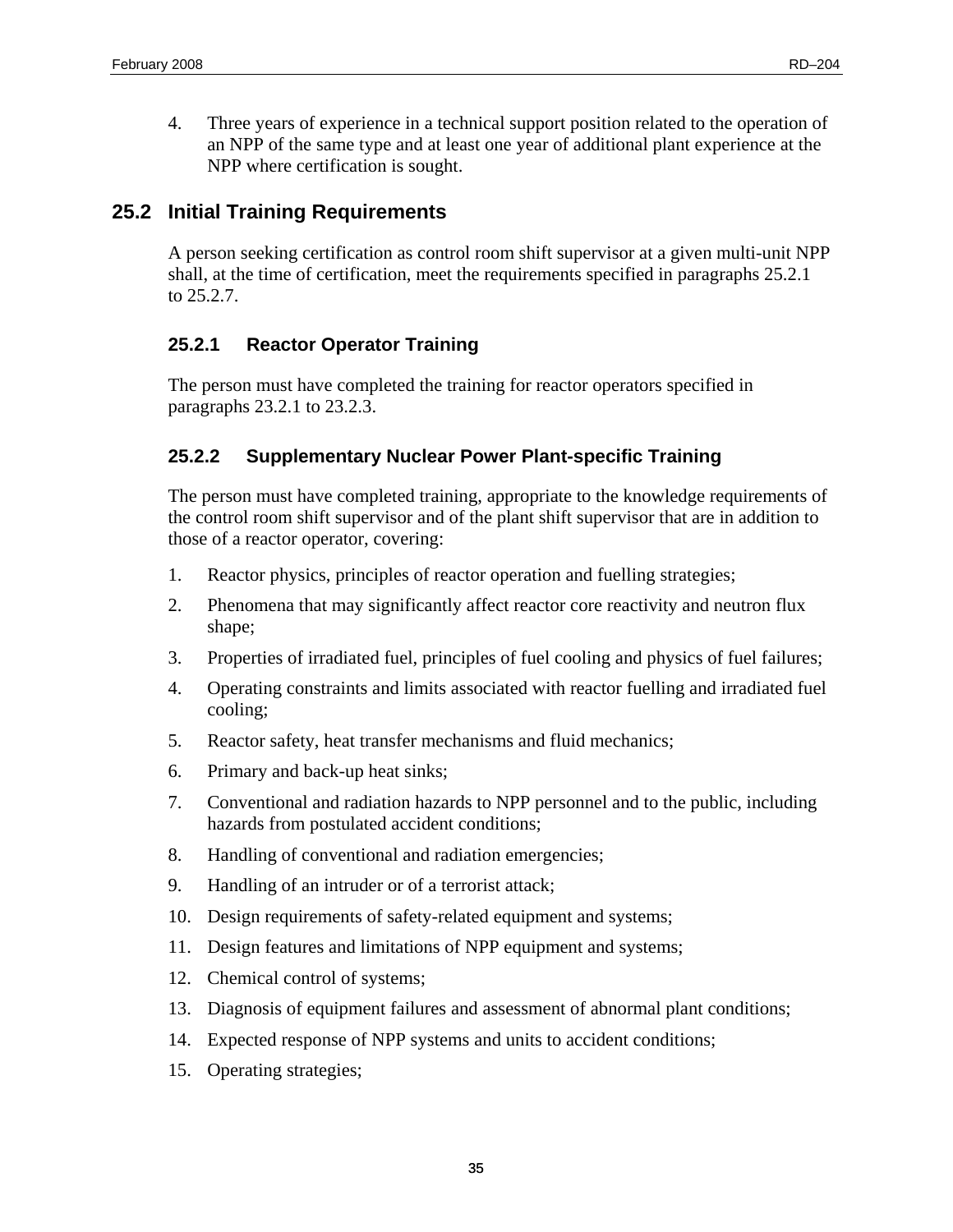- <span id="page-47-0"></span>16. NPP safety analyses, including major assumptions in the NPP accident analyses and technical bases for emergency operating procedures;
- 17. Configuration of systems and equipment isolation required for maintenance activities;
- 18. Design and operation of NPP systems for which the reactor operators do not have direct operational control, including unit 0 and fuel handling systems;
- 19. The licensee's policies, standards and procedures;
- 20. The NPP licence and documents referenced in the licence;
- 21. Situations that may result in the violation of conditions in the NPP licence and *Operating Policies and Principles*;
- 22. Requirements pertaining to NPP operation in Federal and Provincial Acts and Regulations, and in relevant standards and codes;
- 23. Responsibilities and authority of the control room shift supervisor, of the plant shift supervisor and of other facility personnel who reports to or interfaces with the control room shift supervisor and the plant shift supervisor; and
- 24. Qualification requirements of NPP personnel who reports to the control room shift supervisor and the plant shift supervisor.

This training shall include formal written evaluations and, if required, formal oral evaluations that confirm and document that, at the completion of the training, the person has the required knowledge to perform the duties of the control room shift supervisor. The person must complete this training before taking the certification examination specified in paragraph 25.3.3.

### **25.2.3 Simulator-based Training**

The person must have completed training on the NPP full scope simulator, appropriate to the knowledge and skill requirements of the control room shift supervisor and of the plant shift supervisor, covering:

- 1. Operation and monitoring of NPP systems by the operators under normal, abnormal and emergency conditions;
- 2. Independent monitoring of NPP systems by the control room shift supervisor and the plant shift supervisor under normal, abnormal and emergency conditions;
- 3. Independent diagnosis and decision-making by the control room shift supervisor and the plant shift supervisor;
- 4. Supervision and direction of NPP operations by the control room shift supervisor and the plant shift supervisor under normal, abnormal and emergency conditions; and
- 5. Interaction between the control room shift supervisor, the plant shift supervisor and other members of the shift crew.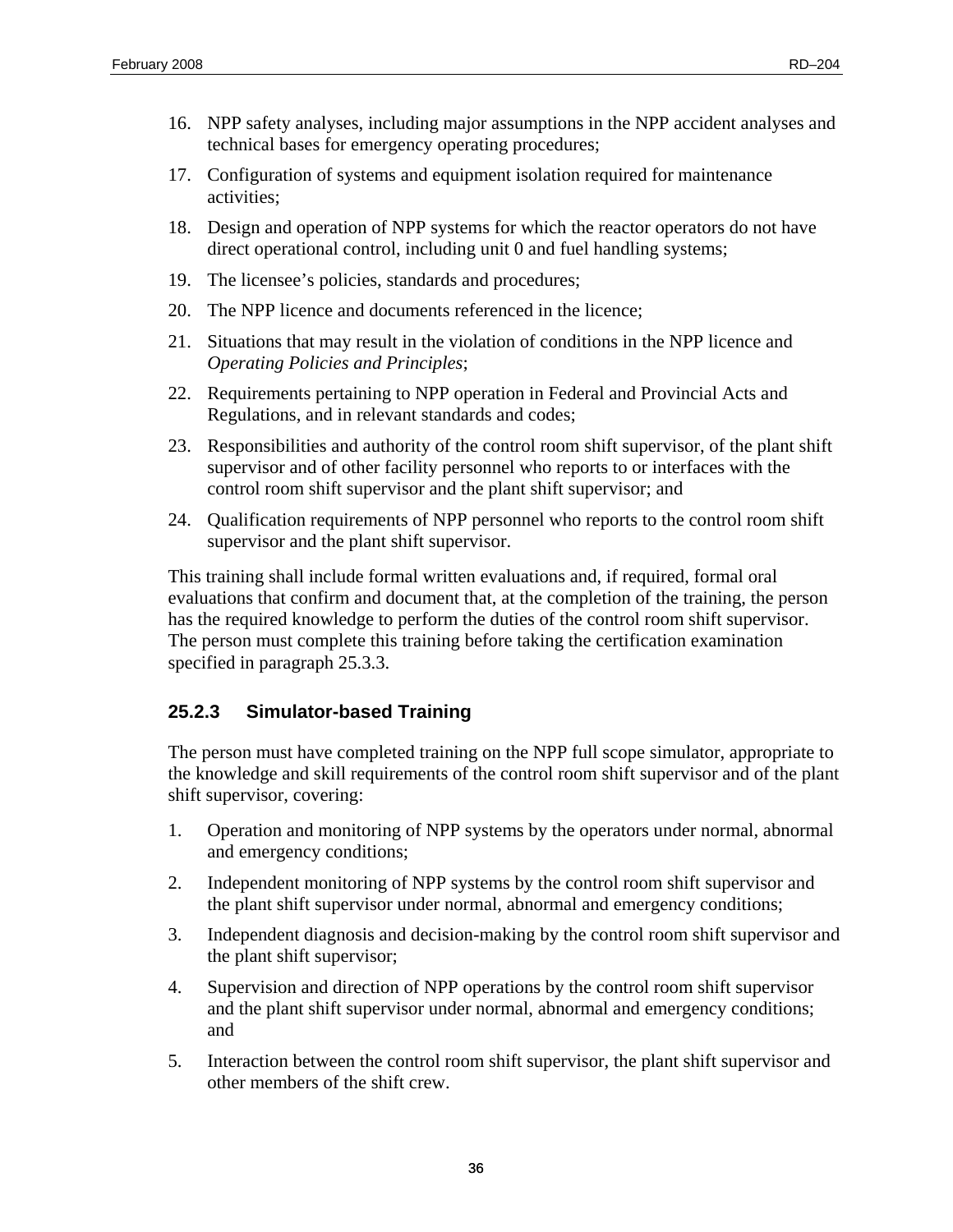<span id="page-48-0"></span>This training shall include formal simulator-based evaluations that confirm and document that, at the completion of the training, the person has the required knowledge and skills to perform the duties of the control room shift supervisor.

# **25.2.4 On-the-job Training**

The person must have completed on-the-job training, appropriate to the knowledge and skill requirements of the control room shift supervisor, covering:

- 1. Standard control room operating practices;
- 2. Operation and monitoring of NPP systems by the fuel handling operators under normal, abnormal and emergency conditions;
- 3. Operation and monitoring of reactor unit and unit 0 systems from the main control room that cannot be performed on the NPP full scope simulator;
- 4. Where applicable, interfacing with the operators of the tritium removal facility under normal, abnormal and emergency conditions;
- 5. Supervision and direction of NPP operations in the main control room, in the control equipment rooms and in the emergency control rooms, under normal, abnormal and emergency conditions; and
- 6. Authorization of maintenance and repair of NPP systems.

This training shall include formal performance evaluations that confirm and document that, at the completion of the training, the person has the required knowledge and skills to perform the duties of the control room shift supervisor.

# **25.2.5 Prerequisite for the Simulator-based Certification Examination**

The person must have met the requirements specified in paragraphs 25.2.1 to 25.2.4 before taking the certification examination specified in paragraph 25.3.4.

# **25.2.6 Performing Duties under Supervision**

The person must have performed the duties of the control room shift supervisor under the supervision of a certified incumbent of the position for a minimum of 480 hours on shift to confirm and document that the person can perform those duties competently and safely.

At least 360 of those hours must have been worked after the person has met the requirements specified in paragraphs 25.2.1 to 25.2.4.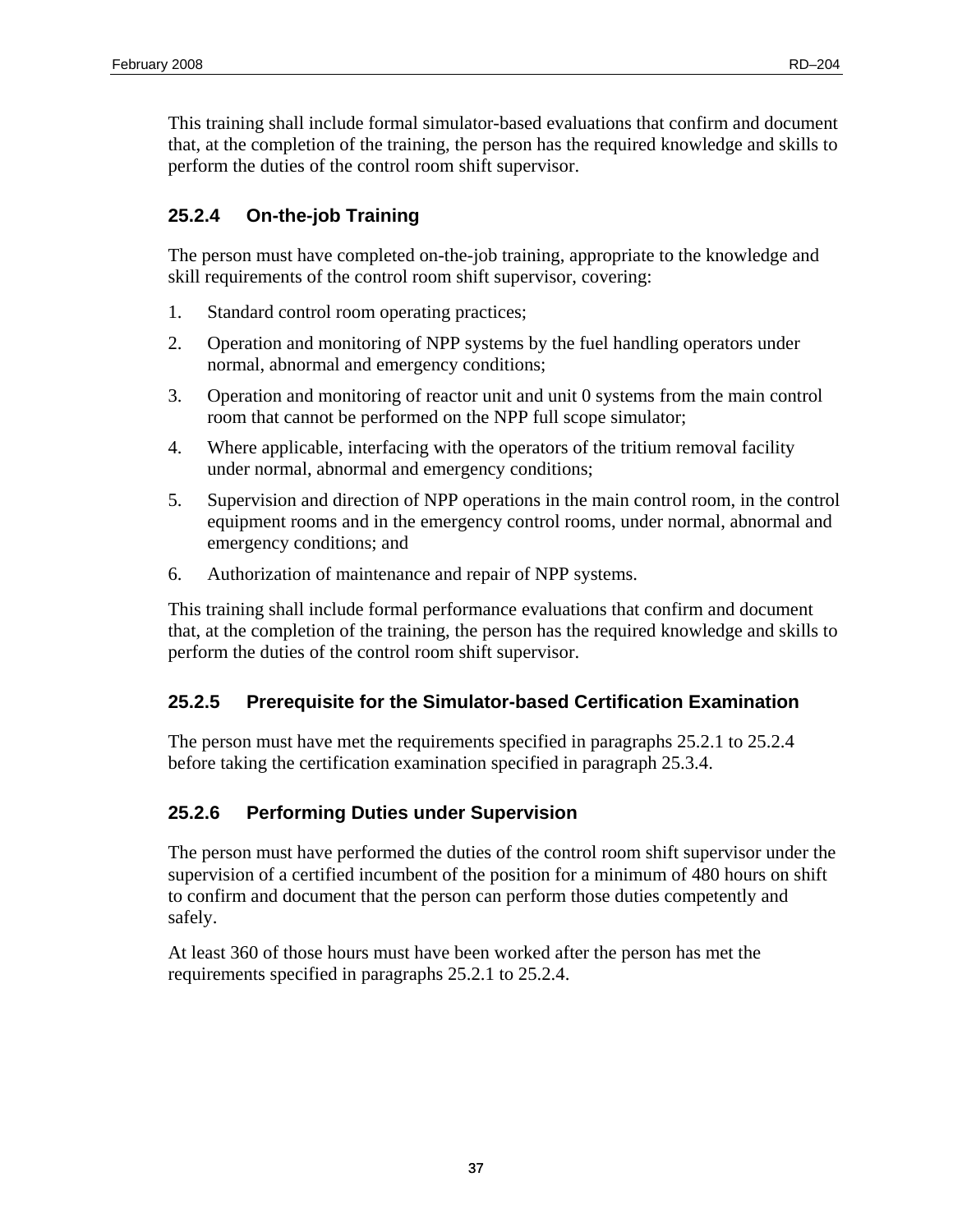### <span id="page-49-0"></span>**25.2.7 Nuclear Power Plant Management Interview**

The person must have completed an interview administered by NPP management that confirms and documents the person's competence to perform the duties of the control room shift supervisor. The person must complete this interview after having met the requirements specified in paragraph 25.2.6 and those regarding certification examinations specified in subsection 25.3.

# **25.3 Certification Examinations**

A person seeking certification as control room shift supervisor at a given multi-unit NPP shall, at the time of certification, meet the requirements specified in paragraphs 25.3.1 to 25.3.4.

## **25.3.1 General Examination**

The person must have successfully completed the general examination for reactor operators specified in paragraph 23.3.1 before taking the certification examination specified in paragraph 25.3.2 and, subject to the provisions of section 30.0, within the four-year period prior to certification.

## **25.3.2 Nuclear Power Plant-specific Examination**

The person must have successfully completed the NPP-specific examination for reactor operators specified in paragraph 23.3.2 before taking the certification examination specified in paragraph 25.3.3 and, subject to the provisions of section 30.0, within the two and a half-year period prior to certification.

### **25.3.3 Supplementary Nuclear Power Plant-specific Examination**

The person must have successfully completed the supplementary NPP-specific examination for control room shift supervisors before taking the certification examination specified in paragraph 25.3.4 and, subject to the provisions of section 30.0, within the two-year period prior to certification. This knowledge-based examination samples topics covered in the training specified in paragraph 25.2.2.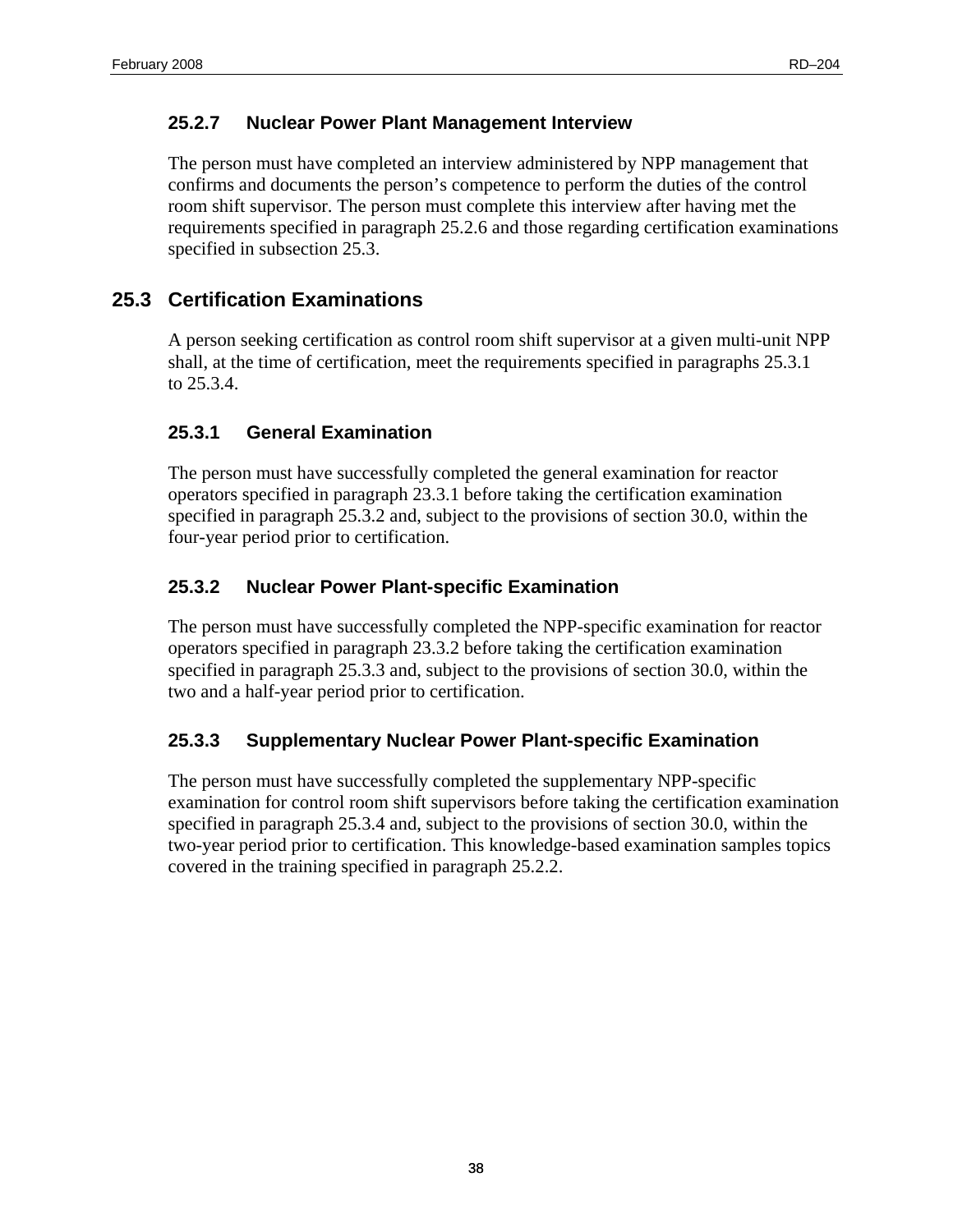#### <span id="page-50-0"></span>**25.3.4 Simulator-based Examination**

Subject to the provisions of section 30.0, the person must have successfully completed the simulator-based examination for control room shift supervisors, within the one-year period prior to certification. This performance-based examination covers:

- 1. Independent monitoring of NPP systems by the control room shift supervisor under abnormal and emergency conditions;
- 2. Independent diagnosis and decision-making by the control room shift supervisor; and
- 3. Supervision and direction of NPP operations by the control room shift supervisor under abnormal and emergency conditions.

## **26.0 ADVANCEMENT FROM REACTOR OPERATOR TO CONTROL ROOM SHIFT SUPERVISOR**

A person, who holds a certification as reactor operator at a given multi-unit NPP, seeking certification as control room shift supervisor at the same NPP shall, at the time of certification as control room shift supervisor, meet the requirements specified in subsections 26.1 to 26.8.

## **26.1 Minimum Experience prior to Training**

The person must have safely and competently performed the duties of a reactor operator at the NPP for a minimum of one year, immediately prior to beginning training as control room shift supervisor.

### **26.2 Supplementary Nuclear Power Plant-specific Training**

The person must have completed the training for control room shift supervisors specified in paragraph 25.2.2.

### **26.3 Simulator-based Training**

The person must have completed, on the NPP full scope simulator, the components of the training for control room shift supervisors specified in paragraph 25.2.3 covering:

- 1. Operation and monitoring of NPP systems by the operators under normal, abnormal and emergency conditions, for those systems for which the reactor operators do not have direct operational control;
- 2. Independent monitoring of NPP systems by the control room shift supervisor and the plant shift supervisor under normal, abnormal and emergency conditions;
- 3. Independent diagnosis and decision-making by the control room shift supervisor and the plant shift supervisor;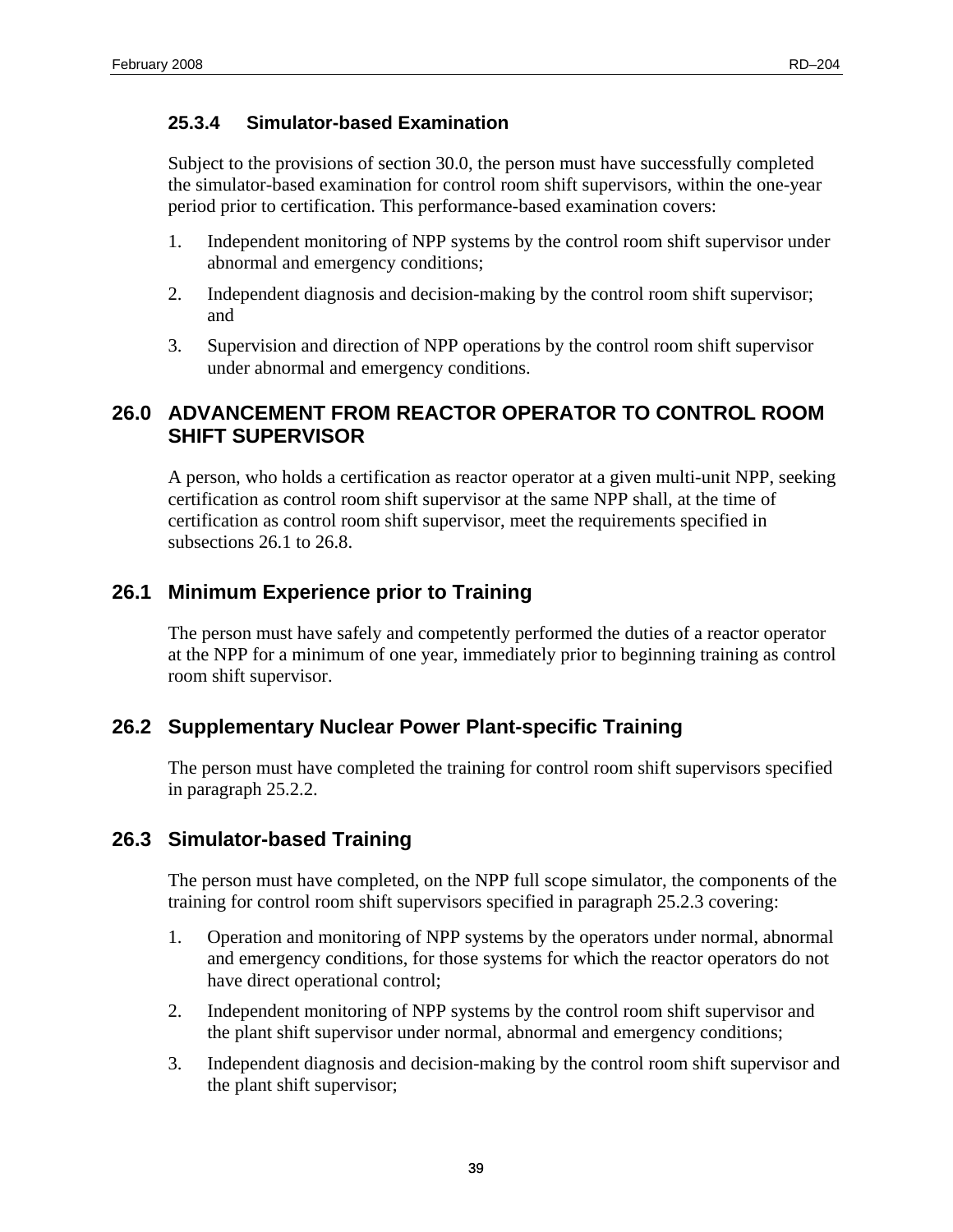- <span id="page-51-0"></span>4. Supervision and direction of NPP operations by the control room shift supervisor and the plant shift supervisor under normal, abnormal and emergency conditions; and
- 5. Interaction between the control room shift supervisor, the plant shift supervisor and other members of the shift crew.

This training shall include formal simulator-based evaluations that confirm and document that, at the completion of the training, the person has the required knowledge and skills to perform the duties of the control room shift supervisor.

# **26.4 On-the-job Training**

The person must have completed the on-the-job training for control room shift supervisors specified in paragraph 25.2.4.

# **26.5 Prerequisite for the Simulator-based Certification Examination**

The person must have met the requirements specified in subsections 26.2 to 26.4 before taking the certification examination specified in paragraph 25.3.4.

# **26.6 Certification Examinations**

The person must have met the requirements regarding certification examinations for control room shift supervisors specified in paragraphs 25.3.3 and 25.3.4.

# **26.7 Performing Duties under Supervision**

The person must have performed the duties of the control room shift supervisor under the supervision of a certified incumbent of the position for a minimum of 480 hours on shift to confirm and document that the person can perform those duties competently and safely.

At least 360 of those hours must have been worked after the person has met the requirements specified in subsections 26.2 to 26.4.

# **26.8 Nuclear Power Plant Management Interview**

The person must have completed an interview administered by NPP management that confirms and documents the person's competence to perform the duties of the control room shift supervisor. The person must complete this interview after having met the requirements specified in subsections 26.6 and 26.7.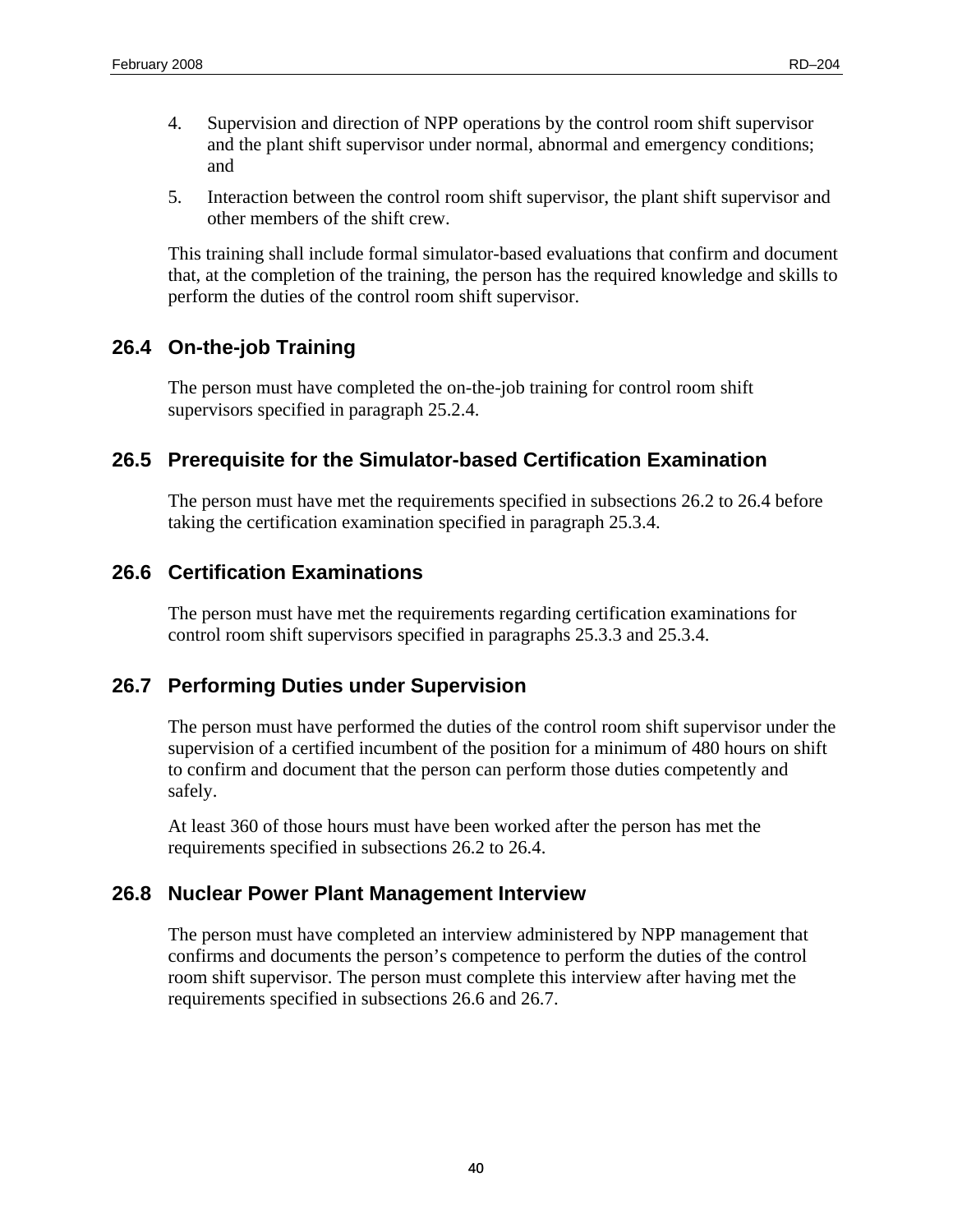# <span id="page-52-0"></span>**SUBPART D – PLANT SHIFT SUPERVISORS AT A SINGLE-UNIT NUCLEAR POWER PLANT**

# **27.0 REQUIREMENTS FOR INITIAL CERTIFICATION**

## **27.1 Requirements Prior to Initial Training**

A person seeking certification as plant shift supervisor at a given single-unit NPP shall meet the requirements specified in paragraphs 27.1.1 and 27.1.2, prior to beginning the initial training for the plant shift supervisor position specified in subsection 27.2.

### **27.1.1 Education**

The person must have a Baccalaureate in engineering or science from a recognized university, or an acceptable alternative to this university degree. Acceptable alternatives are:

- 1. A current or expired certification as reactor operator, unit 0 operator, control room shift supervisor or plant shift supervisor at a Canadian NPP; or
- 2. A current or expired certificate of qualification as stationary engineer second class or operating engineer second class obtained in Canada; or
- 3. A two-year technician or technologist diploma from a recognized educational institution in a discipline relevant to power engineering, with three years of experience in that discipline; or
- 4. A three-year technologist diploma from a recognized educational institution in a discipline relevant to power engineering, with two years of experience in that discipline; or
- 5. Academic qualifications that meet the requirements for registration as a professional engineer in Canada.

### **27.1.2 Minimum Experience**

The person must have a minimum of two years of plant experience at the NPP where certification is sought, or an acceptable alternative to this experience. Acceptable alternatives are:

- 1. Two years of plant experience at any NPP of the same type and at least one year of additional plant experience at the NPP where certification is sought; or
- 2. Two years of plant experience at an NPP of a different type and at least one year and a half of additional plant experience at the NPP where certification is sought; or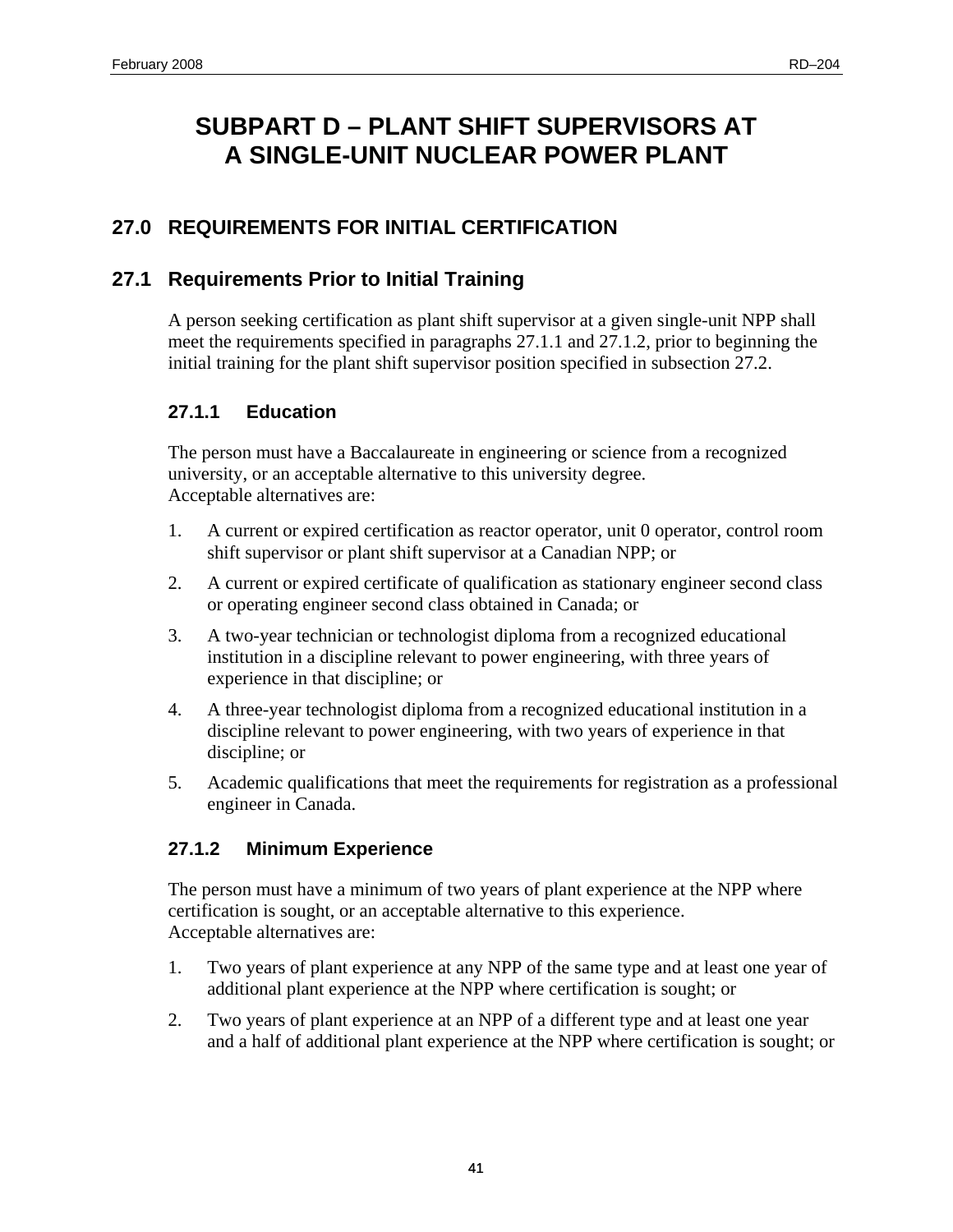<span id="page-53-0"></span>3. Three years of experience in a technical support position related to the operation of an NPP of the same type and at least one year of additional plant experience at the NPP where certification is sought.

# **27.2 Initial Training Requirements**

A person seeking certification as plant shift supervisor at a given single-unit NPP shall, at the time of certification, meet the requirements specified in paragraphs 27.2.1 to 27.2.7.

## **27.2.1 Reactor Operator Training**

The person must have completed the training for reactor operators specified in paragraphs 23.2.1 to 23.2.3.

### **27.2.2 Supplementary Nuclear Power Plant-specific Training**

The person must have completed training, appropriate to the knowledge requirements of the position that are in addition to those of a reactor operator, covering:

- 1. Reactor physics, principles of reactor operation and fuelling strategies;
- 2. Phenomena that may significantly affect reactor core reactivity and neutron flux shape;
- 3. Properties of irradiated fuel, principles of fuel cooling and physics of fuel failures;
- 4. Operating constraints and limits associated with reactor fuelling and irradiated fuel cooling;
- 5. Reactor safety, heat transfer mechanisms and fluid mechanics;
- 6. Primary and back-up heat sinks;
- 7. Conventional and radiation hazards to NPP personnel and to the public, including hazards from postulated accident conditions;
- 8. Handling of conventional and radiation emergencies;
- 9. Handling of an intruder or of a terrorist attack;
- 10. Design requirements of safety-related equipment and systems;
- 11. Design features and limitations of NPP equipment and systems;
- 12. Chemical control of systems;
- 13. Diagnosis of equipment failures and assessment of abnormal plant conditions;
- 14. Expected response of NPP systems to accident conditions;
- 15. Operating strategies;
- 16. NPP safety analyses, including major assumptions in the NPP accident analyses and technical bases for emergency operating procedures;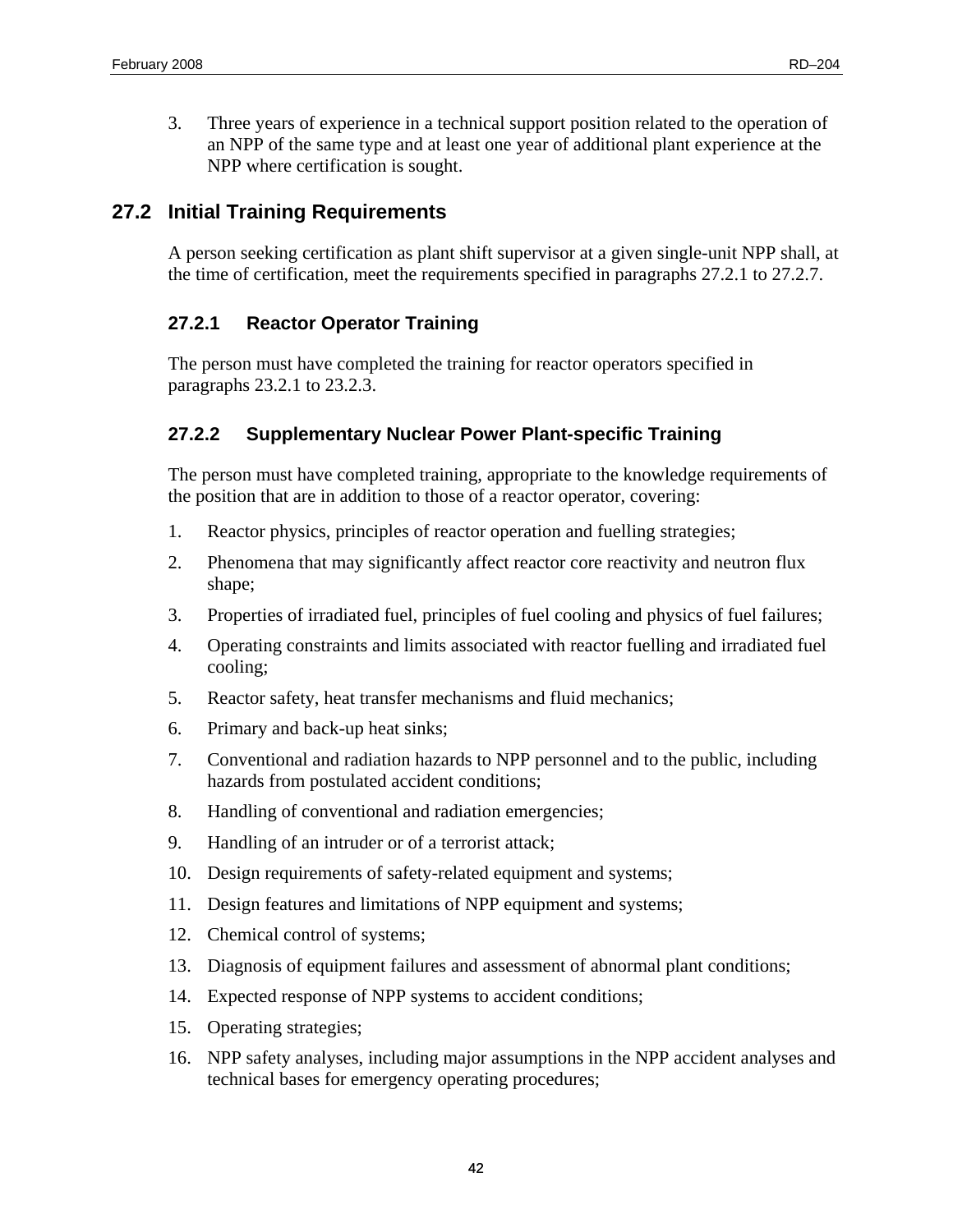- <span id="page-54-0"></span>17. Configuration of systems and equipment isolation required for maintenance activities;
- 18. Design and operation of fuel handling systems;
- 19. The licensee's policies, standards and procedures;
- 20. The NPP licence and documents referenced in the licence;
- 21. Situations that may result in the violation of conditions in the NPP licence and *Operating Policies and Principles*;
- 22. Requirements pertaining to NPP operation in Federal and Provincial Acts and Regulations, and in relevant standards and codes;
- 23. Responsibilities and authority of the plant shift supervisor and of other NPP personnel who reports to or interfaces with the plant shift supervisor; and
- 24. Qualification requirements of NPP personnel who reports to the plant shift supervisor.

This training shall include formal written evaluations and, if required, formal oral evaluations that confirm and document that, at the completion of the training, the person has the required knowledge to perform the duties of the plant shift supervisor. The person must complete this training before taking the certification examination specified in paragraph 27.3.3.

#### **27.2.3 Simulator-based Training**

The person must have completed training on the NPP full scope simulator, appropriate to the knowledge and skill requirements of the position, covering:

- 1. Operation and monitoring of NPP systems by the operators under normal, abnormal and emergency conditions;
- 2. Independent monitoring of NPP systems by the plant shift supervisor under normal, abnormal and emergency conditions;
- 3. Independent diagnosis and decision-making by the plant shift supervisor;
- 4. Supervision and direction of NPP operations by the plant shift supervisor under normal, abnormal and emergency conditions;
- 5. Interaction with other members of the shift crew; and
- 6. Operation and monitoring of systems when replacing the reactor operator.

This training shall include formal simulator-based evaluations that confirm and document that, at the completion of the training, the person has the required knowledge and skills to perform the duties of the plant shift supervisor.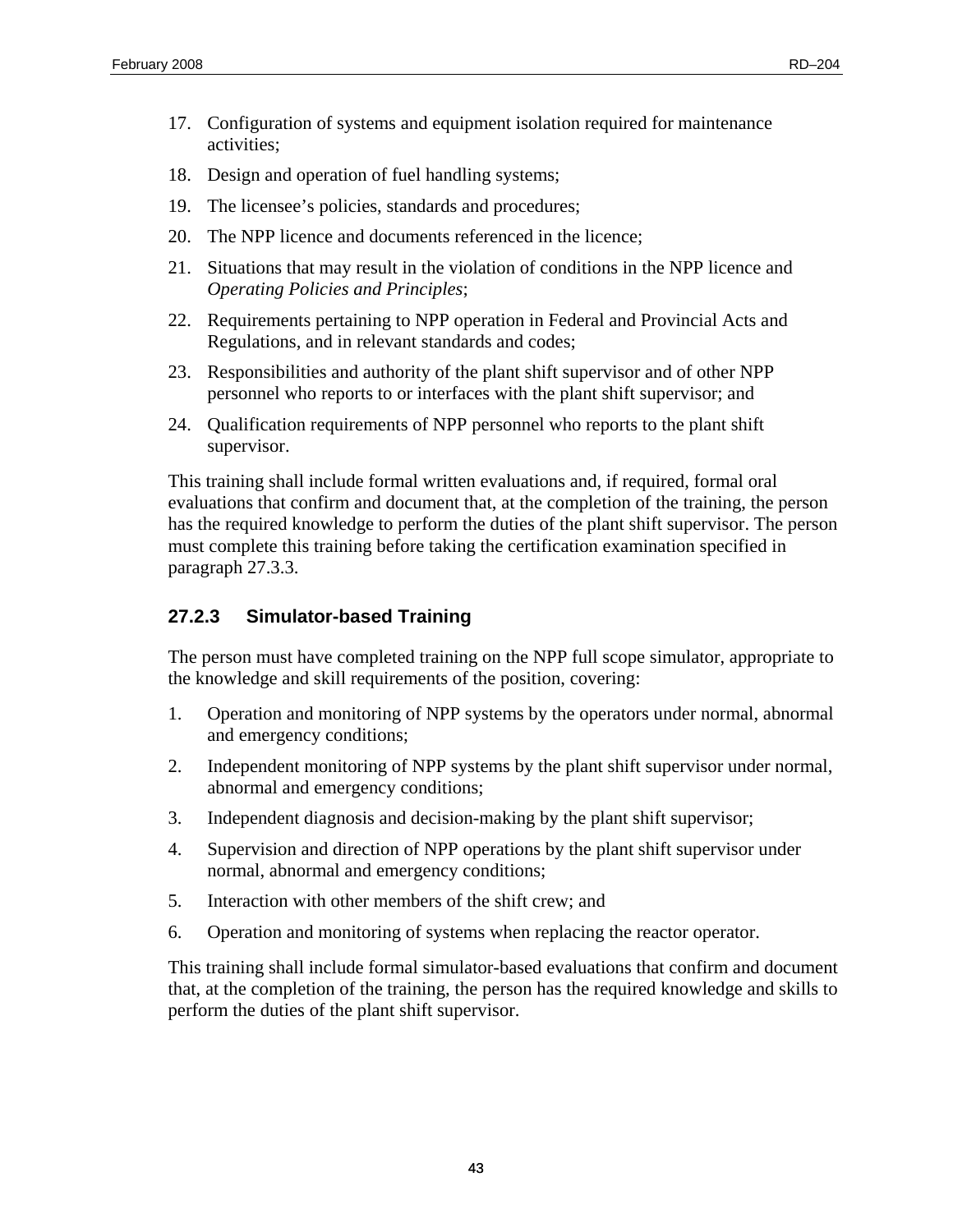### <span id="page-55-0"></span>**27.2.4 On-the-job Training**

The person must have completed on-the-job training, appropriate to the knowledge and skill requirements of the position, covering:

- 1. Standard control room operating practices;
- 2. Operation and monitoring of NPP systems by the fuel handling operators under normal, abnormal and emergency conditions;
- 3. Operation and monitoring of NPP systems from the main control room that cannot be performed on the NPP full scope simulator;
- 4. Supervision and direction of NPP operations in the main control room, in the control equipment room, in the emergency control room and in the field, under normal, abnormal and emergency conditions; and
- 5. Authorization of maintenance and repair of NPP systems.

This training shall include formal performance evaluations that confirm and document that, at the completion of the training, the person has the required knowledge and skills to perform the duties of the plant shift supervisor.

## **27.2.5 Prerequisite for the Simulator-based Certification Examination**

The person must have met the requirements specified in paragraphs 27.2.1 to 27.2.4 before taking the certification examination specified in paragraph 27.3.4.

### **27.2.6 Performing Duties under Supervision**

The person must have performed the duties of the plant shift supervisor under the supervision of a certified incumbent of the position for a minimum of 480 hours on shift to confirm and document that the person can perform those duties competently and safely.

At least 360 of those hours must have been worked after the person has met the requirements specified in paragraphs 27.2.1 to 27.2.4.

### **27.2.7 Nuclear Power Plant Management Interview**

The person must have completed an interview administered by NPP management that confirms and documents the person's competence to perform the duties of the plant shift supervisor. The person must complete this interview after having met the requirements specified in paragraph 27.2.6 and those regarding certification examinations specified in subsection 27.3.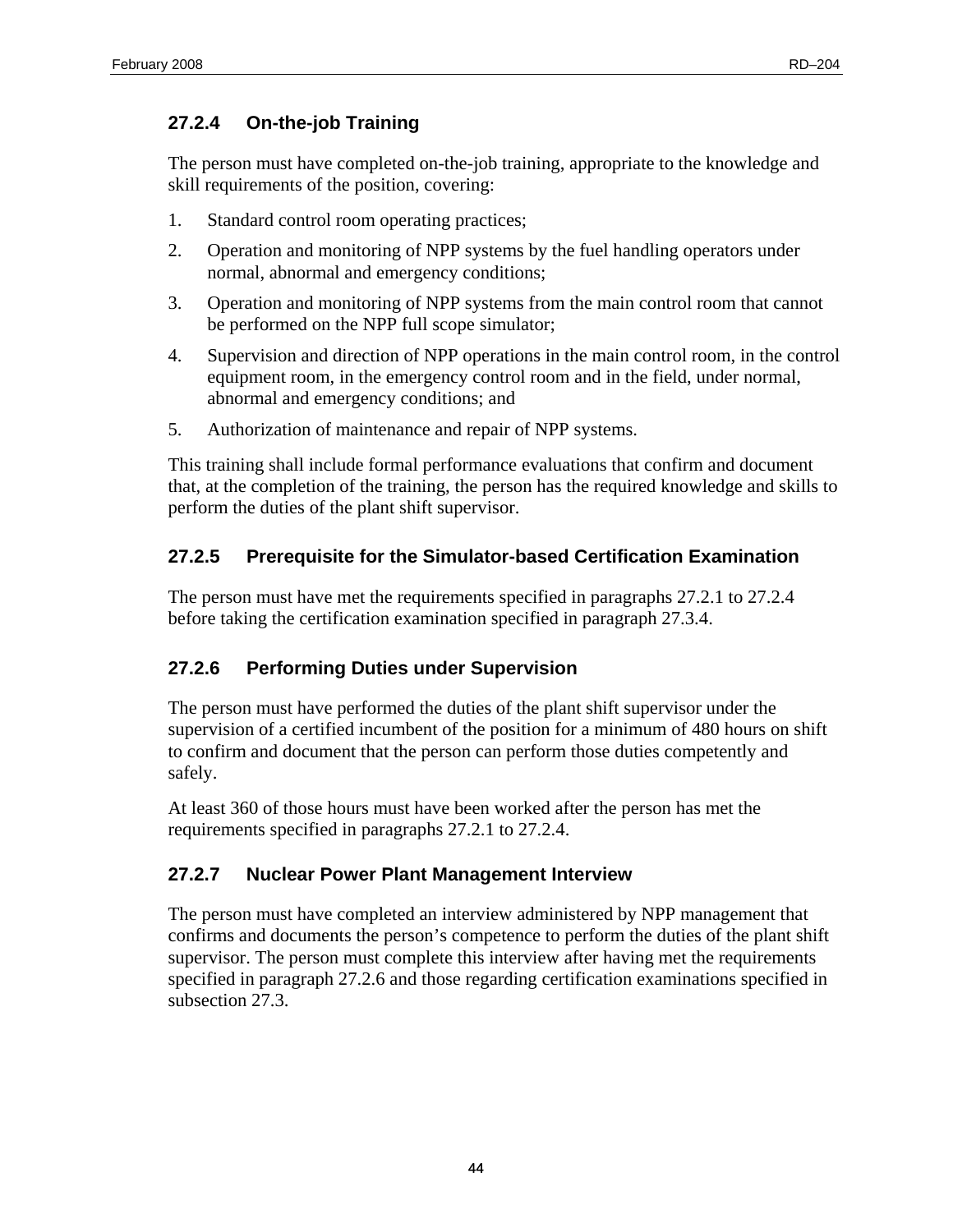# <span id="page-56-0"></span>**27.3 Certification Examinations**

A person seeking certification as plant shift supervisor at a given single-unit NPP shall, at the time of certification, meet the requirements specified in paragraphs 27.3.1 to 27.3.4.

### **27.3.1 General Examination**

The person must have successfully completed the general examination for reactor operators specified in paragraph 23.3.1 before taking the certification examination specified in paragraph 27.3.2 and, subject to the provisions of section 30.0, within the four-year period prior to certification.

## **27.3.2 Nuclear Power Plant-specific Examination**

The person must have successfully completed the NPP-specific examination for reactor operators specified in paragraph 23.3.2 before taking the certification examination specified in paragraph 27.3.3 and, subject to the provisions of section 30.0, within the two and a half-year period prior to certification.

## **27.3.3 Supplementary Nuclear Power Plant-specific Examination**

The person must have successfully completed the supplementary NPP-specific examination for plant shift supervisors at single-unit NPPs before taking the certification examination specified in paragraph 27.3.4 and, subject to the provisions of section 30.0, within the two-year period prior to certification. This knowledge-based examination samples topics covered in the training specified in paragraph 27.2.2.

# **27.3.4 Simulator-based Examination**

Subject to the provisions of section 30.0, the person must have successfully completed the simulator-based examination for plant shift supervisors at single-unit NPPs, within the one-year period prior to certification. This performance-based examination covers:

- 1. Independent monitoring of NPP systems by the plant shift supervisor under abnormal and emergency conditions;
- 2. Independent diagnosis and decision-making by the plant shift supervisor;
- 3. Supervision and direction of NPP operations by the plant shift supervisor under abnormal and emergency conditions; and
- 4. Operation and monitoring of systems under abnormal and emergency conditions when replacing the reactor operator.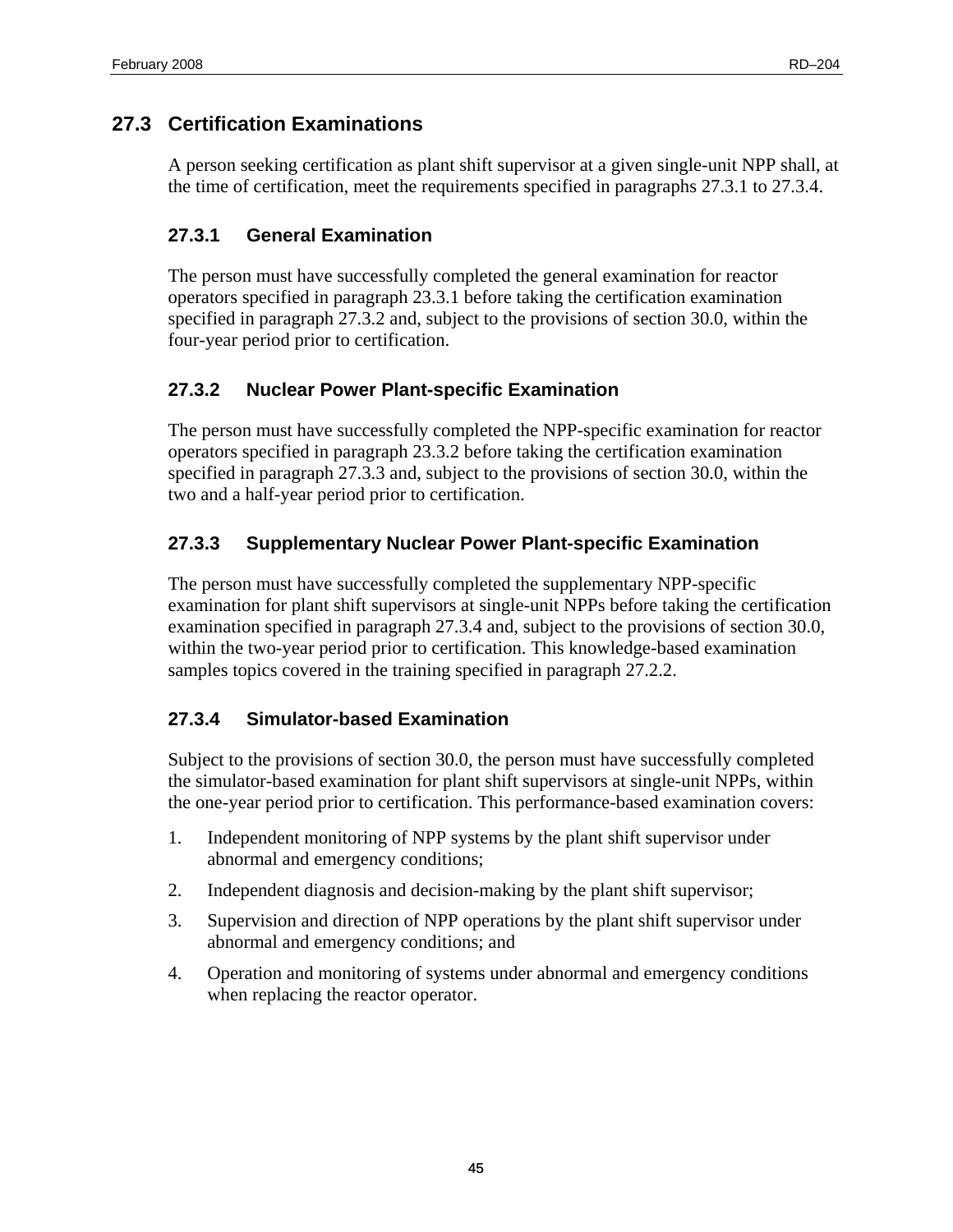## <span id="page-57-0"></span>**28.0 ADVANCEMENT FROM REACTOR OPERATOR TO PLANT SHIFT SUPERVISOR AT A SINGLE-UNIT NUCLEAR POWER PLANT**

A person who holds a certification as reactor operator at a given single-unit NPP seeking certification as plant shift supervisor at the same NPP shall, at the time of certification as plant shift supervisor, meet the requirements specified in subsections 28.1 to 28.8.

## **28.1 Minimum Experience prior to Training**

The person must have safely and competently performed the duties of a reactor operator at the NPP for a minimum of one year, immediately prior to beginning training as plant shift supervisor.

## **28.2 Supplementary Nuclear Power Plant-specific Training**

The person must have completed the plant shift supervisor training specified in paragraph 27.2.2.

# **28.3 Simulator-based Training**

The person must have completed, on the NPP full scope simulator, the components of the plant shift supervisor training specified in paragraph 27.2.3 covering:

- 1. Independent monitoring of NPP systems by the plant shift supervisor under normal, abnormal and emergency conditions;
- 2. Independent diagnosis and decision-making by the plant shift supervisor;
- 3. Supervision and direction of NPP operations by the plant shift supervisor under normal, abnormal and emergency conditions; and
- 4. Interaction with other members of the shift crew.

This training shall include formal simulator-based evaluations that confirm and document that, at the completion of the training, the person has the required knowledge and skills to perform the duties of the plant shift supervisor.

# **28.4 On-the-job Training**

The person must have completed the on-the-job training for plant shift supervisors specified in paragraph 27.2.4.

# **28.5 Prerequisite for the Simulator-based Certification Examination**

The person must have met the requirements specified in subsections 28.2 to 28.4 before taking the certification examination specified in paragraph 27.3.4.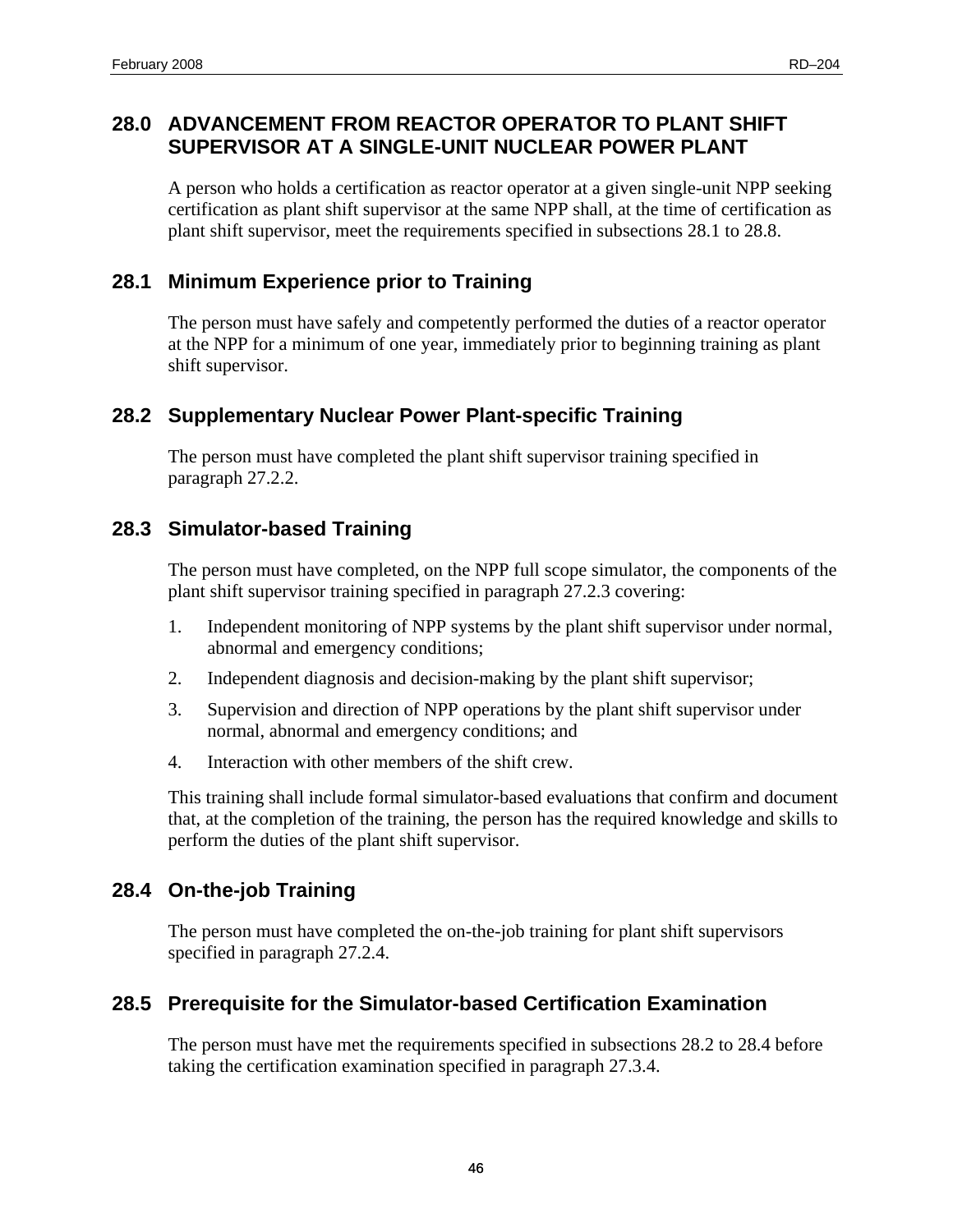### <span id="page-58-0"></span>**28.6 Certification Examinations**

The person must have met the requirements regarding certification examinations for plant shift supervisors specified in paragraphs 27.3.3 and 27.3.4.

# **28.7 Performing Duties under Supervision**

The person must have performed the duties of the plant shift supervisor under the supervision of a certified incumbent of the position for a minimum of 480 hours on shift to confirm and document that the person can perform those duties competently and safely.

At least 360 of those hours must have been worked after the person has met the requirements specified in subsections 28.2 to 28.4.

## **28.8 Nuclear Power Plant Management Interview**

The person must have completed an interview administered by NPP management that confirms and documents the person's competence to perform the duties of the plant shift supervisor. The person must complete this interview after having met the requirements specified in subsections 28.6 and 28.7.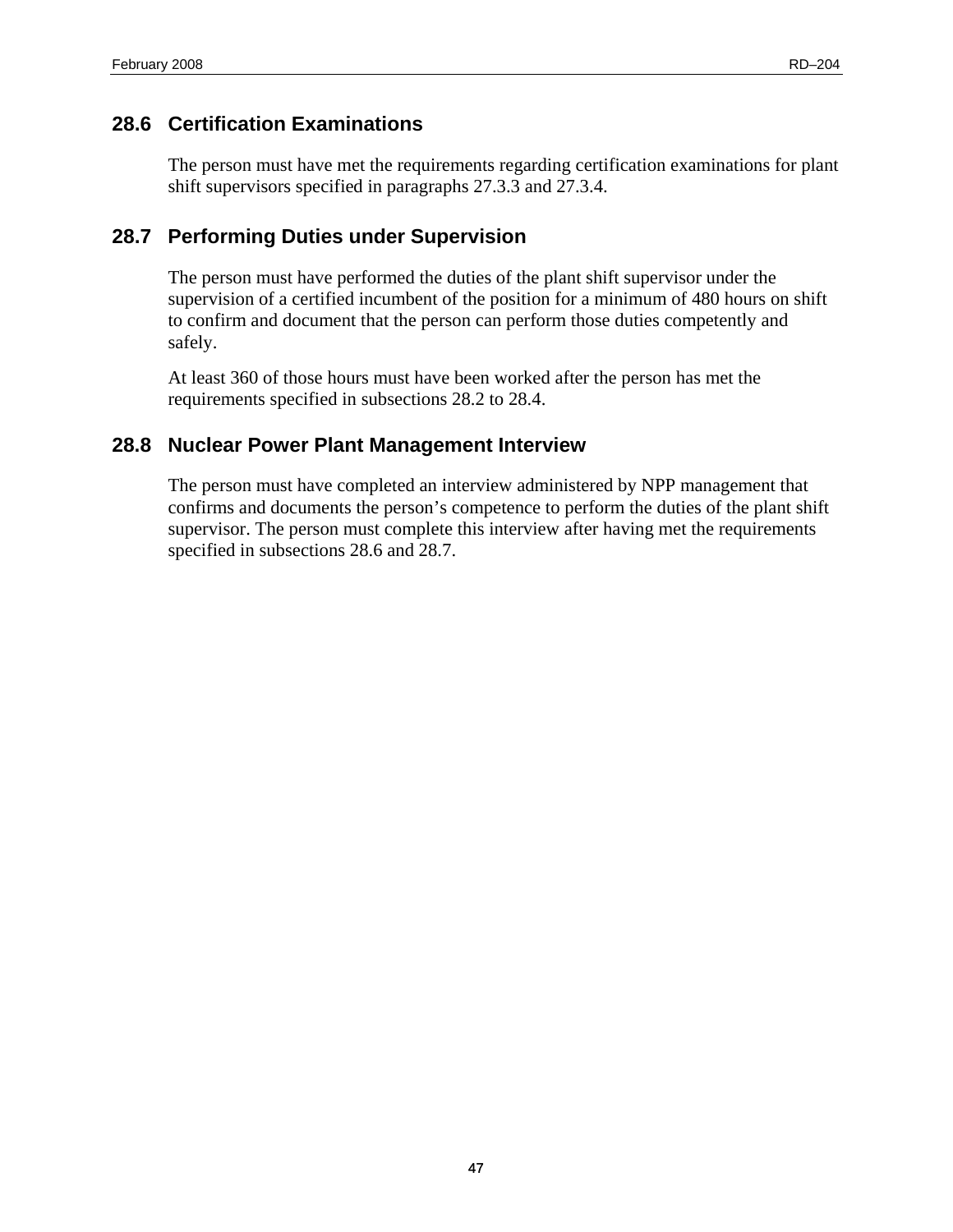# <span id="page-59-0"></span>**SUBPART E – PLANT SHIFT SUPERVISORS AT A MULTI-UNIT NUCLEAR POWER PLANT**

# **29.0 REQUIREMENTS FOR INITIAL CERTIFICATION**

Only a person who holds a certification as control room shift supervisor at a given multiunit NPP may seek certification as plant shift supervisor at the same NPP. At the time of certification as plant shift supervisor, the person shall meet the requirements specified in subsections 29.1 to 29.4.

# **29.1 Minimum Experience prior to Advancement**

The person must have safely and competently performed the duties of the control room shift supervisor at the NPP where certification is sought for a minimum of 80 complete shifts immediately prior to being selected for advancement from control room shift supervisor to plant shift supervisor.

# **29.2 On-the-job Training**

The person must have completed on-the-job training, appropriate to the knowledge and skill requirements of the plant shift supervisor, covering:

- 1. Where applicable, operation and monitoring of the systems of the tritium removal facility by the operators of the facility under normal, abnormal and emergency conditions;
- 2. Supervision and direction of NPP operations in the field under normal, abnormal and emergency conditions;
- 3. Where applicable, supervision and direction of operations at the tritium removal facility under normal, abnormal and emergency conditions; and
- 4. Authorization of maintenance and repair of NPP systems.

This training shall include formal performance evaluations that confirm and document that, at the completion of the training, the person has the required knowledge and skills to perform the duties of the plant shift supervisor.

# **29.3 Performing Duties under Supervision**

The person must have performed the duties of the plant shift supervisor under the supervision of a certified incumbent of the position for a minimum of 168 hours on shift to confirm and document that the person can perform those duties competently and safely.

Those hours must have been worked after the person has met the requirements specified in subsection 29.2.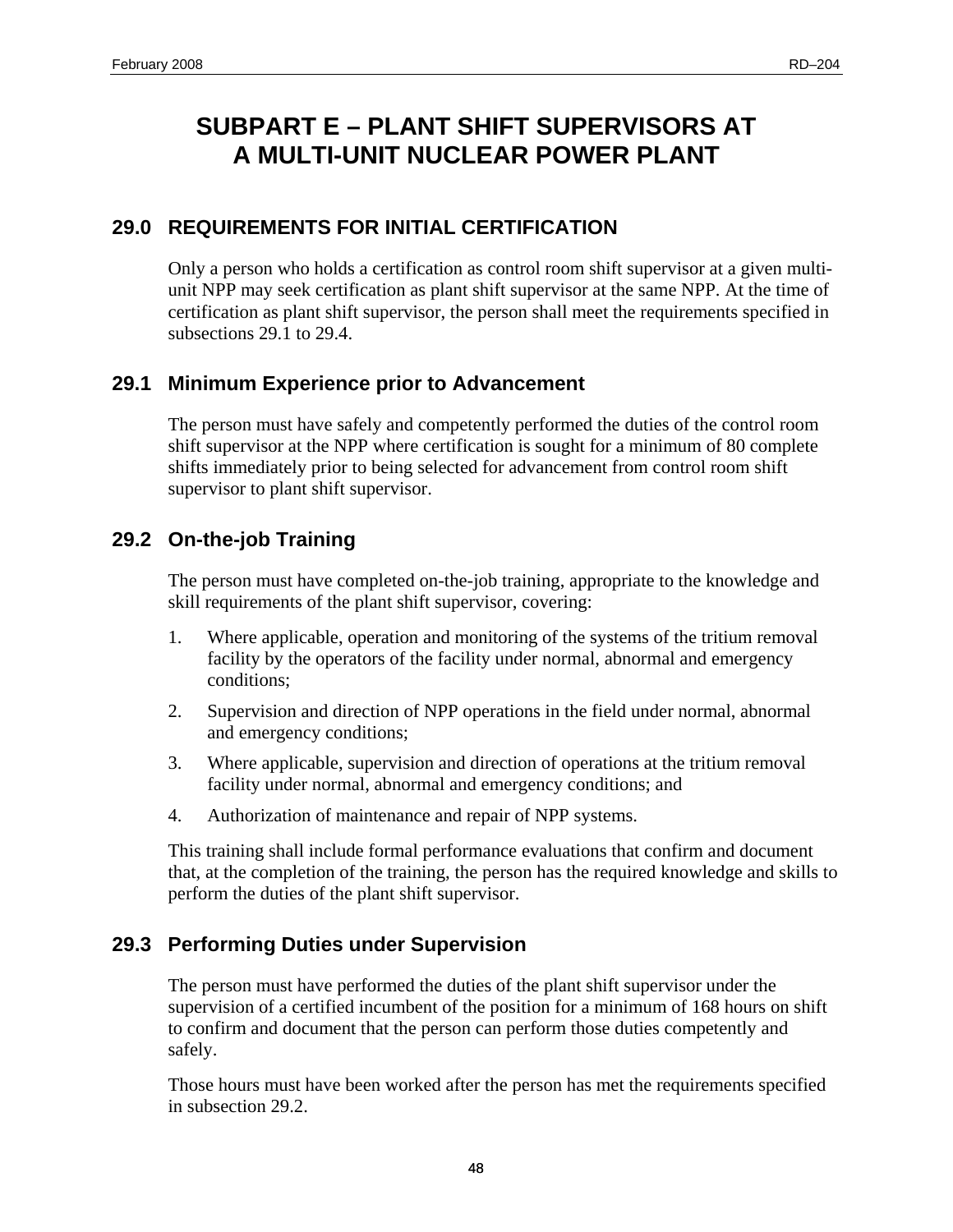#### <span id="page-60-0"></span> **29.4 Nuclear Power Plant Management Interview**

The person must have completed an interview administered by NPP management that confirms and documents the person's competence to perform the duties of the plant shift supervisor. The person must complete this interview after having met the requirements specified in subsection 29.3.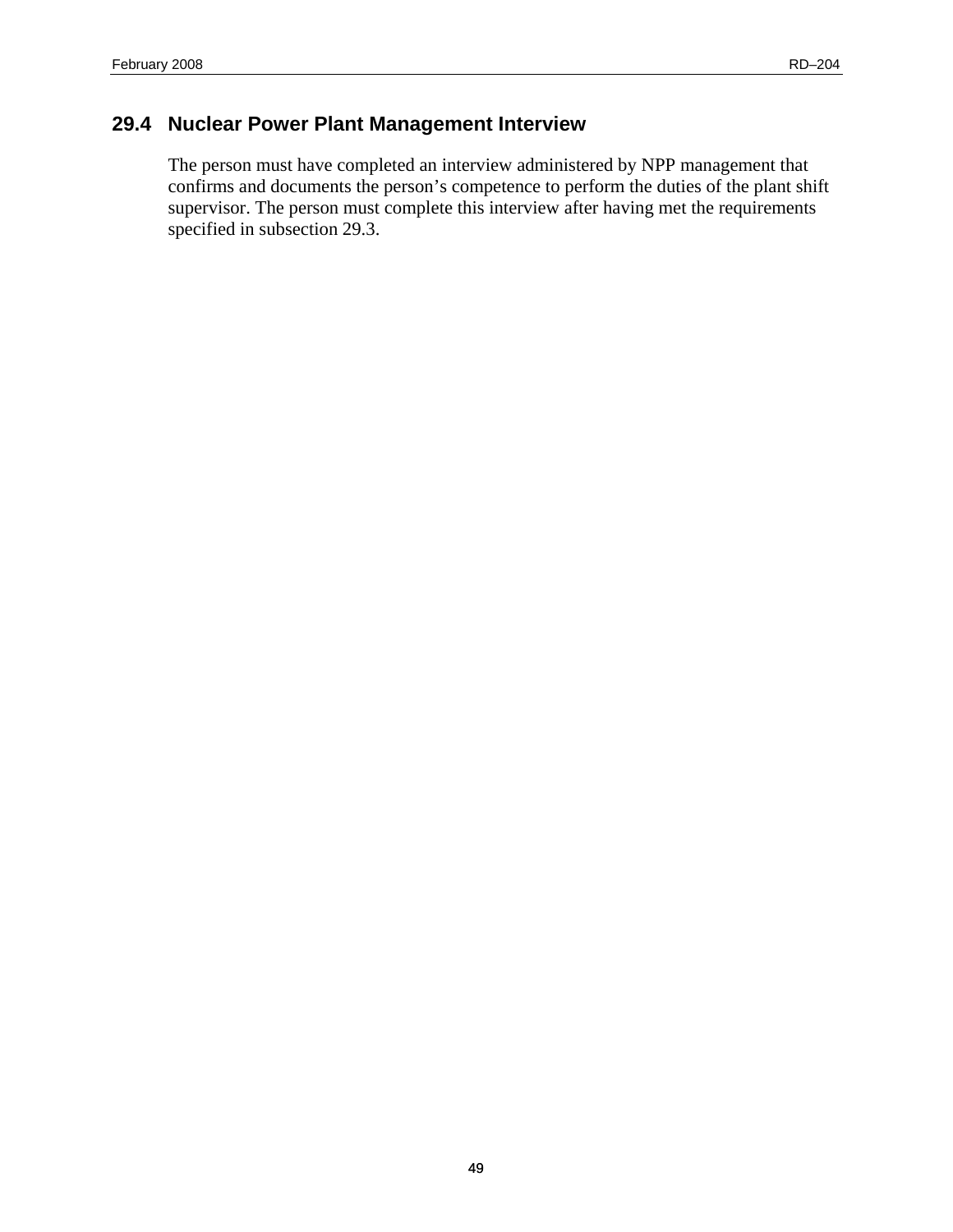# <span id="page-61-0"></span>**SUBPART F – VALIDITY OF CERTIFICATION EXAMINATIONS**

### **30.0 EXTENDING THE VALIDITY PERIOD OF CERTIFICATION EXAMINATIONS**

#### **30.1 Conditions for Extension**

Where a person seeking certification for a given position cannot be certified within the validity period specified after successfully completing an applicable certification examination, that validity period may, on application to the CNSC by the licensee, be extended by a maximum of one year under one or more of the following conditions:

- 1. The person's training was delayed due to sickness, injury, pregnancy or other family-related responsibilities;
- 2. The person's training was delayed or extended due to exceptional circumstances that were outside of the person's control;
- 3. The person had to retake a certification examination;
- 4. The person had to complete additional training; and
- 5. The person had to perform the duties of the position under supervision for longer than the minimum time specified for the position.

### **30.2 Required Information**

When applying for an extension pursuant to subsection 30.1, the licensee shall submit to the CNSC a request that includes:

- 1. The name of the person;
- 2. The name of the relevant certification examination;
- 3. The conditions of subsection 30.1 that apply; and
- 4. The measures taken to ensure that the person has maintained the knowledge and skills required to work competently in the position.

# **31.0 RE-ESTABLISHING THE VALIDITY OF CERTIFICATION EXAMINATIONS**

Where a person seeking certification for a given position cannot be certified within the validity period specified after successfully completing an applicable certification examination, even with the provisions of section 30.0 taken into account, the person shall successfully complete another certification examination of the same type to demonstrate, prior to certification, that the person still has the knowledge and skills required to work competently in the position.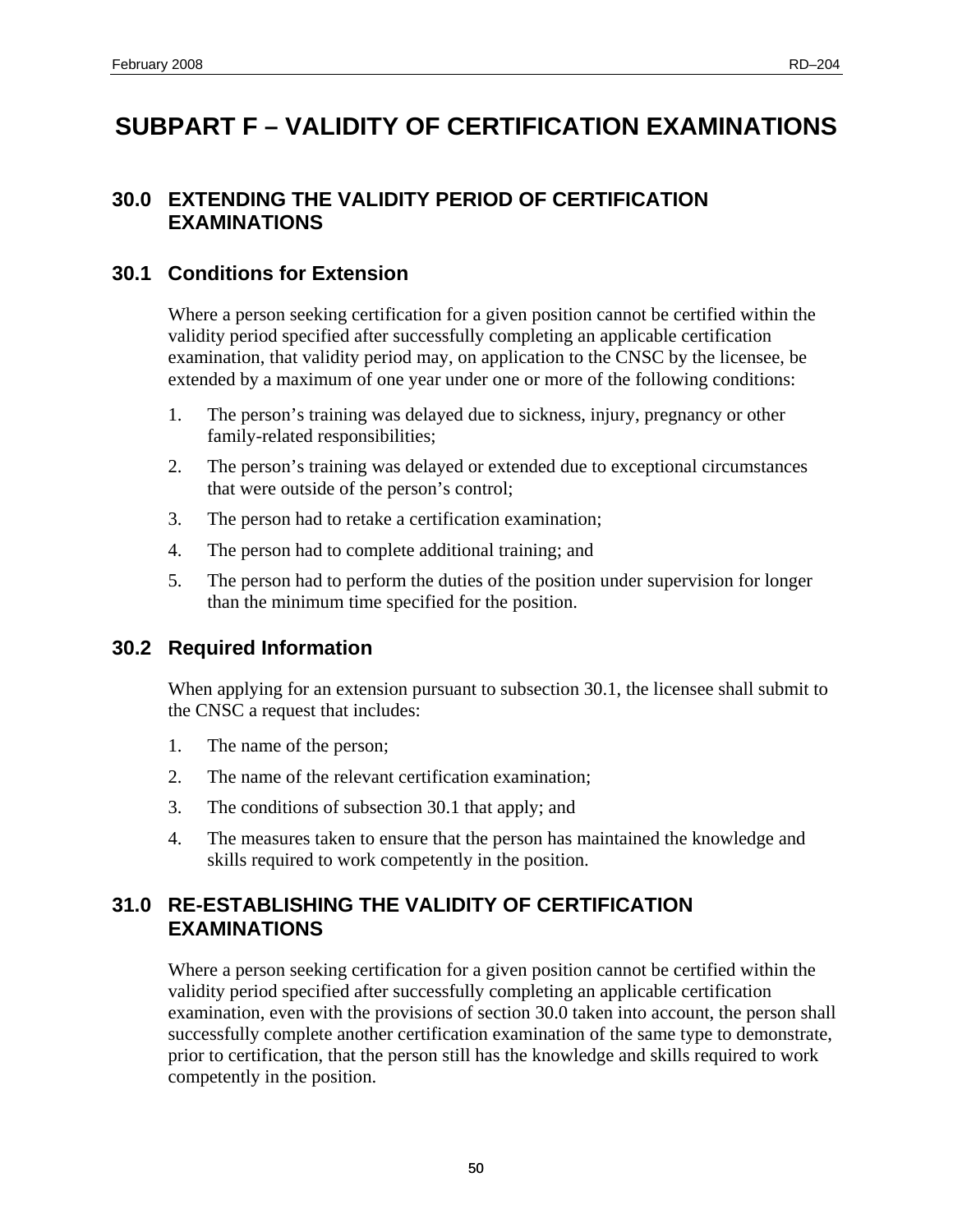# **SUBPART G – RENEWAL OF CERTIFICATION**

# <span id="page-62-0"></span>**32.0 CONTINUING TRAINING REQUIREMENTS**

During the period of certification, each reactor operator, unit 0 operator, control room shift supervisor and plant shift supervisor shall meet the requirements specified in subsections 32.1 to 32.3.

# **32.1 Refresher Training**

Each reactor operator, unit 0 operator, control room shift supervisor and plant shift supervisor must complete, on a regular basis, refresher training appropriate to the knowledge and skill requirements of the applicable position, covering:

- 1. A review of the knowledge acquired during initial training that is not maintained through the day-to-day operation of the NPP and that is required to work competently in the applicable position;
- 2. Simulator-based exercises that cover infrequent normal NPP manoeuvres;
- 3. Simulator-based exercises that cover a varied number of situations that challenge the diagnostic and decision-making abilities of the person and ensure the person is, at all times, proficient in selecting and using abnormal and emergency operating procedures; and
- 4. Exercises and drills conducted at the NPP on a regular basis to ensure the person is, at all times, ready to respond to accidents and emergencies.

# **32.2 Update Training**

Each reactor operator, unit 0 operator, control room shift supervisor and plant shift supervisor must complete update training appropriate to the knowledge and skill requirements of the applicable position, covering:

- 1. Changes to NPP systems;
- 2. Changes to licensee's and NPP policies, standards and procedures;
- 3. Changes to regulatory requirements;
- 4. Changes to the NPP licence or to documents referenced in the licence; and
- 5. NPP and industry experience and operating events.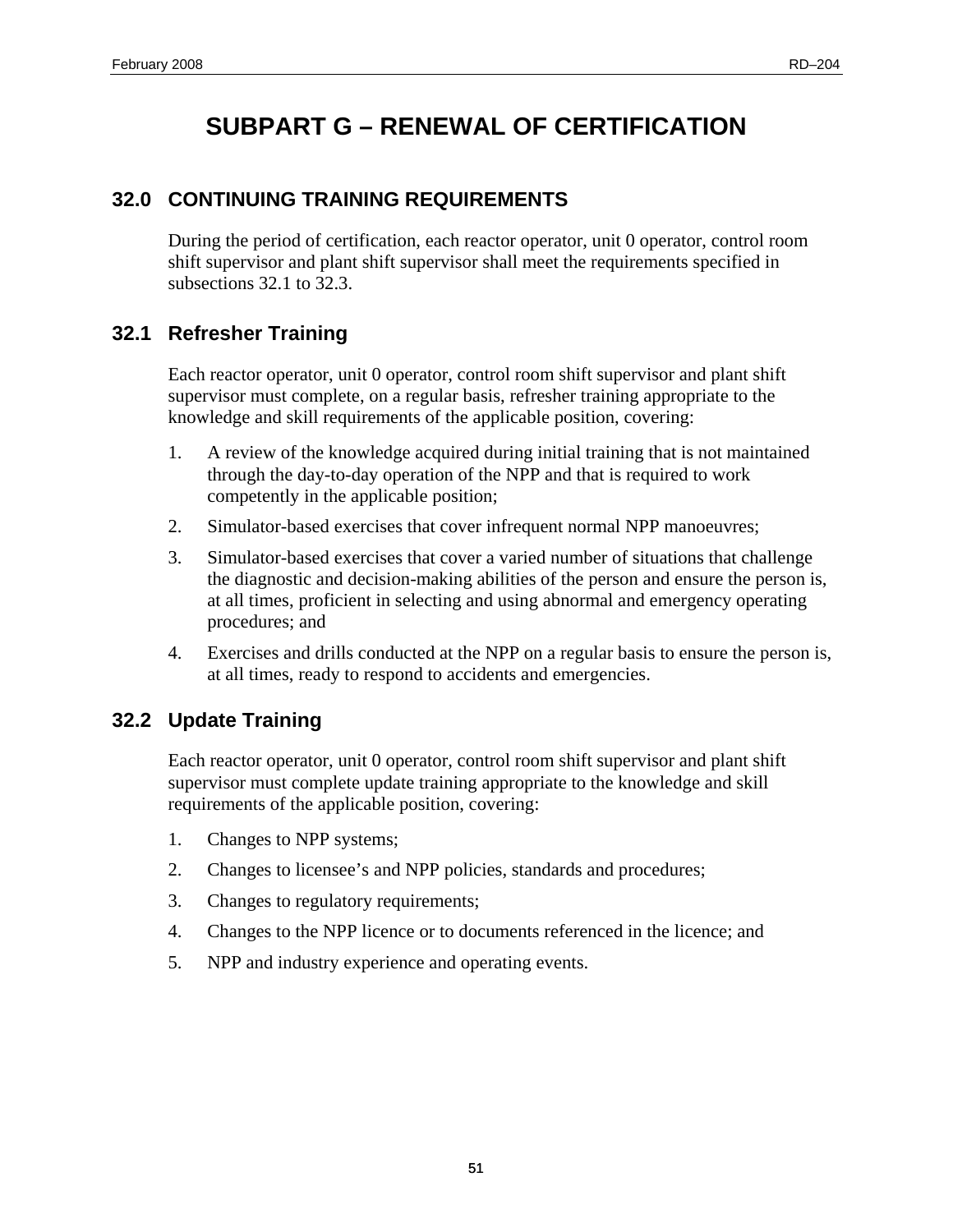# <span id="page-63-0"></span>**32.3 Formal Evaluations**

Each reactor operator, unit 0 operator, control room shift supervisor and plant shift supervisor must complete, on a regular basis, formal knowledge and performance evaluations that confirm and document that the person possesses the knowledge and the skills covered during continuing training.

# **33.0 REQUALIFICATION TESTS**

During the period of certification, each reactor operator, unit 0 operator, control room shift supervisor and plant shift supervisor shall complete the written and simulator-based requalification tests referred to in the NPP licence.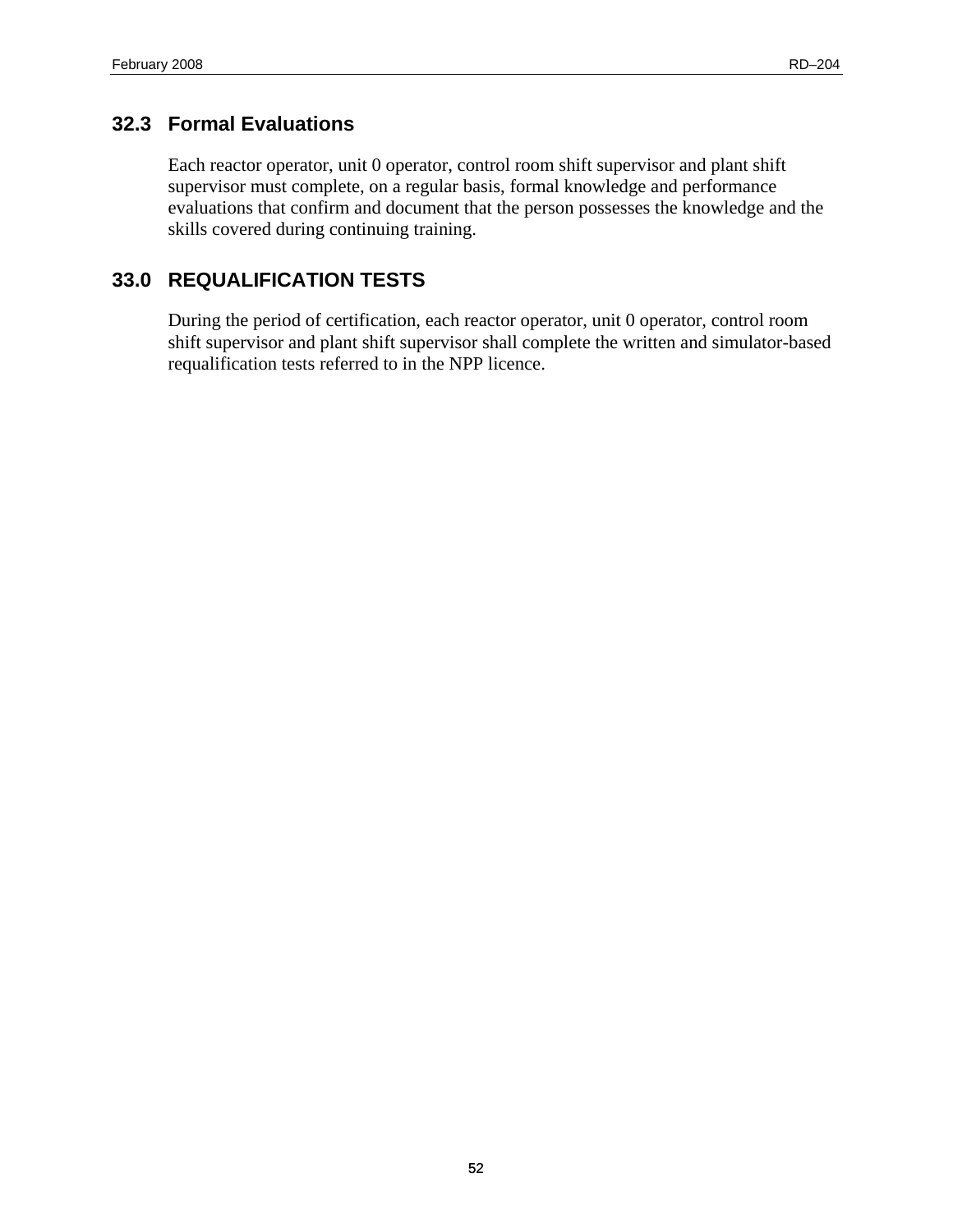# <span id="page-64-0"></span>**SUBPART H CERTIFICATION FOLLOWING DECERTIFICATION**

# **34.0 REQUIREMENTS WITHIN THREE YEARS**

Within the three-year period following a decertification as reactor operator, unit 0 operator, control room shift supervisor or plant shift supervisor, a person may be certified again in the same position at the same NPP if:

- 1. The basis for the decertification of the person is no longer applicable; and
- 2. The person meets the requirements specified in subsections 34.1 to 34.8.

# **34.1 Update Training**

The person must have completed update training, appropriate to the knowledge and skill requirements of the position, covering changes or events that have occurred during the absence of the person from the position, including:

- 1. Changes to NPP systems;
- 2. Changes to licensee's and NPP policies, standards and procedures;
- 3. Changes to regulatory requirements;
- 4. Changes to the NPP licence or to documents referenced in the licence; and
- 5. NPP and industry experience and operating events.

This training shall include formal knowledge and performance evaluations that confirm and document that, at the completion of the training, the person has the required knowledge and skills to perform the duties of the position.

### **34.2 Refresher Training**

The person must have completed refresher training covering the topics from the initial training that must be reviewed and practiced to ensure that the person has the knowledge and the skills required to work competently in the position. The selection of the topics shall be based on a documented assessment, performed by the licensee, of the impact of the absence from the position on the person's competence.

This training shall include formal written and performance evaluations that confirm and document that, at the completion of the training, the person has the required knowledge and skills to perform the duties of the position.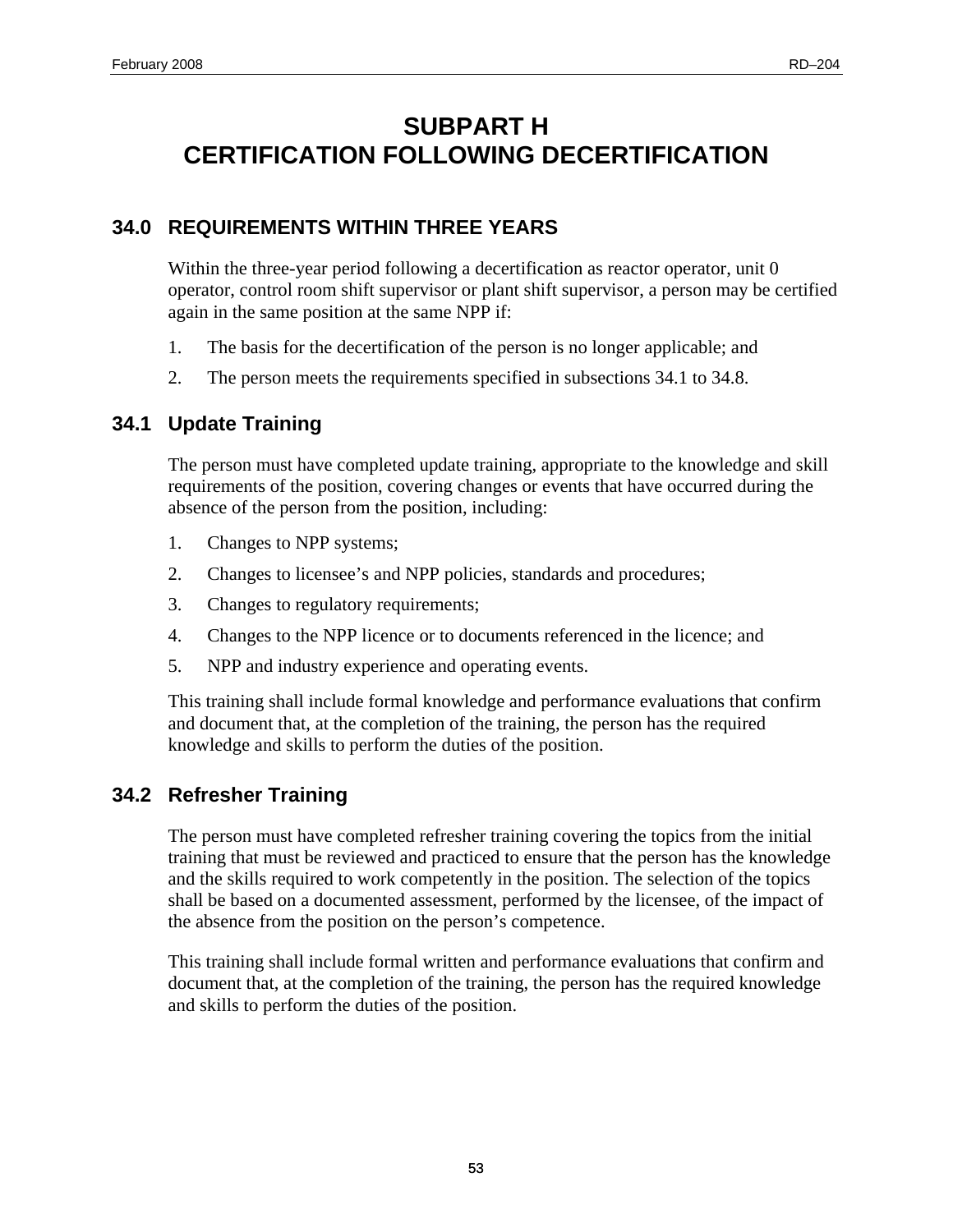### <span id="page-65-0"></span>**34.3 Simulator-based Training**

The person must have completed simulator-based exercises that cover a sufficient number of varied situations that challenge the diagnostic and decision-making abilities of the person to ensure that the person has the knowledge and the skills required to work competently in the position. The selection of exercises shall be based on a documented assessment, performed by the licensee, of the impact of the absence from the position on the person's competence.

This training shall include formal simulator-based evaluations that confirm and document that, at the completion of the training, the person has the required diagnostic and decision-making abilities to perform the duties of the position.

#### **34.4 Training Period Constraint**

The training requirements specified in subsections 34.1 to 34.3 must be met within the one-year period prior to obtaining the new certification.

#### **34.5 Simulator-based Requalification Tests**

The person must have successfully completed simulator-based requalification tests equivalent in types and number to those referred to in the NPP licence that the person would have had to take during the period of decertification, if the person had remained certified.

### **34.6 Written Requalification Test**

The person must have successfully completed, within the two-year period prior to obtaining the new certification, one written requalification test that meets the conditions referred to in the NPP licence.

### **34.7 Performing Duties under Supervision**

The person must have performed the duties of the position under the supervision of a certified incumbent of the position for the number of shifts that the licensee considers necessary to confirm and document that the person can perform those duties competently and safely.

#### **34.8 Nuclear Power Plant Management Interview**

The person must have completed an interview administered by NPP management that confirms and documents the person's competence to perform the duties of the position. The person must complete this interview after having met the requirements specified in subsections 34.1 to 34.7.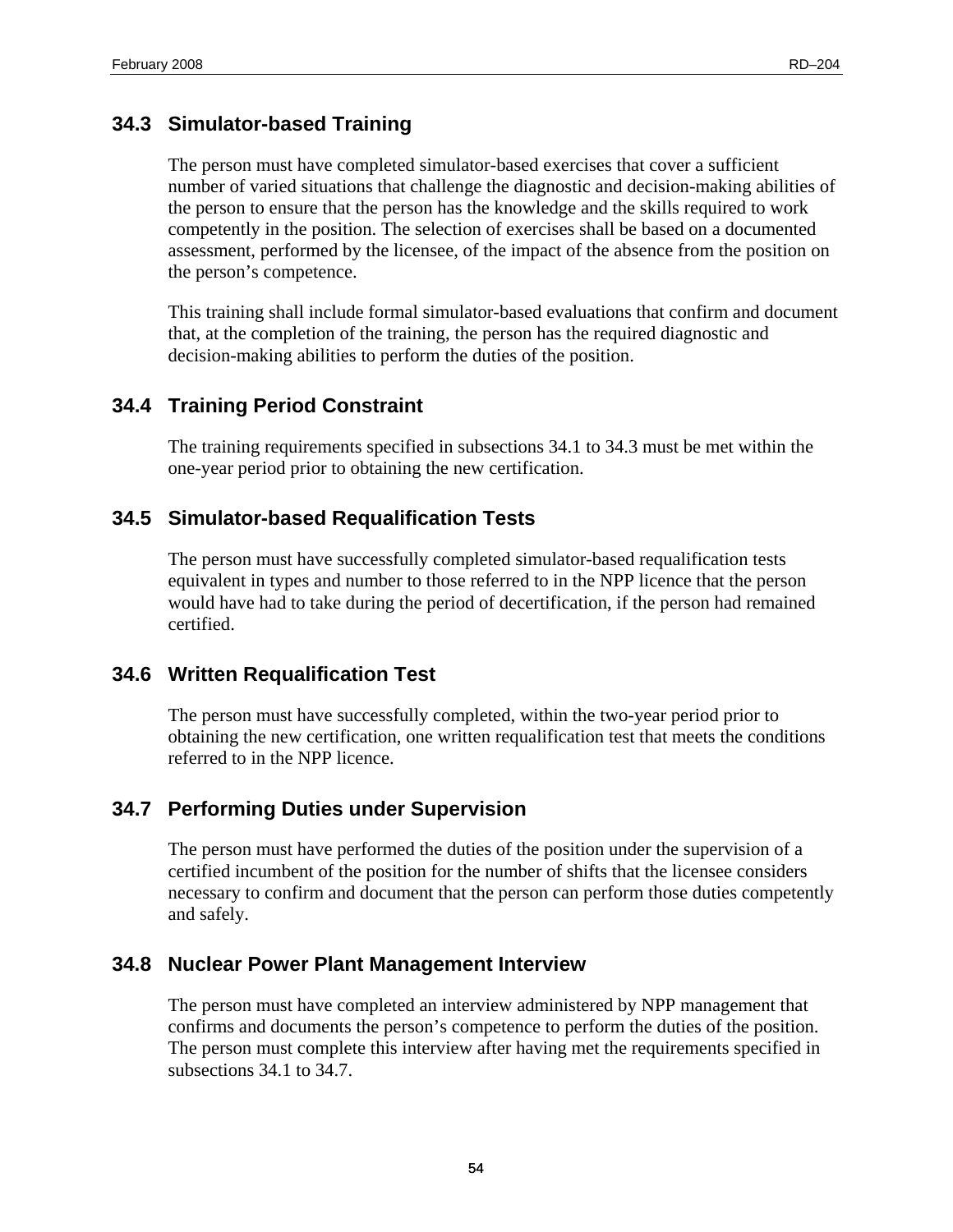# <span id="page-66-0"></span>**35.0 REQUIREMENTS AFTER MORE THAN THREE YEARS**

After more than three years following a decertification as reactor operator, unit 0 operator, control room shift supervisor or plant shift supervisor, a person may be certified again in the same position at any NPP if:

- 1. The basis for the decertification of the person is no longer applicable; and
- 2. The person meets the requirements for initial certification regarding initial training and certification examinations for the applicable position.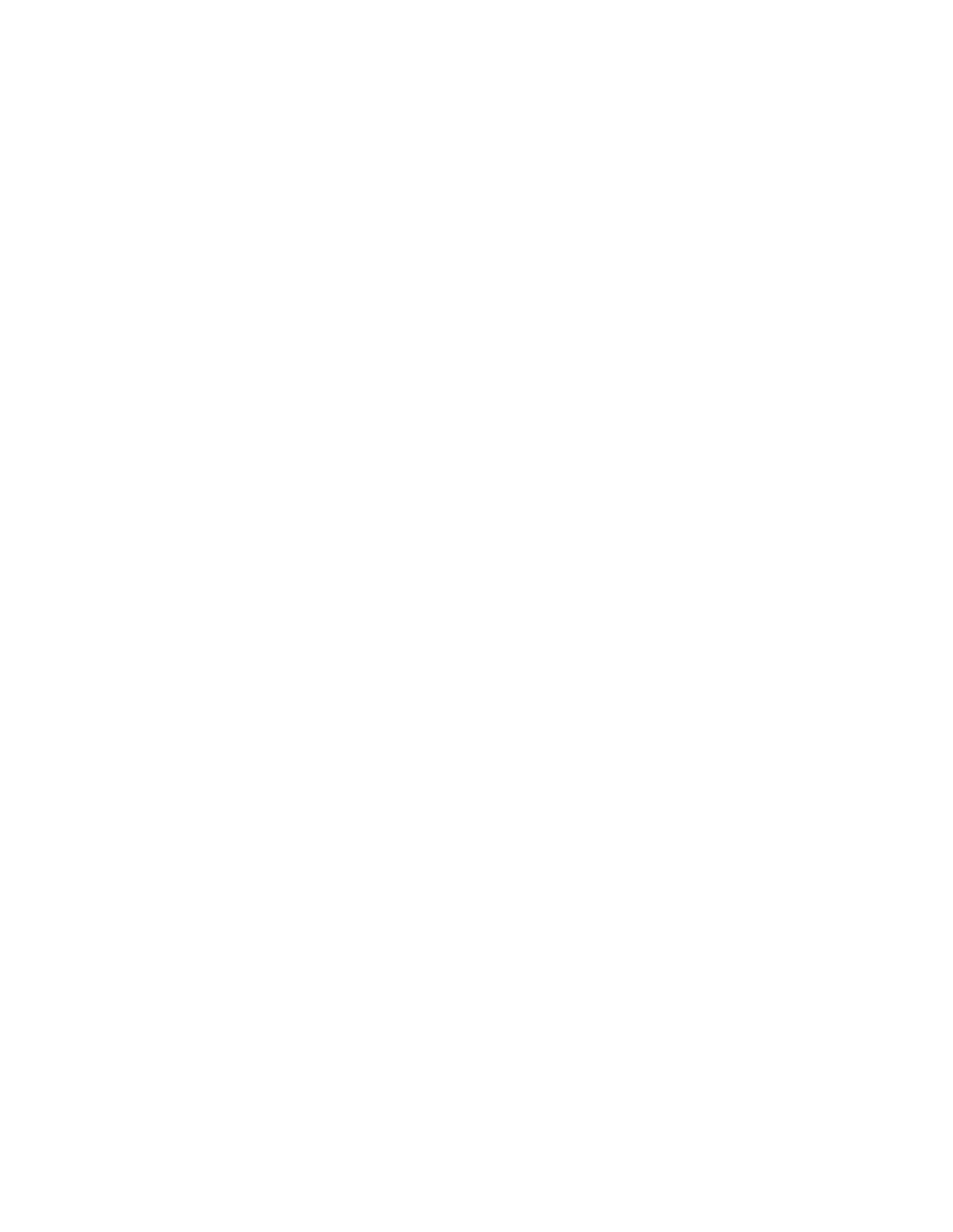# **GLOSSARY**

#### <span id="page-68-0"></span>**Certification**

A written attestation from the Commission, or from a Designated Officer authorized by the Commission, that a person is competent to carry out the duties of a given position referred to in an NPP licence.

#### **CNSC**

The Canadian Nuclear Safety Commission. The CNSC refers to the organization generally, including both its staff and the Commission members.

#### **Commission**

The members of the Commission in their capacity as members of the tribunal component of the CNSC.

#### **Control Room Shift Supervisor**

The person in a multi-unit NPP who is responsible to the plant shift supervisor for ensuring that the main control room staff functions safely within their authority limits, and that the conduct of operations within the main control room is performed in accordance with the NPP licence, policies and procedures.

#### **Full Scope Simulator**

A simulator capable of performing detailed modeling of the response of the systems of a given NPP under normal, abnormal and accident conditions. The simulator is equipped with a replica of the NPP main control room panels where operators can interface with the simulated plant systems in the control room environment.

#### **Licence**

A licence issued by the Commission to construct, operate or decommission a nuclear power plant.

#### **Licensee**

The holder of a licence issued by the Commission to construct, operate or decommission a given NPP.

### **NSCA**

The *Nuclear Safety and Control Act*.

#### **Nuclear Facility**

A facility included in the definition "Nuclear Facility" given in section 2 of the *Nuclear Safety and Control Act*.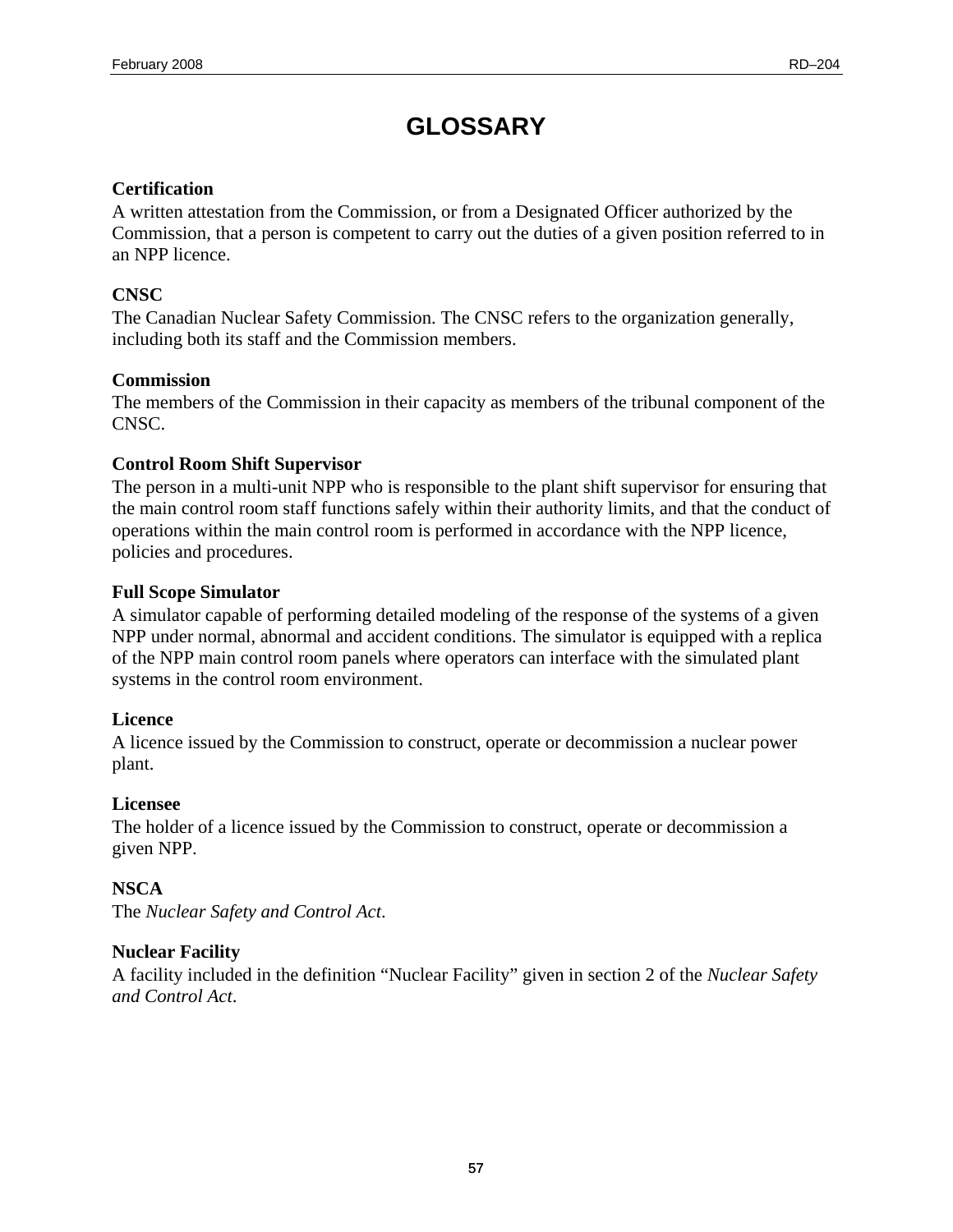#### **Nuclear Power Plant (NPP)**, also plant

Any fission reactor installation that has been constructed to generate electricity on a commercial scale. An NPP is a Class IA nuclear facility, as defined in the *Class I Nuclear Facility Regulations*. Where a licence is issued for multiple reactors, NPP means all the reactors identified in the licence.

#### **On-the-job Training**

The training undertaken in the actual work environment to obtain required job-related knowledge and skills.

#### **Plant Experience**

The experience gained in an NPP during commissioning, start-up testing or operation that is relevant to the position for which a person seeks certification.

#### **Plant Shift Supervisor**

The person in an NPP who is responsible for the direct supervision of the operation of the NPP and for ensuring that operations and maintenance are conducted in accordance with the NPP licence, policies and procedures, and with the applicable requirements specified in Federal and Provincial Acts and Regulations, and in other relevant standards and codes. The plant shift supervisor is the NPP management's representative on shift.

#### **Reactor Operator**

The person in an NPP plant who is responsible for operating and monitoring the systems of a reactor unit from the main control room, in accordance with the NPP licence, policies and procedures.

#### **Recognized Educational Institution**

A Canadian educational institution with a federal or provincial charter, or a foreign educational institution whose diplomas are accepted by a recognized Canadian institution or university.

#### **Recognized University**

A Canadian university with a federal or provincial charter, or a foreign university whose degrees are accepted by a recognized Canadian university.

#### **Related Experience**

The experience gained in performing duties related to those of the position for which a person seeks certification.

#### **Senior Health Physicist**

The person in a nuclear power plant who is responsible for interpreting the regulations, policies and procedures applicable to radiation protection, and for providing procedure-related approvals where required.